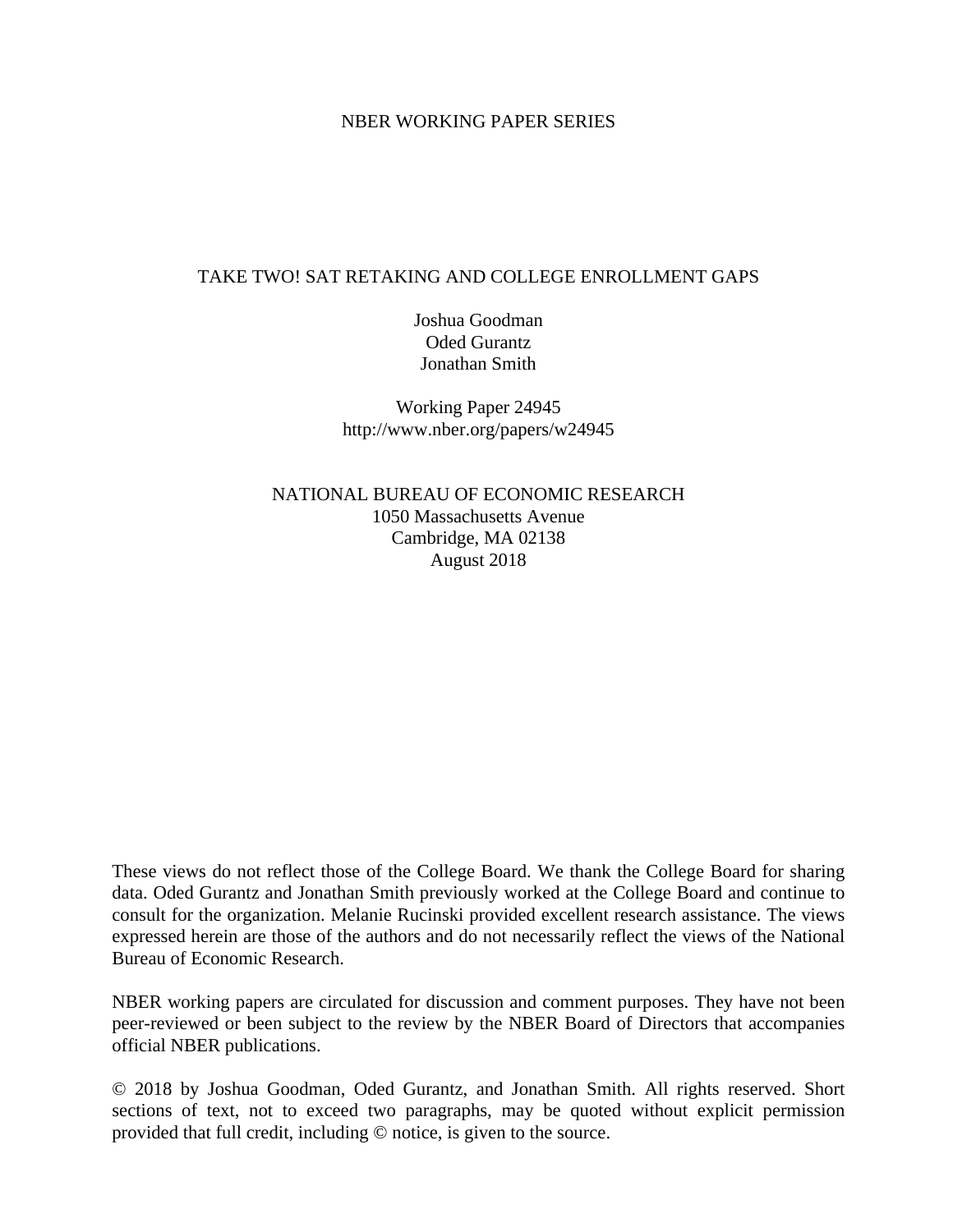Take Two! SAT Retaking and College Enrollment Gaps Joshua Goodman, Oded Gurantz, and Jonathan Smith NBER Working Paper No. 24945 August 2018 JEL No. I2,I20,I23,I24,J24

## **ABSTRACT**

Data on millions of SAT-takers show only half retake the exam, with even lower retake rates among low income and underrepresented minority students. Scoring below multiples of 100 increases retaking, implying some students have round number target scores. Regression discontinuity evidence finds retaking once improves admissions-relevant SAT scores by 0.3 standard deviations on average. Likely by strengthening college applications, retaking substantially increases four-year college enrollment, particularly for low income and underrepresented minority students. Eliminating disparities in retake rates could close up to 20 percent of the income gap and 10 percent of the racial gap in four-year college enrollment.

Joshua Goodman Harvard Kennedy School 79 JFK Street Cambridge, MA 02138 and NBER joshua\_goodman@hks.harvard.edu

Jonathan Smith Andrew Young School of Policy Studies P.O. Box 3992 Atlanta, GA 30302-3992 jsmith500@gsu.edu

Oded Gurantz Truman School of Public Affairs University of Missouri 216A Middlebush Hall Columbia, MO 65203 gurantzo@missouri.edu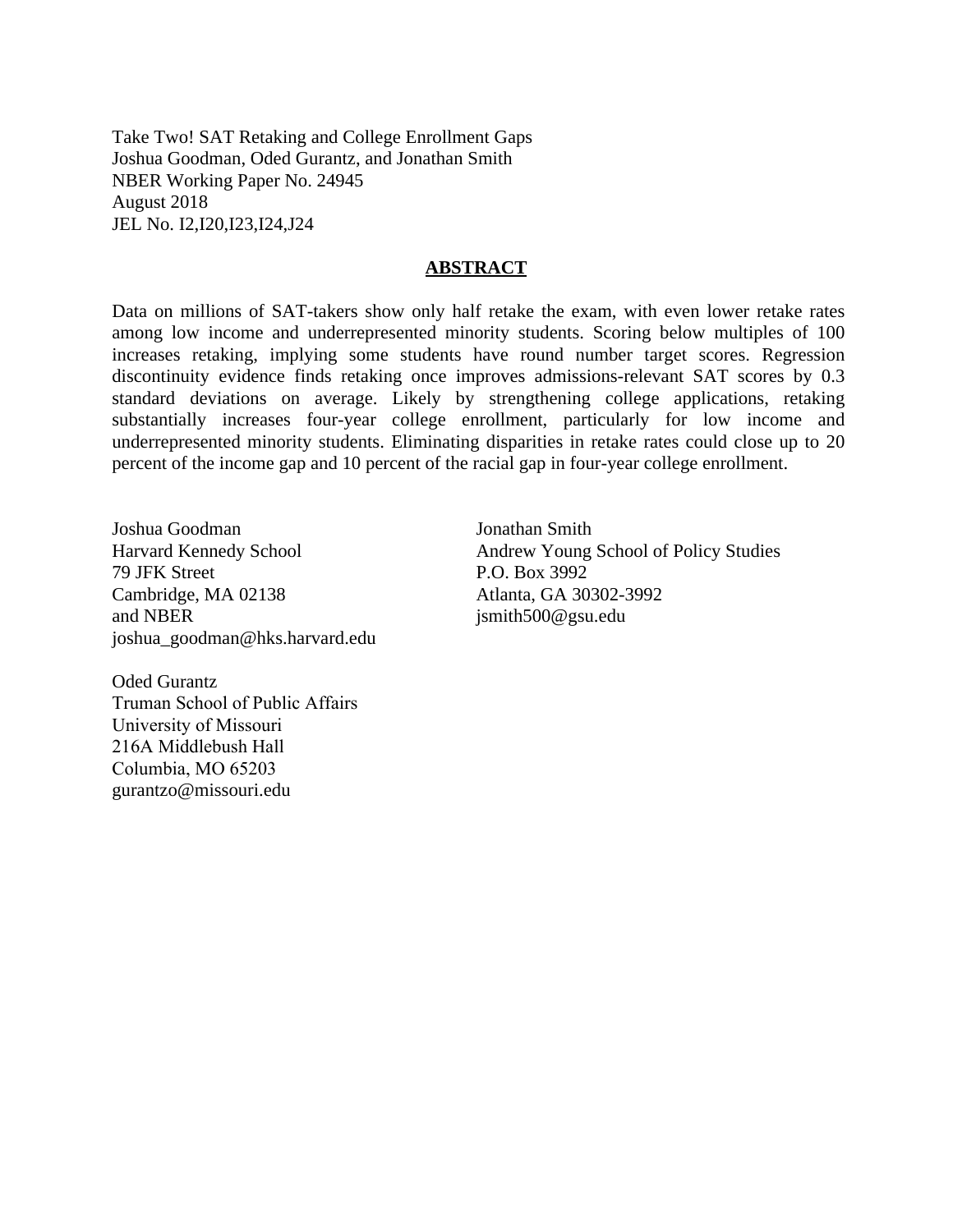# **1 Introduction**

U.S. college enrollment varies substantially by income and race. In 2016, 83 percent of students from high-income families enrolled in college immediately after graduating from high school, while only 67 percent of students from low-income families did so [\(McFarland and Hussar, 2018\)](#page-28-0). Over 70 percent of White high school graduates immediately enroll in college, compared to 56 percent of Black high school graduates. When low income and underrepresented minority (URM) students enroll in college, they are disproportionately likely to do so at colleges with relatively low graduation rates and expected earnings, such as two-year community colleges.<sup>[1](#page-2-0)</sup> One partial explanation of such disparities comes from informational and procedural complexities in the transition to college, which disproportionately impact students who lack the resources or guidance to navigate college processes as effectively as their more advantaged peers [\(Page and Scott-Clayton,](#page-28-1) [2016\)](#page-28-1).

College entrance exams such as the SAT and ACT are one source of complexity. Some students do not take such exams at all, due to underestimation of their own college readiness, financial or psychological costs, or poor information about the exams' role in admissions. States mandating the SAT or ACT as part of accountability systems have not only increased exam-taking rates but have meaningfully improved their students' four-year college enrollment rates and the selectivity of colleges chosen, particularly for URM students [\(Klasik, 2013;](#page-28-2) [Hurwitz et al., 2015;](#page-28-3) [Goodman,](#page-28-4) [2016;](#page-28-4) [Hyman, 2017\)](#page-28-5). Similarly, the opening of exam testing centers close to students' homes increases the number of students who take such exams and their college enrollment and completion rates [\(Bulman, 2015\)](#page-27-0). This body of research suggests both that some students underestimate their college readiness and that relatively small costs can dissuade such students from taking college entrance exams.

Although much has been written about the decision to take a college entrance exam for the first time (the extensive margin), we know very little about students' decisions to retake such exams (the intensive margin). [Vigdor and Clotfelter](#page-29-0) [\(2003\)](#page-29-0) use data on applicants to three selective U.S.

<span id="page-2-0"></span><sup>&</sup>lt;sup>1</sup>For purposes of this paper, underrepresented minority (URM) students refers to those who identify as Black, Hispanic, or Native American.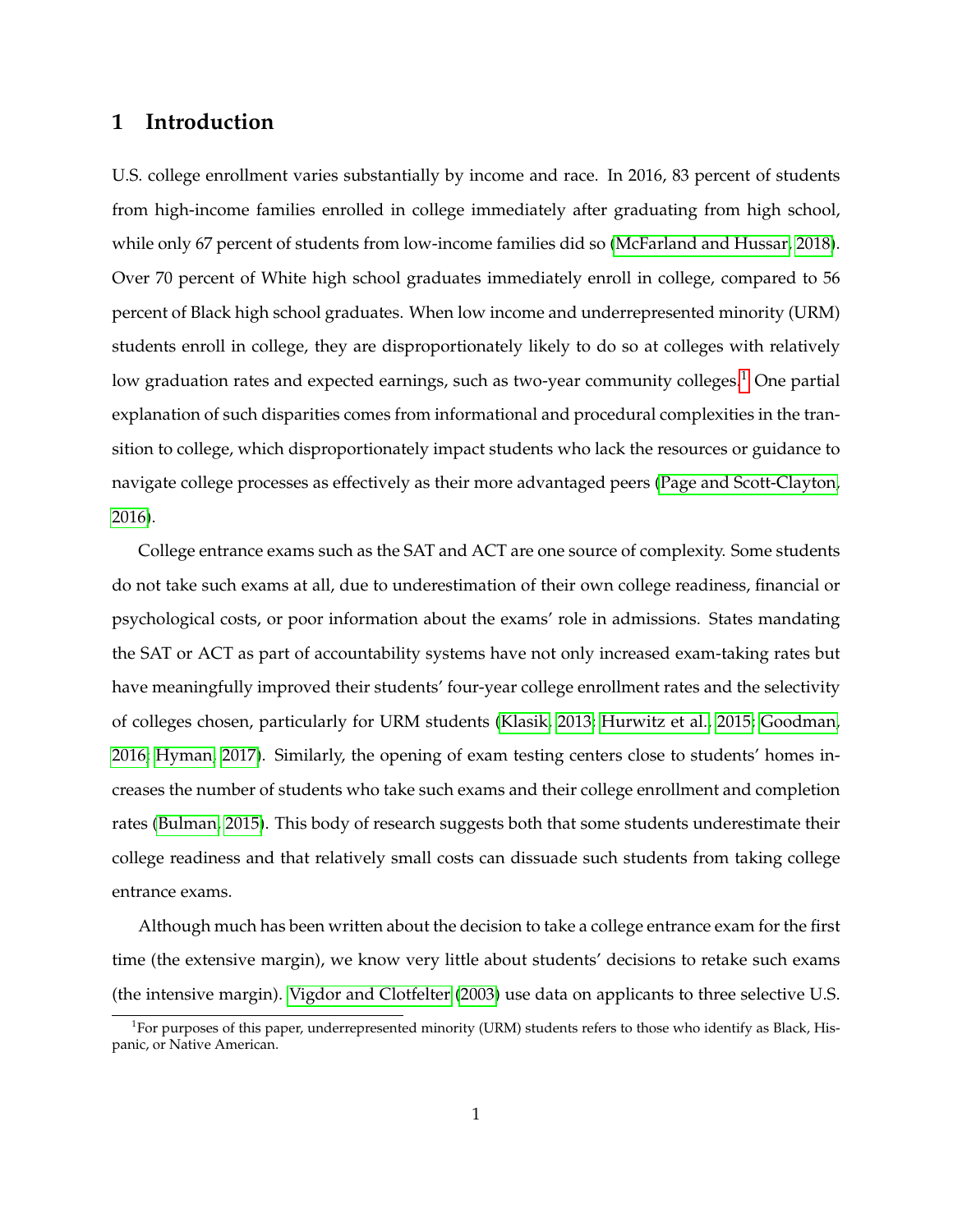colleges to study the predictors of retaking, arguing that retake-induced score increases are too large to be explained by selection and must represent increased familiarity with the test or actual learning. [Frisancho et al.](#page-28-6) [\(2016\)](#page-28-6) use data from the Turkish college entrance exam to similarly argue that retaking generates familiarity- or learning-based gains that are larger for less advantaged students, thus potentially narrowing socioeconomic gaps. We build on this small literature by using data on the universe of over 10 million SAT takers from the high school classes of 2006- 2014 both to document predictors of retaking and, more importantly, to provide the first causal estimates of the impact of retaking on college enrollment.

We begin with the observation that 54 percent of SAT-takers retake the SAT at least once, implying that nearly half of students never retake.[2](#page-3-0) Those who do not retake appear at a competitive disadvantage, given that retaking is strongly incentivized by current admissions practices of U.S. colleges. Nearly 75 percent of four-year colleges that use SAT scores in the admissions process publicly claim to consider only a student's maximum score.[3](#page-3-1) Over 80 percent of those define that maximum as the superscore, the combination of the highest scores a student receives on each section of the exam, even if those scores occurred at different takes. For three-fourths of colleges, retaking can only improve students' chances of being admitted by making their applications more competitive.

We demonstrate some important facts about the predictors of retaking. Retake rates increase with initial SAT scores across most of the distribution, falling only above the 95th percentile. Retake rates increase with income but are also higher for low income students who use waivers that render retakes free, suggesting that financial costs may deter some students from retaking.<sup>[4](#page-3-2)</sup>

<span id="page-3-0"></span><sup>&</sup>lt;sup>2</sup>Retake rates are lower for the ACT, the other major American college entrance exam. Only 41 percent of 2009 ACT-takers retook the exam, a proportion that rose to 45 percent by 2015. Many of the associations we document between SAT-retaking, demographics and test scores also appear in the ACT. See the ACT's 2016 Technical Brief entitled "Multiple Testers: What Do We Know About Them?", by Matt Harmston and Jill Crouse.

<span id="page-3-1"></span> $3$ The remaining 26 percent of colleges that use all SAT scores in the admissions process tend to be more selective than those using maximum scores. See the College Board's 2015 publication "SAT Score-Use Practices by Participating Institution", in which the College Board surveyed all SAT-using colleges about their admissions practices. The cited percentages are conditional on being in the 87 percent of colleges with a valid response. We merged this with data on enrollment size, admissions rate, and SAT scores of first-time enrollees from the Department of Education's Integrated Postsecondary Education Data System.

<span id="page-3-2"></span><sup>4</sup> Students are eligible for such fee waivers if they receive or are eligible for federally subsidized school lunch, receive public assistance, live in federally subsidized public housing, or are homeless. To get the waiver, a student must contact a school counselor or authorized community-based organization that confirms the student's eligibility.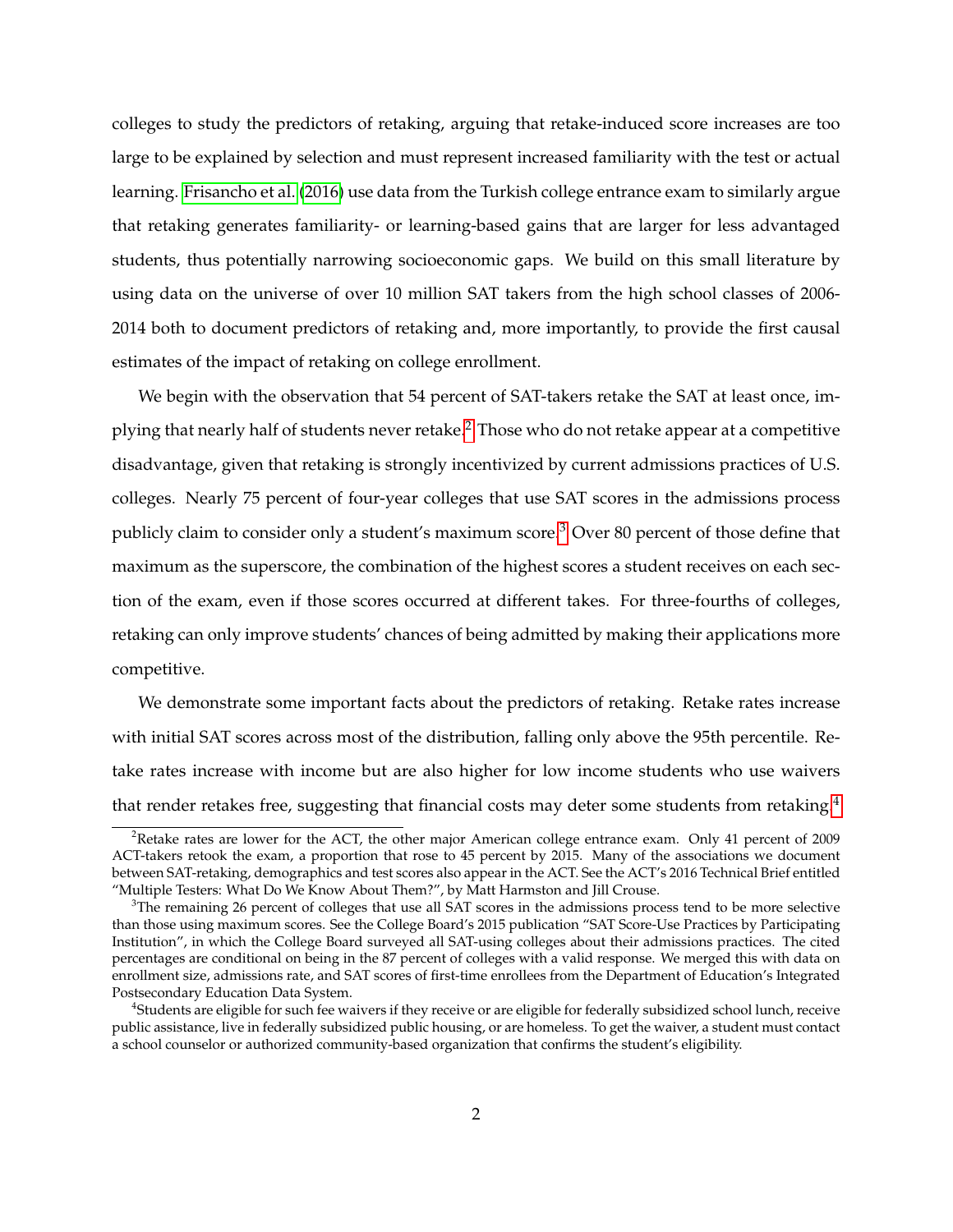Female students are three percentage points more likely to retake than male students and Asian-American students are 12 percentage points more likely to retake than White students, differences robust to conditioning on a rich set of covariates. URM students are nine percentage points less likely to retake than White students, a gap only partly explained by income differences between those two groups. Students who take their first exam at an earlier date are more likely to retake, in part because they have more opportunities to do so.

We then estimate the causal impact of retaking on admissions-relevant test scores and college enrollment. Even conditional on observables, retakers likely differ from non-retakers along unobservable dimensions. Retakers may believe that their first take is not reflective of their abilities, may be generally more motivated, or may be better informed about the benefits of retaking, all of which would confound attempts at causal inference. To eliminate endogenous retaking, we borrow from behavioral economics and psychology literature that observes people focusing disproportionately on the leftmost digits of numbers when making decisions. Such "left-digit bias" has been shown to operate in car and housing sales [\(Busse et al., 2013;](#page-27-1) [Lacetera et al., 2012\)](#page-28-7) and athletic performance [\(Allen et al., 2017;](#page-27-2) [Foellmi et al., 2016\)](#page-28-8). [Pope and Simonsohn](#page-29-1) [\(2011\)](#page-29-1) first observed such behavior in the test-taking context, using lumpiness in the distribution of maximum scores to infer that students scoring just below multiples of 100 must retake the SAT at higher rates than those scoring at or above such round number thresholds. $5$ 

We extend the analysis of [Pope and Simonsohn](#page-29-1) [\(2011\)](#page-29-1) using the universe of SAT takes and retakes and detailed information on college enrollment. Students with first SAT scores just below a multiple of 100 are, on average, one percentage point more likely to retake the SAT than students with scores just at or above that number. Discontinuities in retaking rates appear at almost all multiples of 100, ranging in magnitude from 0.5 percentage points at lower thresholds to 12 percentage points for the highest threshold. That students appear to have round number target scores is not surprising. The top two results from a Google search for "Should I retake the SAT?" lead to web pages that advise "you should have an exact target score in mind" and "having a concrete

<span id="page-4-0"></span><sup>&</sup>lt;sup>5</sup>Their data, a 25 percent sample of SAT scores from 1996-2001, lacked explicit measures of retaking and college enrollment outcomes.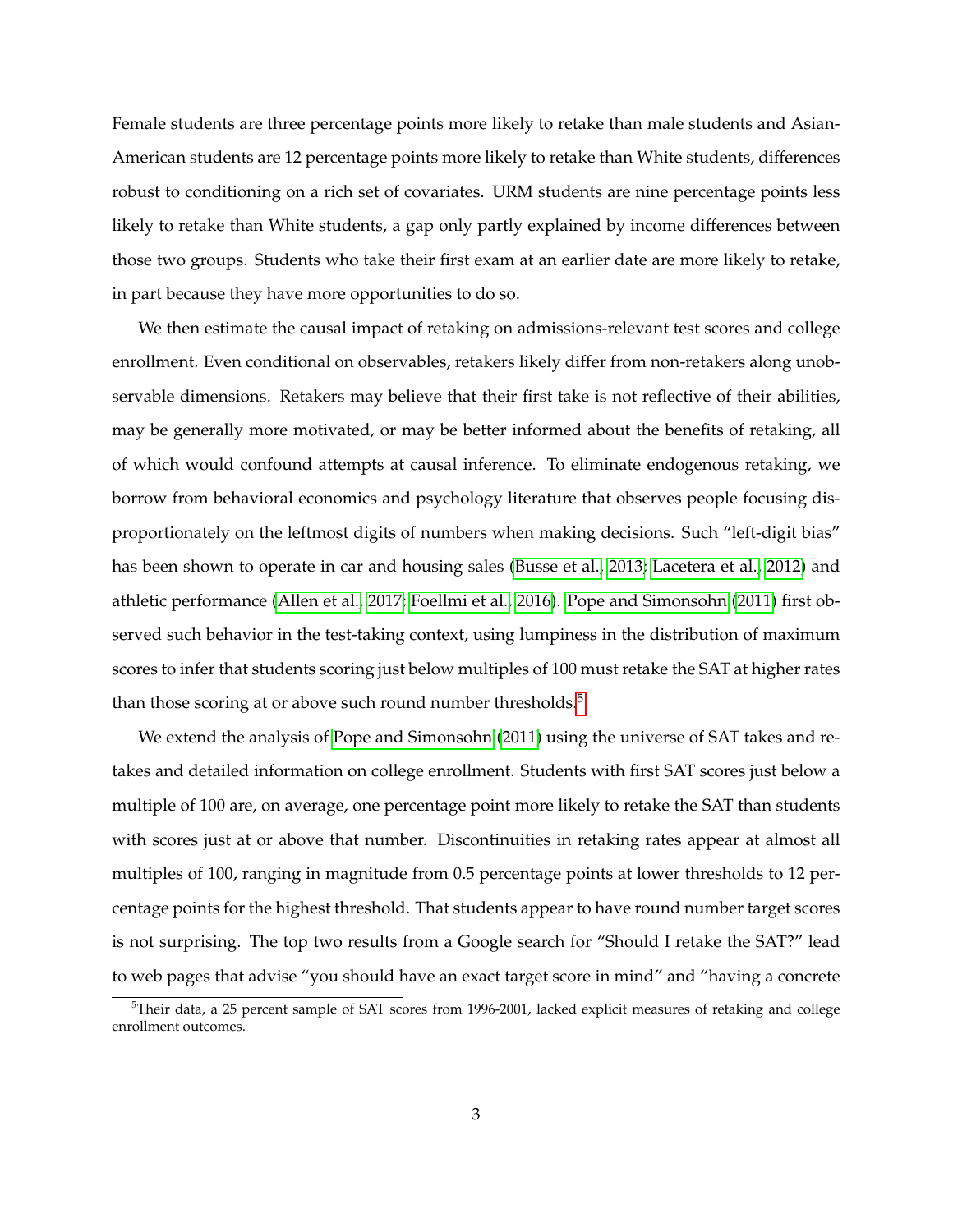score in mind can be a powerful motivator."<sup>[6](#page-5-0)</sup> Students' focus on round number thresholds may arise from irrational left-digit bias. It could also be a rational response to the perceived left-digit bias of admissions or financial aid processes, which may explicitly use round number thresholds to determine eligibility or implicitly overweight scores' first digits due to the mental processes of admissions officers with heavy workloads [\(Bowman and Bastedo, 2017\)](#page-27-3).

Given that students just below and above these round number thresholds are nearly identical ex ante, these thresholds serve as exogenous sources of variation in retake rates. We use a fuzzy regression discontinuity design to estimate the impact of retaking on SAT scores and college enrollment, instrumenting retaking with an indicator for scoring just below a multiple of 100. We show that compliers are not substantially different from the average retaker along observable dimensions but acknowledge that students with target scores may differ along important unobservable dimensions. If our compliers are particularly motivated to attend four-year colleges, our estimates may provide upper bounds for the enrollment effect of increasing retaking among wider populations.

The impact of threshold-induced retaking on admissions-relevant SAT scores is substantial. Retaking once improves students' admissions-relevant superscores by nearly 0.3 standard deviations (90 points on a 2400 point scale). For students who initially score in the lower half of the SAT distribution, retaking once boosts superscores by nearly 0.4 standard deviations (120 points on a 2400 point scale). Higher-scoring students see meaningful but smaller test score gains, in part because of ceiling effects. Retaking increases the SAT scores of low income and URM students by more than it does for their high income and non-URM counterparts. Our estimates imply that raising the retake rate of low income students to that of high income students would close up to nine percent of the admissions-relevant SAT score gap by income. Equalizing retake rates by race would close between three and four percent of the gap in SAT scores between URM and White students.

The score increases resulting from retaking are large enough to drive substantial improvements

<span id="page-5-0"></span><sup>6</sup>These quotes come from Prep Scholar's December 13, 2014 blog post by Allen Cheng entitled "Should You Retake the SAT or ACT? 3-Step Process" and U.S. News & World Report's March 21, 2016 blog post by Brian Witte entitled "When Retaking the SAT Makes Sense", both of which were accessed on August 15, 2017.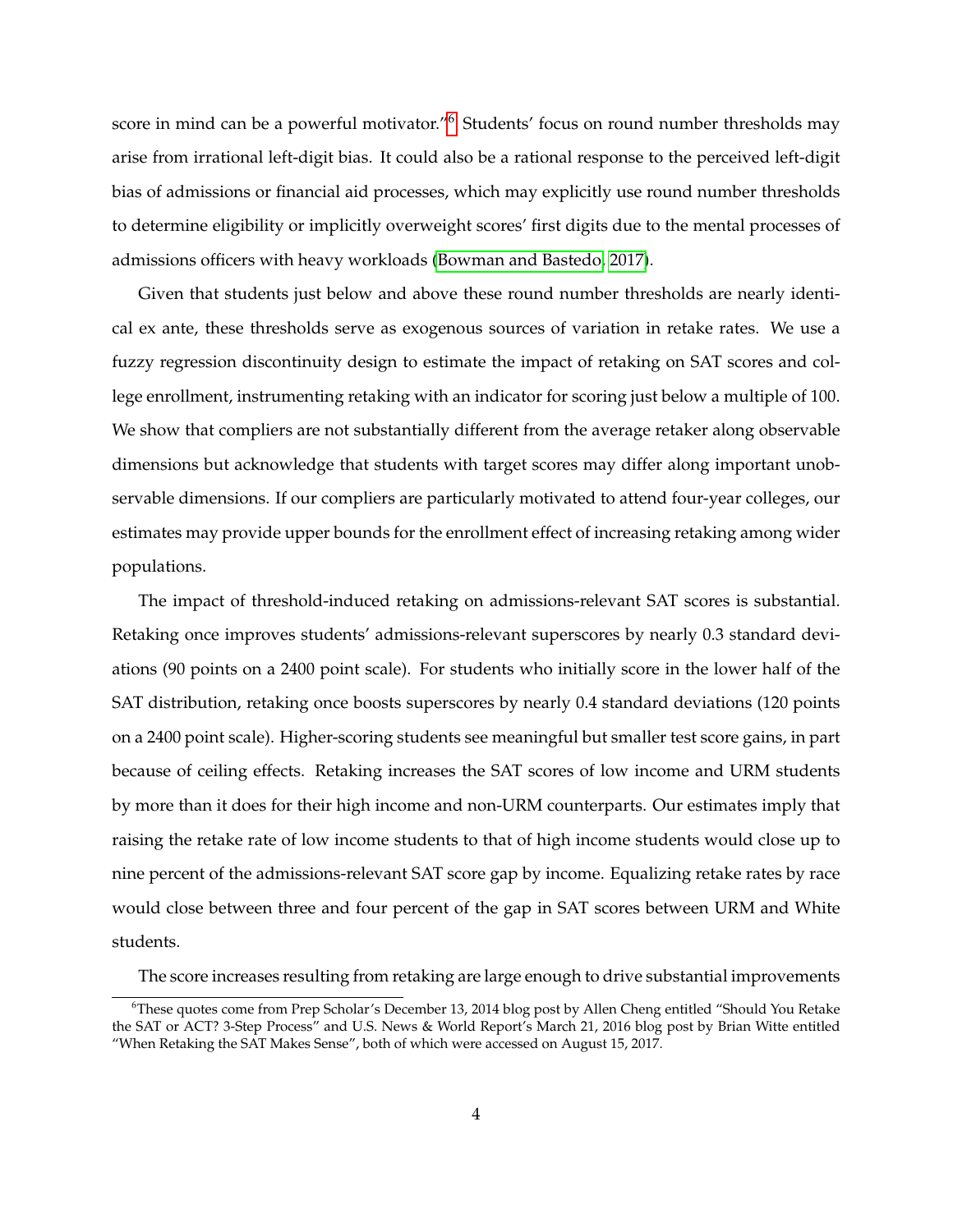in college enrollment outcomes.<sup>[7](#page-6-0)</sup> On average, retaking increases the probability of enrolling in a four-year college by 13 percentage points, driven in large part by substitution away from twoyear colleges. Retaking causes students to enroll in colleges with historical B.A. completion rates six percentage points higher than they would otherwise. In particular, retaking shifts enrollment away from non-selective, low completion rate colleges to somewhat more selective, higher completion rate four-year colleges. Enrollment in the most selective colleges, with graduation rates above 80 percent, does not change. Because it does not alter application patterns to the colleges where enrollment shifts are observed, retaking most likely changes college choices by increasing the odds of admission through increased SAT scores.

Retaking appears to close college enrollment gaps by income and race. The college enrollment impacts of retaking are largely driven by lower-scoring, low income and URM students. Estimated impacts on the college enrollment of higher-scoring, high income and non-URM students are smaller and generally statistically insignificant. Our estimates imply that raising the retake rate of low income students to that of high income students would close up to 20 percent of the four-year college enrollment gap by income. Equalizing retake rates by race would close up to 10 percent of the gap in four-year college enrollment between URM and White students.

Our results suggest that individual students, particularly low-scoring, low income, or URM students, should likely retake college entrance exams more than they currently do. Though our data is too recent to measure retakers' completion rates with precision, evidence from other contexts suggests the shift from two-year to four-year colleges and the general improvement in quality of college chosen will lead to higher degree completion rates [\(Goodman et al., 2017;](#page-28-9) [Cohodes and](#page-27-4) [Goodman, 2014\)](#page-27-4) and higher labor market earnings [\(Zimmerman, 2014;](#page-29-2) [Canaan and Mouganie,](#page-27-5) [2018\)](#page-27-5).

These results suggest that students underestimate or undervalue these expected benefits compared to the small apparent costs of retaking, which include a few hours of test-taking time, study effort, and a fee that ranges from \$0 for low income students, who qualify for a fee waiver that ren-

<span id="page-6-0"></span> $^7$ In addition to improving admission test scores, retaking may also change a student's assessment of his or her own skills, trigger outreach from colleges that use scores to target recruitment efforts, change the colleges to which the student applies, or increase the chance of qualifying for financial aid with a merit-based component.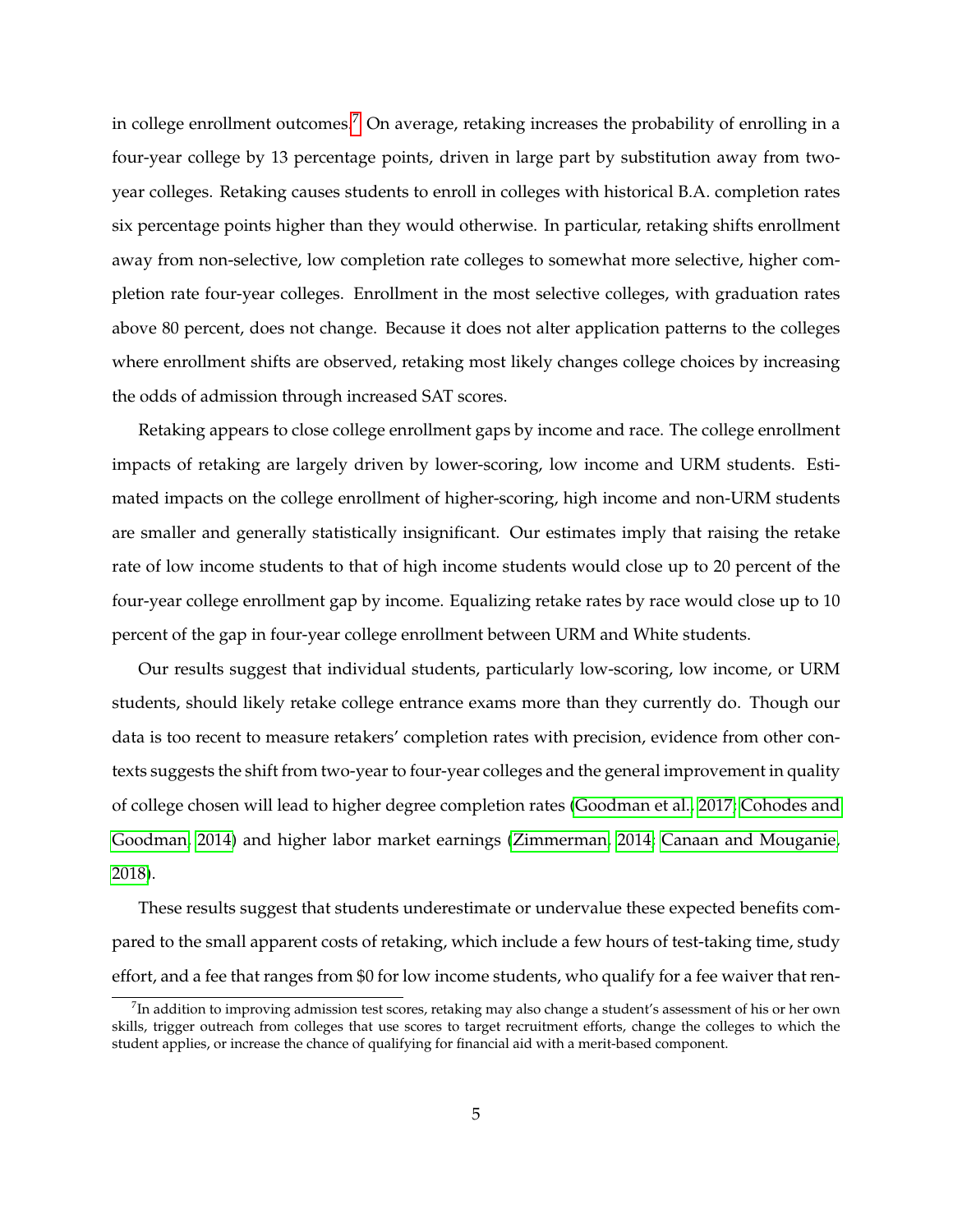ders the first two takes free, to about \$50-\$60 for higher income students. The retaking of college entrance exams may be a margin ripe for the type of behavioral intervention that has generated interest in public policy generally [\(Chetty, 2015\)](#page-27-6) and in education policy specifically [\(Lavecchia](#page-28-10) [et al., 2016;](#page-28-10) [Levitt et al., 2016\)](#page-28-11). We discuss a variety of potential interventions in the conclusion but note that encouraging or requiring students to take their first exam earlier might be particularly effective, given that many low income and URM students do so in 12th grade when few retaking opportunities remain.

## **2 Data and Descriptive Analysis**

For descriptive purposes, we begin with student-level data from the College Board on the universe of nearly 14 million students from the high school classes of 2006-14 who had valid scores on all three sections of the SAT: math, critical reading, and writing. For purposes of causal inference, we include in our regression discontinuity sample the 12 million of those students who first took the SAT by November of senior year and thus had at least one opportunity to retake prior to graduating high school. $8$ 

For each student, we observe SAT math, reading and writing scores from all takes, as well as the timing of those takes. This allows us to construct first total SAT scores across all three sections, as well as the superscores most commonly used by college admissions offices. Each SAT section is scored on a scale of 200 to 800 in multiples of 10, so that total SAT scores can range from 600 to 2400.<sup>[9](#page-7-1)</sup> For these cohorts, the SAT was offered seven times a year and students could retake the SAT as many times as their college application timeline allowed. Each SAT take during this time cost roughly \$40-\$60, with low income students who applied for and received fee waivers eligible to take the exam twice at no cost. We observe whether each student used such a fee waiver, as well as self-reported demographic information on gender, race, parental education and family income.

Our main outcome of interest is college enrollment, which we observe via a merge between the College Board data and the National Student Clearinghouse (NSC), which tracks enrollment

<span id="page-7-1"></span><span id="page-7-0"></span><sup>&</sup>lt;sup>8</sup>Students who first took the SAT later than that have extremely low retake rates.

<sup>9</sup>Our data cover a roughly ten-year period during which the SAT comprised three sections scored on a 2400 point scale. Beginning in 2016, the SAT has two sections and a 1600 point scale.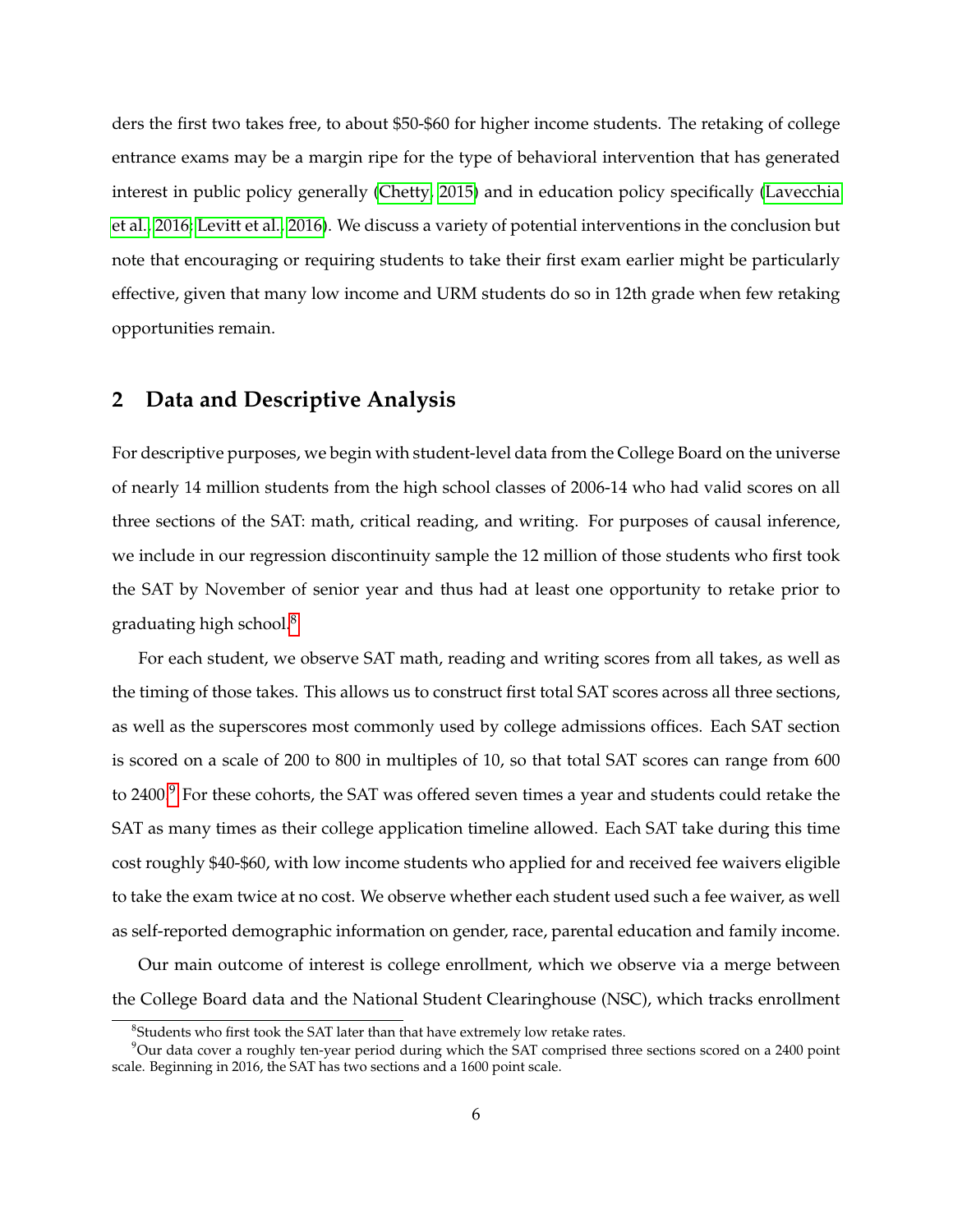choices of 94 percent of U.S. college students. We assign students to the first college they enroll in within 180 days of high school graduation and characterize colleges both by sector (four-year vs. two-year) and by expected graduation rate and later income. We use the NSC data to compute each college's expected graduation rate as the fraction of students in our data who initially enroll in a given institution and who earn a B.A. anywhere within six years. Relative to graduation rates available through the Department of Education's Integrated Postsecondary Education Data System, this measure has the advantage of existing for all colleges and being comparable across the two- and four-year sectors.<sup>[10](#page-8-0)</sup> We use data from from [Chetty et al.](#page-27-7) [\(2017\)](#page-27-7) to characterize the expected income of each college's initial enrollees at ages 32-34.<sup>[11](#page-8-1)</sup> We also observe all colleges to which a student ultimately sends SAT scores, a decent proxy for college application behavior given that many colleges require standardized test scores as part of their admissions process [\(Pallais,](#page-29-3) [2015;](#page-29-3) [Bond et al., 2018;](#page-27-8) [Smith, 2018\)](#page-29-4).

Table [1](#page-35-0) shows mean characteristics of the full sample, the subset who first took the SAT by November of senior year and thus comprise our regression discontinuity sample, and three subsamples of interest: lower scoring students, defined as those whose first SAT score is closest to or below the median threshold of 1500; low income students, defined as those with self-reported family income below \$50,000; and underrepresented minority (URM) students, defined as those who report their race/ethnicity as Black, Hispanic or Native American. Among the full sample, 27 percent are URMs and 21 percent are low income. Twenty percent of students used a fee waiver on their first SAT take, making the exam free.

First SAT scores average 1475 with maximum SAT scores over 50 points higher. Fifty-four percent of students retake the SAT at least once, and some more than once, so that the mean number of takes is over 1.7. On average, students first take the SAT about 12 months before high school graduation, in May or June of junior year. Though not shown in the table, 69 percent of students give themselves substantial time to retake by first taking the SAT in 11th grade, while

<span id="page-8-0"></span> $10$ To deal with selection into college, students who do not immediately enroll in any college are assigned the mean six-year B.A. completion rate of all students who do not enroll immediately after high school graduation. For more detailed discussion of these measures, see [Goodman et al.](#page-28-9) [\(2017\)](#page-28-9).

<span id="page-8-1"></span> $11$ We use the baseline income measure favored by [Chetty et al.](#page-27-7) [\(2017\)](#page-27-7), which measures the 2014 income of each college's initial enrollees from the birth cohorts of 1980-82.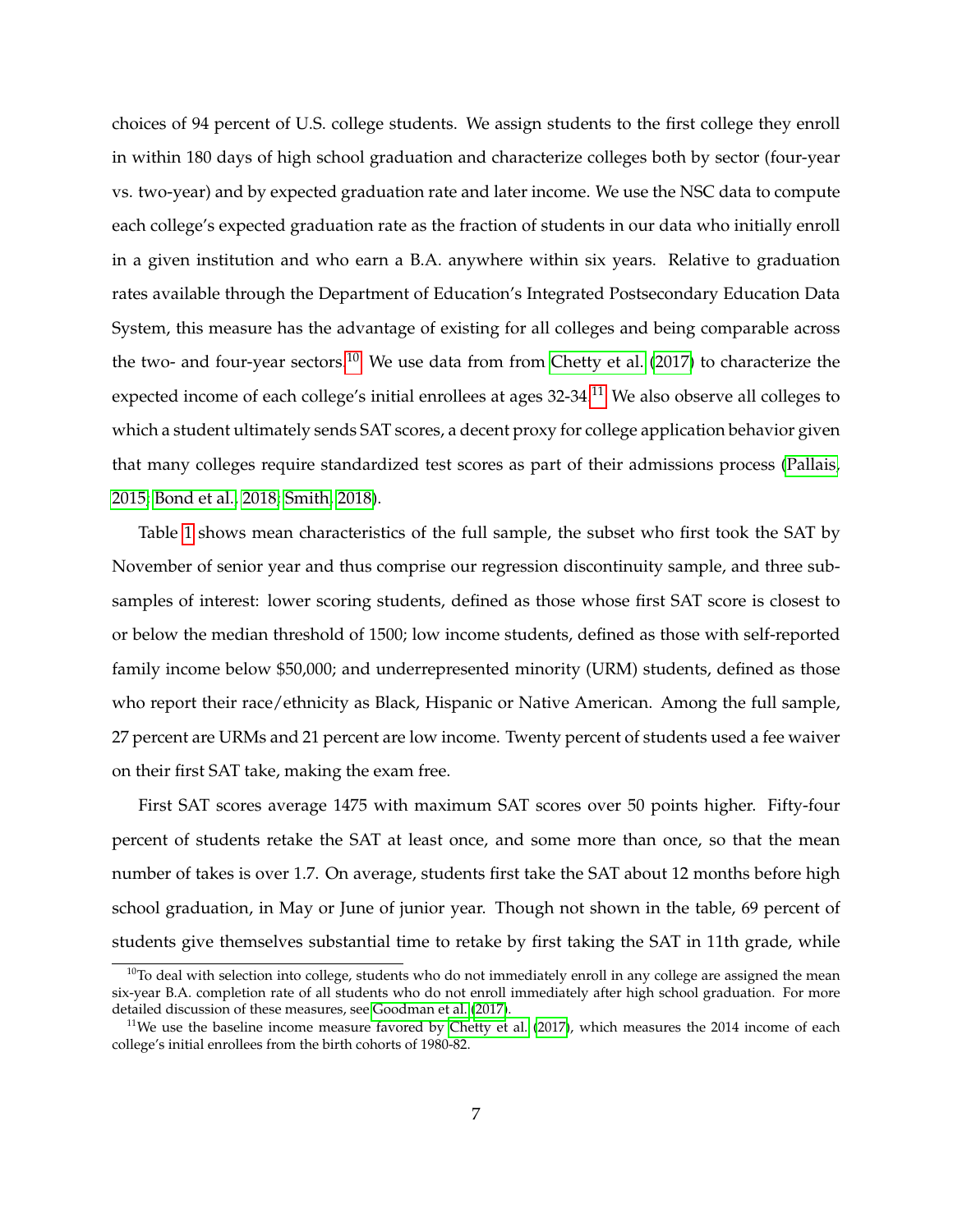29 percent first take it in [12](#page-9-0)th grade.<sup>12</sup> Fifty-seven percent of SAT-takers first enroll in a four-year college within 180 days of high school graduation and another 18 percent enroll in a two-year college. The regression discontinuity sample looks fairly similar to the full sample, though with a higher retake rate (61 percent compared to 54 percent) and a higher four-year college enrollment rate (61 percent compared to 57 percent). The three subsamples come from lower income families, have lower SAT scores, retake less often and are less likely to enroll in four-year colleges.

Table [2](#page-36-0) shows predictors of retaking from a linear probability model that regresses a retaking indicator on various covariates. A few clear patterns emerge in the top three panels. Low income students are 21 percentage points less likely to retake than high income students. This could be driven by differential ability to afford the costs of retaking or by differential college preferences or perception of the benefits of retaking. URM students are 9 percentage points less likely to retake than White students, a gap partly but not solely explained by income differences across these groups. Asian students are 12 percentage points more likely to retake than White students and female students are three percentage points more likely to retake than male students, differences robust to inclusion of further controls.

The bottom panel shows that those with higher first SAT scores are actually more likely to retake the SAT, a pattern we explore in more detail in the next section. Though initially higher scoring students may have less need to improve their scores, such students tend to be more advantaged along a number of dimensions that predict higher retake rates. Students who use fee waivers are more likely to retake, suggesting testing fees may affect low income students' propensity to retake. High retake rates among fee waiver users might also be driven by positive selection as the most informed and motivated low income students seek such waivers.

Each month earlier that a student first takes the SAT is associated with a more than four percentage point increase in retaking probability, even controlling for all the aforementioned factors. Early takers are more likely to retake in part because they have more opportunities to do so. The timing of a student's first take is also the single most powerful predictor of the probability of retaking. Controlling for such timing quadruples the predictive power of this regression model,

<span id="page-9-0"></span><sup>12</sup>Two percent first take the SAT in 9th or 10th grade.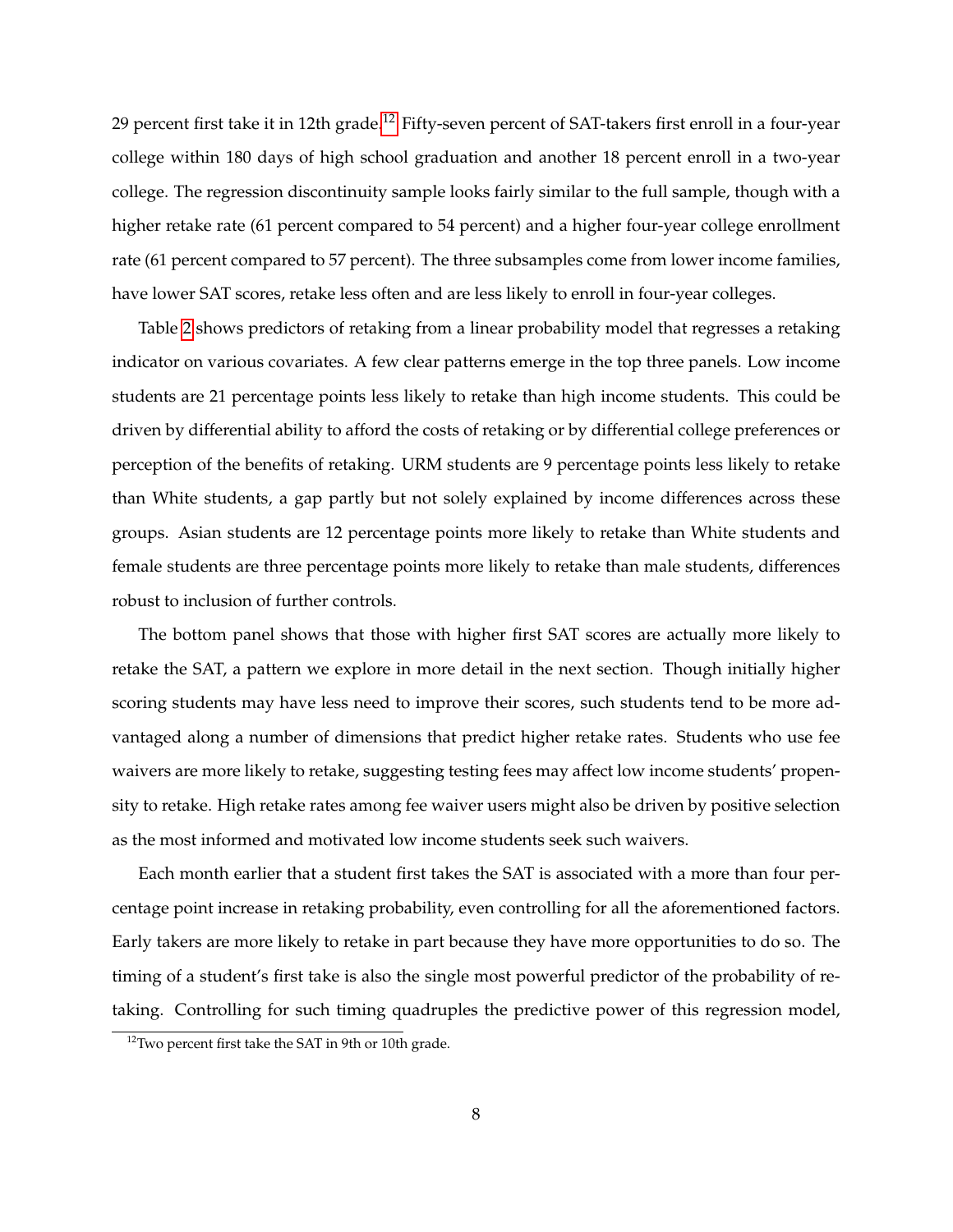raising its R-squared from five to 20 percent. Though not shown in the table, over 40 percent of URM students first take the SAT in 12th grade, compared to just over 20 percent of white and Asian students, explaining some of the difference in retake rates by race. All of this suggests that encouraging students to take their first test at an earlier date may be a channel through which to increase retake rates.

# **3 Methodology**

The propensity to retake the SAT is strongly correlated with observed student characteristics but is also likely correlated with unobserved characteristics such as true ability, motivation or information about the college admissions process. As such, even conditional on variables observed in our data, the relationship between retaking and college outcomes is probably biased upwards by the fact that highly motivated or well-informed students are both more likely to retake and more likely to enroll in college. Estimating the causal impact of retaking requires an exogenous source of variation that affects retaking but is not related to students' underlying characteristics. We exploit the fact that the distance of a students' first SAT score from the nearest multiple of 100 provides such a source of variation.

### **3.1 Regression Discontinuity Specification**

We estimate the impact of round-number thresholds on retaking with a regression discontinuity design that fits linear specifications around each such threshold, similar to a linear spline specification but with additional flexibility built into the model. To do so, we generate two identical observations per student containing demographic information, SAT scores from each take, retaking measures, and college enrollment outcomes. The existence of multiple thresholds means that each student's total SAT score from the first take falls in between two multiples of 100 (or on one such multiple). For one of the student's two observations we generate regression discontinuity variables defined relative to the threshold to the left and for the other observation by the thresh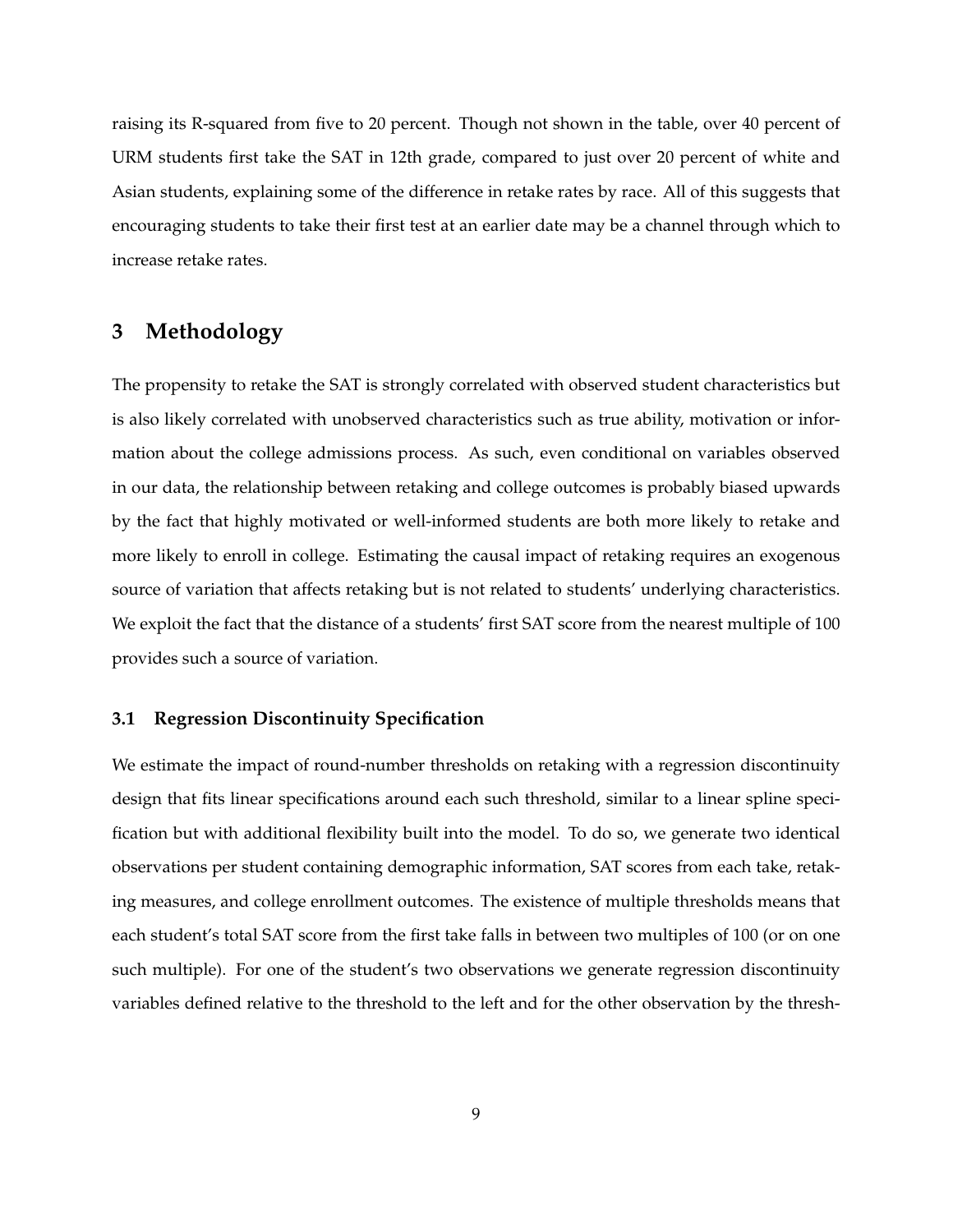old to the right.[13](#page-11-0)

We generate three such variables. The first, *R*, is defined in one observation as the nearest round-number threshold at or below a student's first SAT score and in the other observation as the nearest threshold above that score. The second, the running variable *D*, is defined as the distance between a student's first SAT score and *R*, which can take on values between -100 and 90. The third, *Below*, indicates whether a student's first SAT score falls below *R* or, equivalently, whether for that observation *D* is negative. For example, a student whose first SAT score is 1270 would appear in one observation with  $R = 1200$ ,  $Below = 0$  and  $D = 70$  and in the other with  $R =$ 1300, *Below* = 1 and *D* equal to -30.<sup>[14](#page-11-1)</sup>

Our first stage regression takes the form:

<span id="page-11-2"></span>
$$
Retook_{ir} = \beta_{FS} Below_{ir} + \sum_{n=7}^{23} [R_{n00} * (\alpha_{n00} + \gamma_{n00}D_{ir} + \delta_{n00} Below_{ir} * D_{ir})] + \mu_{cd} + \epsilon_{ir}
$$
 (1)

The outcome *Retook* indicates that student *i* near round-number threshold *r* retook the SAT at least once. The variable  $R_{n00}$  indicates an observation being defined relative to threshold  $100^*n$ , so that the summed terms in brackets represent 17 local linear regression discontinuity specifications, one at each threshold from 700 to 2300. The three terms within brackets flexibly allow each threshold to have its own intercept, slope below the threshold, and slope above the threshold. This resembles a linear spline specification that would use one observation per student but, unlike that specification, does not impose the restriction of a single slope between each threshold. Instead, each student is allowed to contribute to the estimation of one slope for the threshold below and one slope for the threshold above her first score. Relative to a linear spline, this specification imposes fewer functional form assumptions but has lower precision because nearly twice as many coefficients are being estimated.

The first stage coefficient of interest,  $\beta_{FS}$ , averages across all 17 thresholds the predicted differences in retake rates between those scoring just below and just above a threshold. Because

<span id="page-11-0"></span> $13$  All students appear twice in the data except for a small number who appear once because of first SAT scores below the lowest threshold (700) or at or above the highest threshold (2300).

<span id="page-11-1"></span> $14$ As an example of a student whose first score is a multiple of 100, consider one who initially scored 1200. That student would appear in one observation with  $R = 1200$ ,  $Below = 0$  and  $D = 0$  and in the other with  $R = 1300$ ,  $Below = 1$ and *D* equal to -100.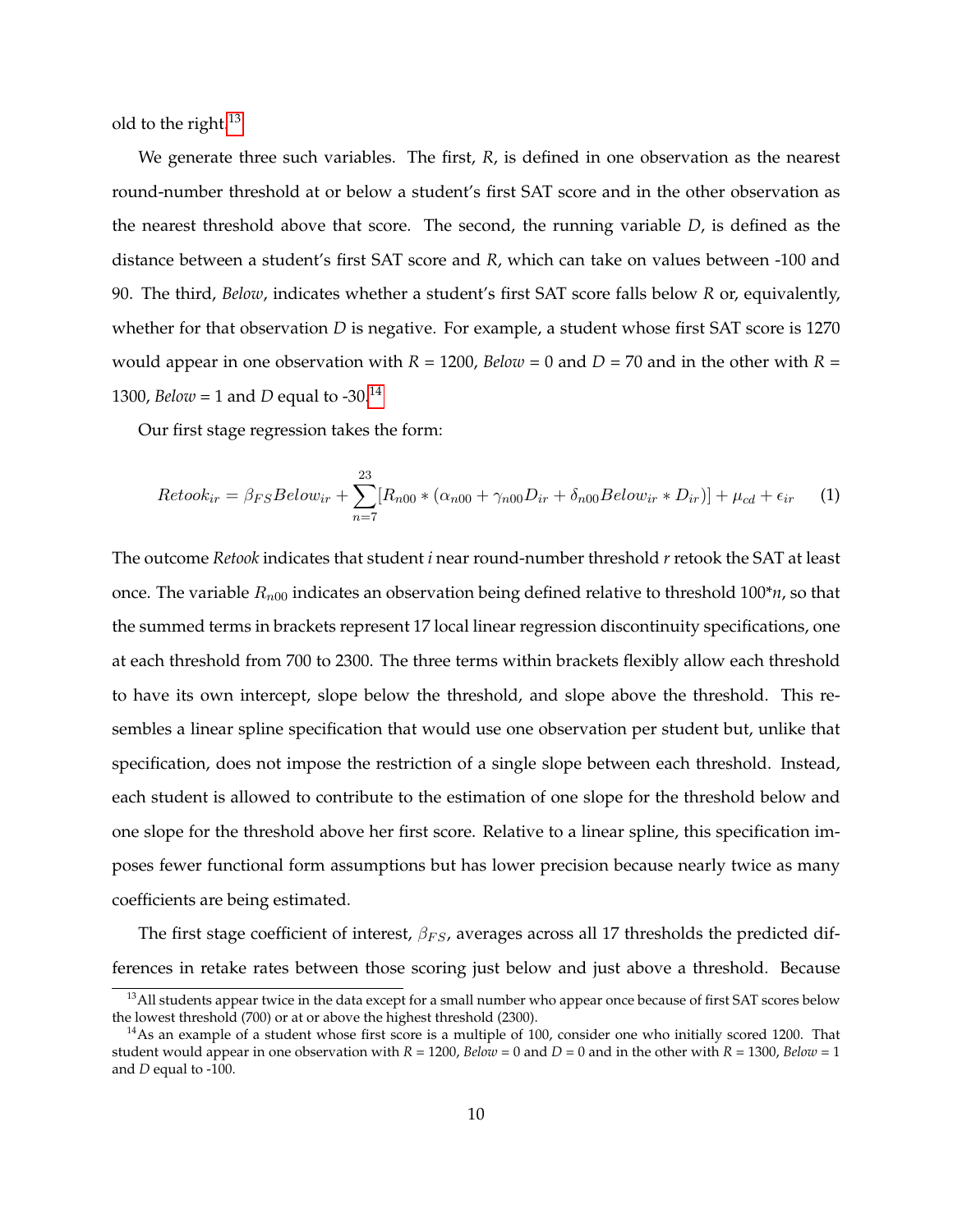students just on either side of the threshold are nearly identical in terms of academic skill and other characteristics, we interpret this coefficient as the causal impact on retaking of just missing a target score. High school class by first SAT date fixed effects  $\mu_{cd}$  control flexibly for class and test date-specific factors such as time trends in retaking behavior, selection into first test dates by different types of students, and varying exam difficulty over time.

Our ultimate goal is to estimate the impact of retaking on these SAT and college outcomes. To do so, we generate instrumental variable estimates of the form:

<span id="page-12-2"></span>
$$
Y_{ir} = \beta_{IV} Retook_{ir} + \sum_{n=7}^{23} [R_{n00} * (\zeta_{n00} + \eta_{n00}D_{ir} + \theta_{n00} Below_{ir} * D_{ir})] + \nu_{cd} + \xi_{ir}
$$
 (2)

where *Retook* is instrumented by the indicator *Below*, as in equation [1.](#page-11-2)<sup>[15](#page-12-0)</sup> We focus primarily on two sets of outcomes Y, measures of subsequent SAT performance and measures of college enrollment, including the sector and completion rate of college chosen. The coefficient of interest,  $\beta_{IV}$ , thus estimates the impact on SAT scores and college outcomes of the retaking driven by students' reactions to round-number thresholds.

This flexible local linear specification allows us to use bandwidths ranging from 20 (below which we have only a single point with which to estimate a line) to 100 (above which our data cross additional thresholds that may affect estimation). We split the difference between these two extremes and choose 60 as our default bandwidth, but show in extensive robustness checks that the linearity of the data means our results are not sensitive to this choice.<sup>[16](#page-12-1)</sup> Because our running variable is discrete, we cluster standard errors in all of these regressions by first SAT score as suggested by [Lee and Card](#page-28-12) [\(2008\)](#page-28-12). Clustering by first SAT score also accounts for the fact that some students have two observations in the stacked version of the data. We show later that our results remain statistically significant without clustering and remain robust to bandwidths of 50 and below, where each student is observed only once. Consistent with the earlier observed smoothness of covariates, we show that our results are robust to controlling for students' income,

<span id="page-12-0"></span> $15$ We implement this using two-stage least squares but find that, because our instruments are quite strong, limited information maximum likelihood estimation yields indistinguishable results.

<span id="page-12-1"></span> $<sup>16</sup>$ The regression specifications above also allow us to choose different bandwidths at different thresholds. The lin-</sup> earity of the data again mean such choices make little difference to our estimates.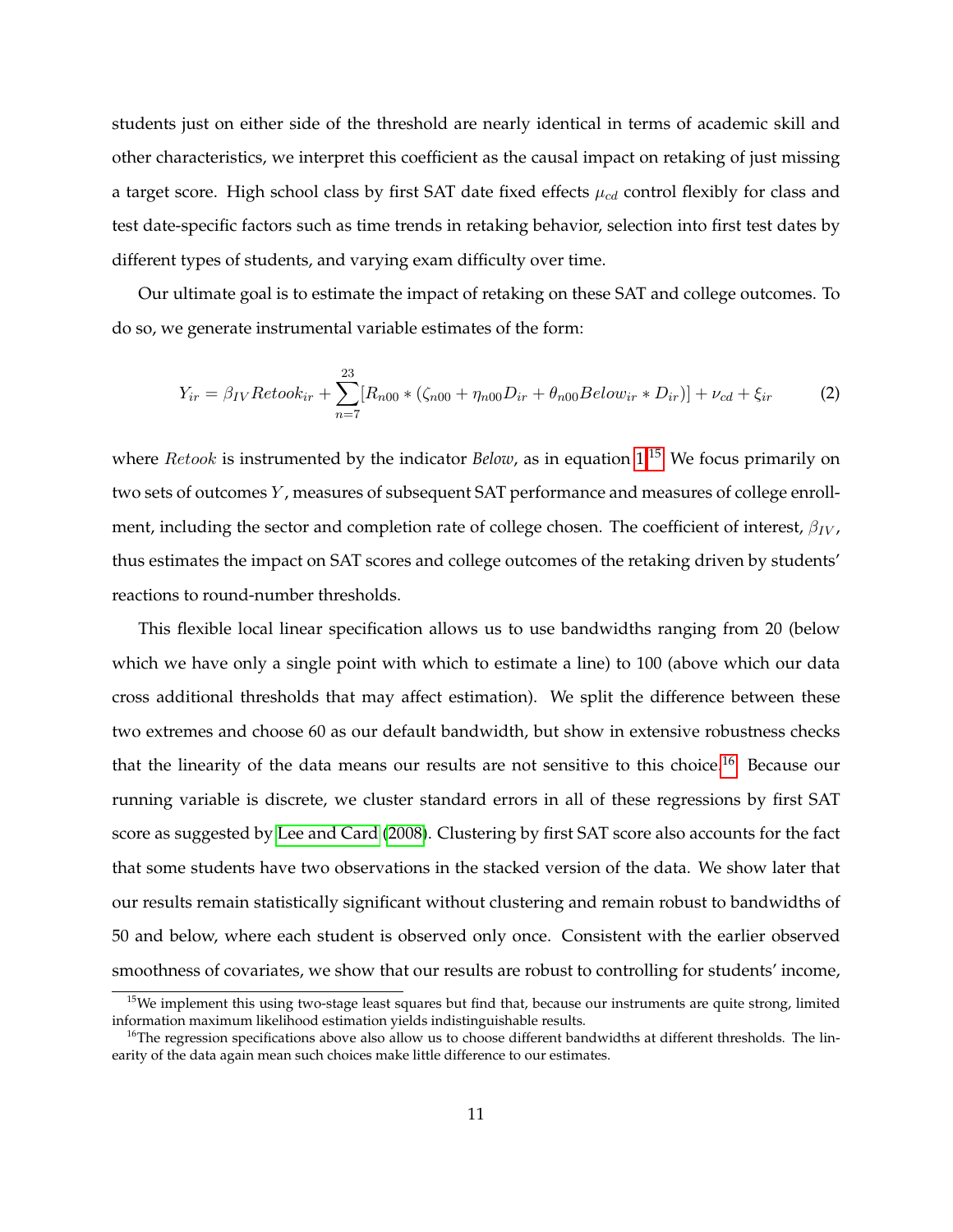race, gender and parental education. Our specification also yields estimates extremely similar to those from a traditional linear spline specification.

#### **3.2 First Stage**

Figure [1](#page-30-0) plots the fraction of students retaking the SAT as a function of first SAT scores. Retake rates rise with first SAT scores across most of the distribution, peaking above 65 percent for those with scores in the 1800-2000 range and then dropping for first scores above 2000, the 95th percentile of the distribution. Students whose first SAT score falls just below a multiple of 100 are more likely to retake the SAT than those whose score is that multiple of 100. These difference in retake rates are largest and visually clearest for the higher thresholds but also appear at many of the middle and lower thresholds in denser parts of the distribution.

Figure [2](#page-31-0) makes this visually clearer with the stacked version of the data, where the running variable is the distance of each student's first SAT score from the nearest multiple of 100. Averaged across all the thresholds, students just below a round-number threshold appear about one percentage point more likely to retake the SAT than those just above that threshold. The first row of Table [3](#page-37-0) provides the first stage estimate of that discontinuity from equation [1,](#page-11-2) suggesting that students first scoring just below a round-number threshold are 0.9 percentage points more likely to retake the SAT than those just above that threshold.

Figure [3](#page-32-0) shows the point estimates and standard errors from running this first stage model at each individual threshold, rather than averaging them into a single estimate. Sixteen of the 17 individual thresholds generate statistically significant variation in retake rates. Consistent with the raw retaking data, we see large retaking impacts of falling below higher thresholds and smaller impacts of falling below lower thresholds. Columns 2 and 3 of Table [3](#page-37-0) average these effects across the two halves of the initial score distribution, showing that retake rates increase by 0.6 percentage points for lower scoring students and 1.4 percentage points for higher scoring students. The impacts of missing thresholds on retake rates varies less by income and race.

Missing round-number thresholds induces more than one retake attempt on average for compliers, perhaps because they have target scores that a second take fails to achieve or because they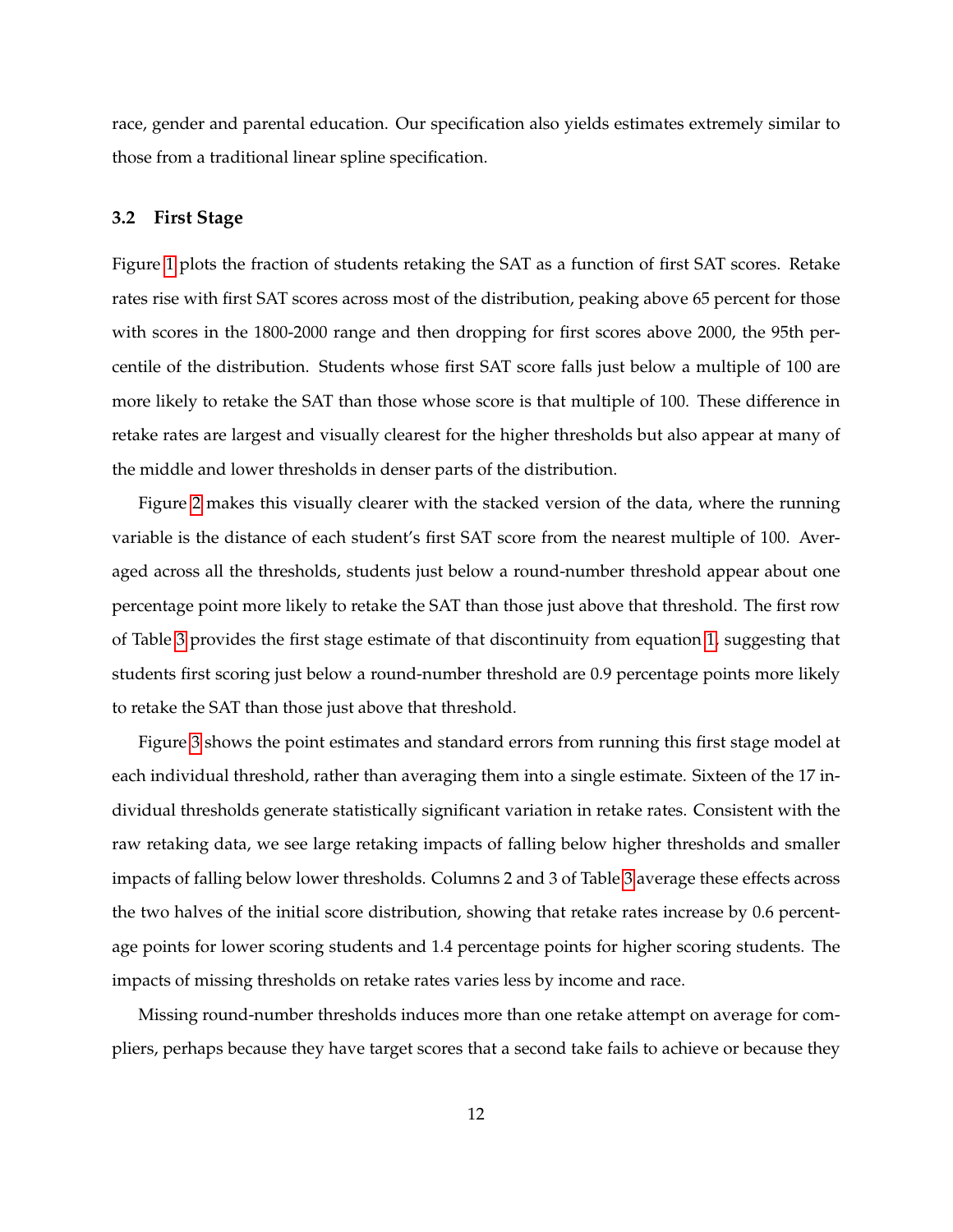learn that retaking is less costly than they had previously believed. The second row of Table [3](#page-37-0) runs a version of the first stage regression where the outcome is the total number of takes rather than an indicator for retaking. Such coefficients always exceed their counterparts in the first row. The third row provides instrumental variables estimates the impact of threshold-induced retaking on the total number of takes, the ratio of the first and second row coefficients. Compliers retake the SAT about 1.3 times on average, with lower scoring compliers retaking upwards of 1.4 times. The remainder of this paper uses as a treatment variable the indicator for retaking the SAT at least once because we lack independent variation in whether a student retakes once or more than once. Nonetheless, if we assume treatment effects are linearly increasing in the number of takes, subsequent estimates can simply be divided by 1.3 (or the relevant subsample coefficient) to generate a "per-retake" treatment effect.

These thresholds provide extremely strong variation in retake rates. The first stage F-statistic exceeds 180 for the entire sample and exceeds 70 in all of the subsamples we study, far above traditional thresholds for potentially weak instruments [\(Staiger and Stock, 1997\)](#page-29-5). Though the instrument is strong, the first stage is small in magnitude, raising potential concerns that compliers may be an unusual subset of the population. The bottom panels of Table [3](#page-37-0) compute the mean characteristics of compliers, as suggested by [Abadie et al.](#page-27-9) [\(2002\)](#page-27-9) and [Abadie](#page-27-10) [\(2003\)](#page-27-10), and of the whole sample for comparison. Relative to the population of SAT-takers, compliers have higher first SAT scores, look indistinguishable in terms of income, and are somewhat less likely to be URM students. Across the subgroups, compliers generally have higher first SAT scores than the mean student, are equally or more likely to be low income, and appear similar in terms of racial composition. Though this does not exclude the possibility that compliers are unusual with respect to unobservable characteristics such as motivation, these results suggest compliers do not appear to be outliers along observable dimensions.

#### **3.3 Validity Checks**

For the regression discontinuity approach to yield valid treatment effect estimates, students must not be able to precisely control the relationship between their first SAT score and round-number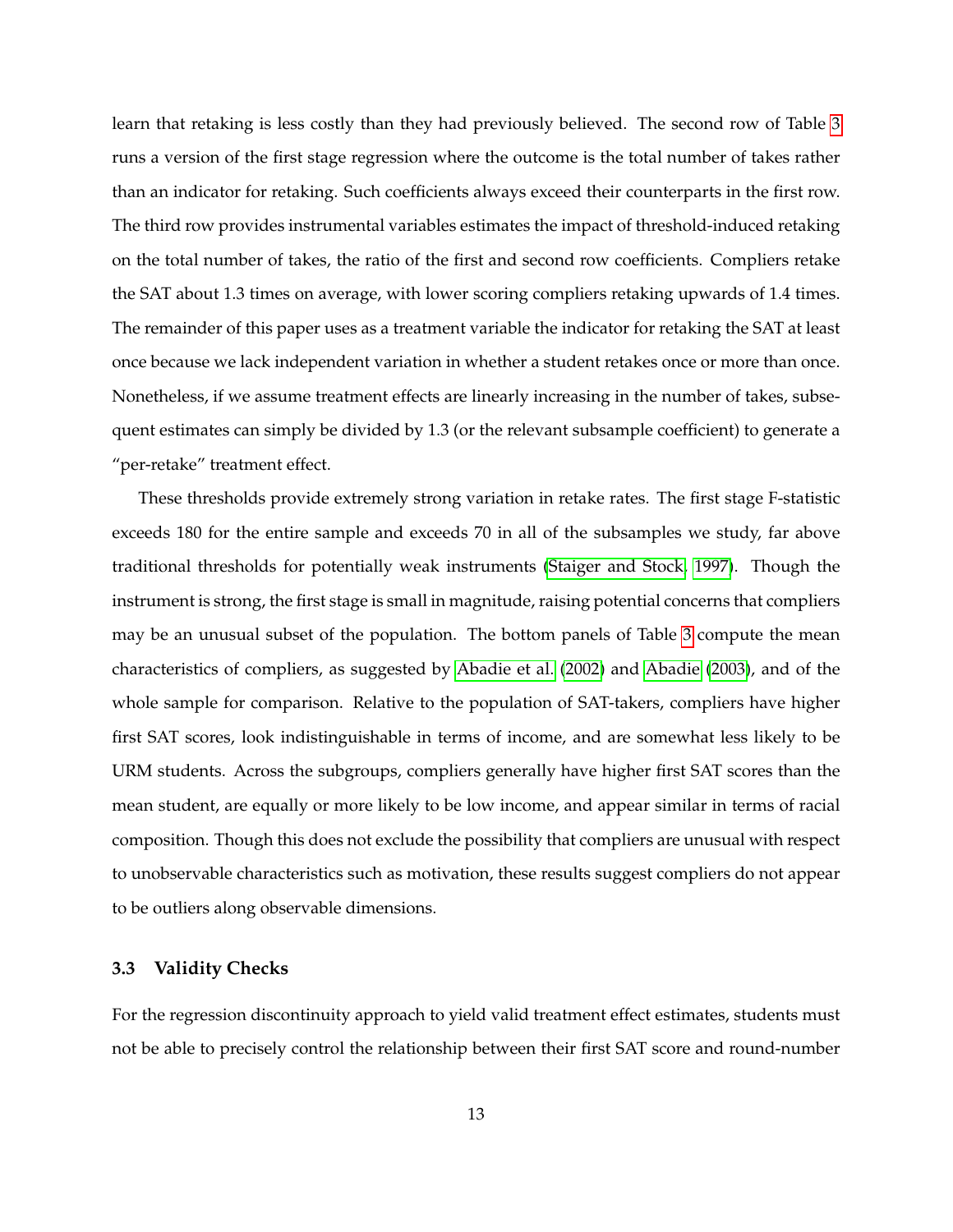thresholds. Details of the test itself suggest no scope for such potential manipulation. The SAT is scored centrally and the scale translating raw scores into scaled scores is unknown to test-takers.

Two pieces of empirical evidence are consistent with this. First, we see no heaping at values just above or below round-number thresholds, suggesting no systematic imbalance in the number of students to the left and right of each threshold.[17](#page-15-0) Second, students just above and below the thresholds appear quite similar in terms of the demographic characteristics we observe.<sup>[18](#page-15-1)</sup> All available evidence suggests that students just above and below the thresholds are identical except for their retaking rates.

We provide two further pieces of evidence that students care specifically about their total SAT scores with respect to retake decisions. First, retaking rates were discontinuous at round-number thresholds on the 1600 point math and reading scale that existed prior to the introduction of the third section on writing. When that third section was introduced, retaking discontinuities as mea-sured on the 1600 point scale largely vanished.<sup>[19](#page-15-2)</sup> Retake rates also show no discontinuities at round-number thresholds from scores on individual sections of the SAT.[20](#page-15-3) All of this is consistent with students primarily reacting to their total SAT scores, the measure most frequently highlighted by college admissions offices.

Whether round-number thresholds provide a valid instrument for SAT retaking depends also on whether they satisfy the exclusion restriction, affecting outcomes only through retaking and not through other channels. For outcomes such as maximum SAT scores, the exclusion restriction is clearly satisfied because retaking is the only channel through which such scores can change. For college enrollment outcomes, we note potential channels other than retaking through which such thresholds might have an effect.

College admissions and financial aid processes may exhibit left-digit bias because of explicit rules or implicit biases of application readers. If so, scoring just below a threshold will disadvan-

<span id="page-15-1"></span><span id="page-15-0"></span> $17$ See Figure [A.1,](#page-42-0) which plots the density of observations and appears smooth at all thresholds.

<sup>&</sup>lt;sup>18</sup>Table [A.1](#page-48-0) shows instrumental variable estimate from equation [2,](#page-12-2) using demographic characteristics as outcomes. Across a variety of bandwidths, we see no statistically significant relationship between threshold-driven retaking and income, race, parental education, or gender. Figure [A.2](#page-43-0) shows estimated instrumental variable coefficients at individual thresholds. Differences in such characteristics are very close to zero and statistically insignificant at nearly all thresholds.

<span id="page-15-2"></span><sup>19</sup>See Figure [A.3.](#page-44-0)

<span id="page-15-3"></span><sup>&</sup>lt;sup>20</sup>See Figure [A.4.](#page-45-0)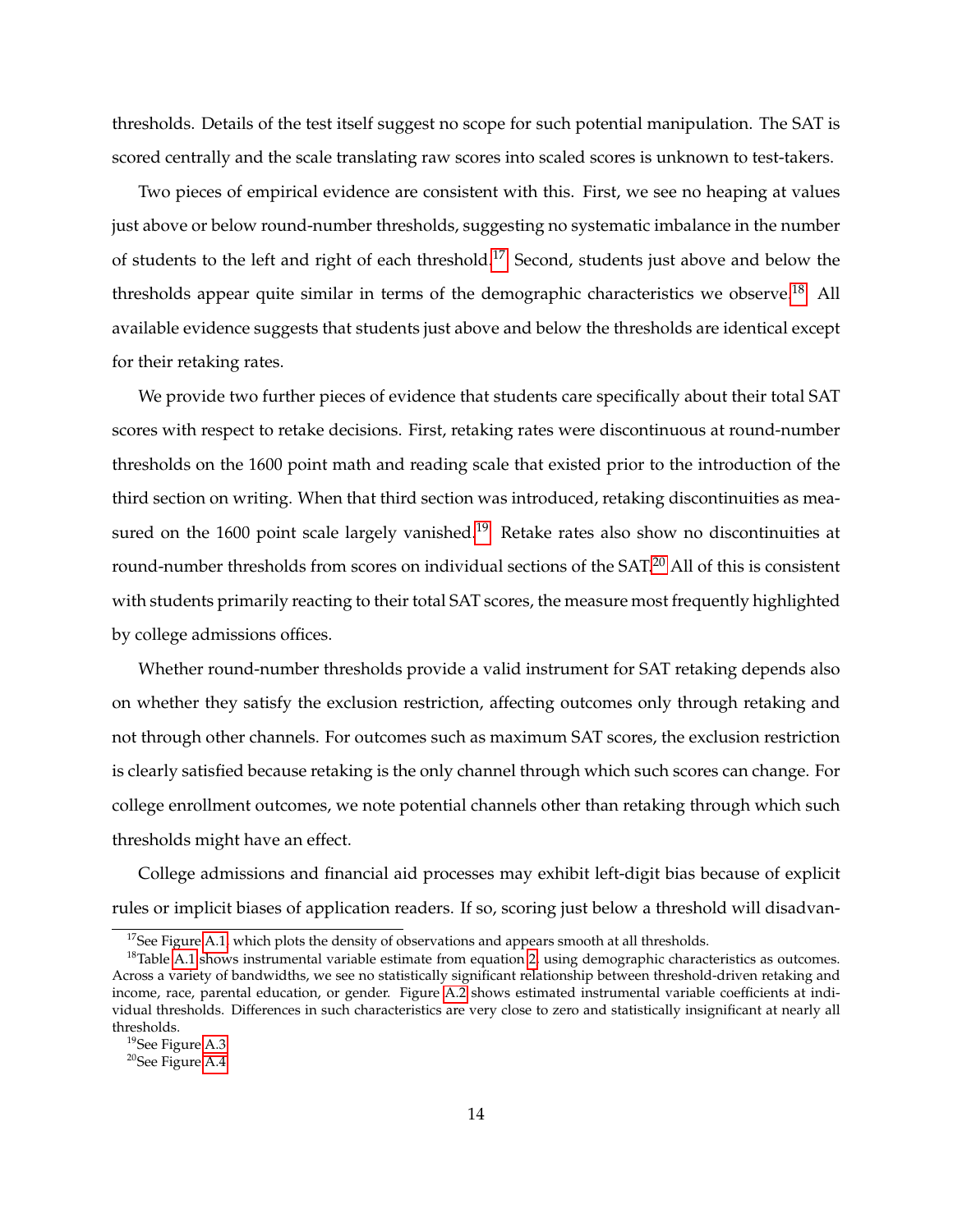tage students by reducing their chance of admission or financial aid. Left-digit bias from individual colleges is unlikely to be empirically important because of the national scope of our sample and our use of so many different thresholds. We also later rule out the possibility that individual states' public postsecondary systems' admissions or financial aid rules might be driving our results. This channel suggests that missing a threshold could harm a student's college outcomes for reasons other than retaking, making our instrumental variable estimates of retaking impacts downward-biased and thus lower bounds on true effects.

Regardless of whether colleges actually exhibit left-digit bias, students may believe they do. If so, missing a threshold could discourage students from applying for admission or financial aid or, conversely, could encourage them to work harder on admission and aid applications on margins other than their SAT score. These reactions have opposing effects on college outcomes, making it ambiguous as to the sign of the bias for instrumental variable estimates of retaking impacts.

# **4 Results**

## **4.1 Admissions Relevant SAT Scores**

Retaking induced by round-number thresholds substantially increases students' SAT scores. Table [4](#page-38-0) shows the impact of retaking on four outcomes: most recent total score after two potential takes; superscore after two potential takes; superscore after all takes; and the probability that a student's final superscore exceeds her first superscore by at least 150 points (0.5 standard deviations). Column 1 shows that, on average, retakers' total scores are 46 points higher on their second take than on their first take, suggesting real gains either through learning or increased familiarity with the test. The magnitude of this round number threshold-induced gain is remarkably similar to the 44 point gain the average retaker achieves between the 1st and 2nd tests. This provides another indication that the compliers driving our estimates are not unusual relative to the average retaker.

Superscoring makes retaking even more effective, with retakers' superscores increasing by 88 points, nearly twice as much as their total scores rise. With additional retakes, superscores ultimately rise by 102 points, with 24 percent of retakers seeing superscore gains of at least 150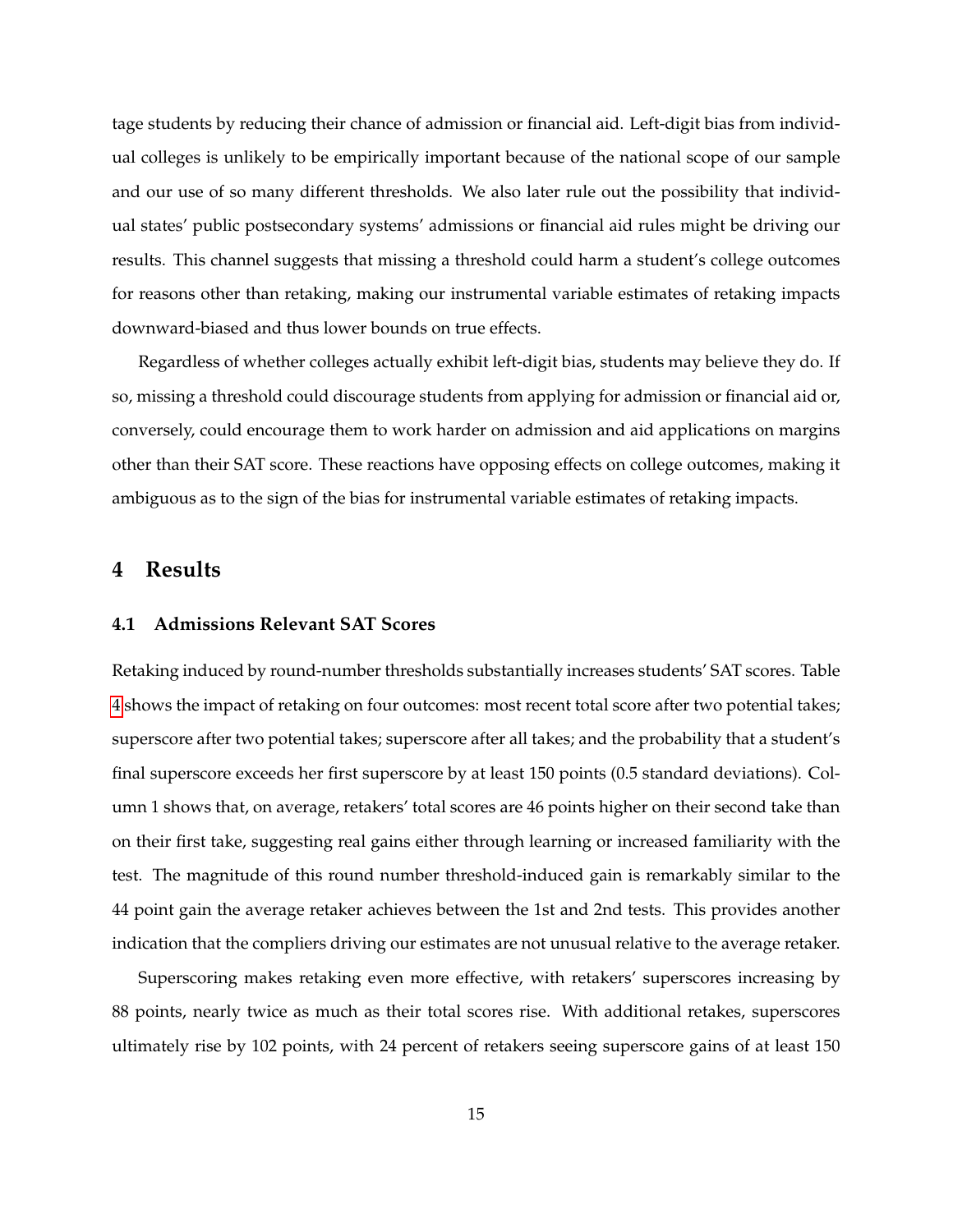points. This superscore increase among compliers is again remarkably similar to the 100 point increase in superscores that the average retaker achieves after completing all takes. Comparing columns 2 and 3, the ratio of superscore gains between the final and second takes is less than the 1.3 retakes induced among compliers. This suggests diminishing marginal benefits of retaking, with the magnitude of this implying that the first retake increases superscores by about twice as much as subsequent retakes. Improvements in SAT scores come from all three sections of the test, with about 50-60 percent of retakers raising their scores on any given section and 20 percent raising their score on all three sections.<sup>[21](#page-17-0)</sup>

On average, retaking improves scores for all students but particularly for those with lower initial scores. Figure [4](#page-33-0) shows by individual threshold the estimated impact of retaking on ultimate superscores.<sup>[22](#page-17-1)</sup> We see statistically significant superscore gains from retaking at each threshold, with higher gains for initially lower scoring students. Panel B of Table [4](#page-38-0) confirms this pattern. Low scoring students' second take total scores are 91 points higher than their first, relative to an only 22 point gain for higher scoring students. On average, retaking ultimately increases low scoring students' superscores by 136 points, relative to 84 points for higher scoring students. The scores of low income and URM students tend to increase more from retaking than the scores of their high income and non-URM counterparts, though this heterogeneity is lower than that by initial SAT score.<sup>[23](#page-17-2)</sup> For all subsamples, the magnitude and statistical significance of retaking's impact on ultimate superscores is remarkably robust to choices of bandwidth, inclusion of covariates, and decision to cluster standard errors by initial SAT score.<sup>[24](#page-17-3)</sup>

We can use these estimated impacts of retaking on SAT scores to model what portion of income and racial gaps in admissions-relevant SAT scores would be closed by eliminating disparities in retake rates. The main assumption required to model this is that the marginal students induced to retake by a future intervention would have similar test score gains to the average complier here. This assumption seems plausible given that compliers have similar test score gains as the average

<span id="page-17-1"></span><span id="page-17-0"></span><sup>21</sup>See Table [A.2.](#page-49-0)

 $22$ We exclude the lowest three thresholds (700-900) because the small number of students near these thresholds lead to noisier treatment effects that distort the scaling of the graph.

<span id="page-17-2"></span> $^{23}$ Retaking does not appear to have heterogeneous impacts by gender on SAT scores or subsequent outcomes, so we do not report these results.

<span id="page-17-3"></span> $24$ See Table [A.3.](#page-50-0)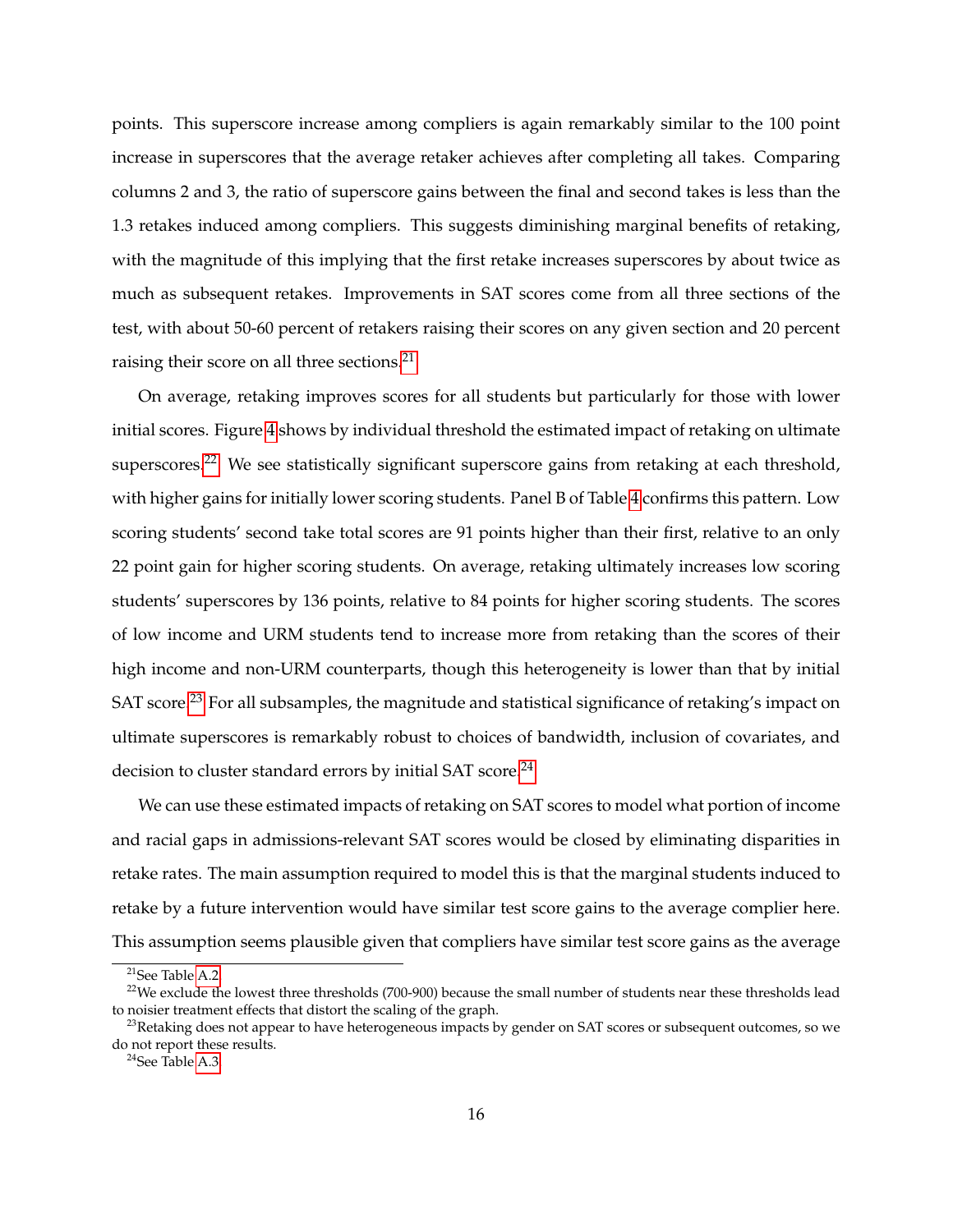retaker, though newly induced retakers could differ in ability or willingness to study or otherwise prepare for the second take.

Raising the retake rate of low income students to that of high income students would close about nine percent of the admissions-relevant SAT score gap by income. To show this, we begin with the fact from Table [2](#page-36-0) that low income students are 20.6 percentage points less likely than high income students to retake. Our estimates in Table [4](#page-38-0) imply that retaking once increases the superscores of low income students by 109 points. Inducing 20.6 percent of low income students to retake once would thus boost the average superscores of low income students by 23 points (0.206 \* 109). This represents nine percent of the 250 point gap in superscores between low and high income students. This lower 227 point income gap we estimate under equalized retake rates is remarkably close to the actual 226 point gap in first SAT scores.<sup>[25](#page-18-0)</sup> This suggests that our estimates of the extent to which retaking contributes to income-based gaps in SAT scores is reasonable.

A similar exercise suggests that equalizing retakes rates by race would close between three and four percent of the gap in admissions-relevant SAT scores between URM and White students. URM students are 9.3 percentage points less likely to retake than White students and retaking once increases the superscores of URM students by 94 points. Inducing 9.3 percent of URM students to retake once would boost the average superscores of URM students by nine points (0.093 \* 94), which represents about 3.5 percent of the 260 point gap in superscores between URM and White students. Again, this lower 251 point gap we estimate under equalized retake rates is very close to the actual 247 point gap between URM and White students in first SAT scores.

#### **4.2 College Enrollment**

Retaking meaningfully improves college enrollment outcomes, including four-year college enrollment rates. As shown in Table [5,](#page-39-0) retaking the SAT increases the probability that a student will enroll in a four-year college by a statistically significant 13 percentage points. This represents a nearly 20 percent increase over the 67 percent enrollment rate among control compliers. Roughly half of that increase is due to a shift away from two-year colleges, while the other half comes from

<span id="page-18-0"></span> $25$ For detailed income and race gaps in retake rates and SAT scores, see Table [A.4.](#page-51-0)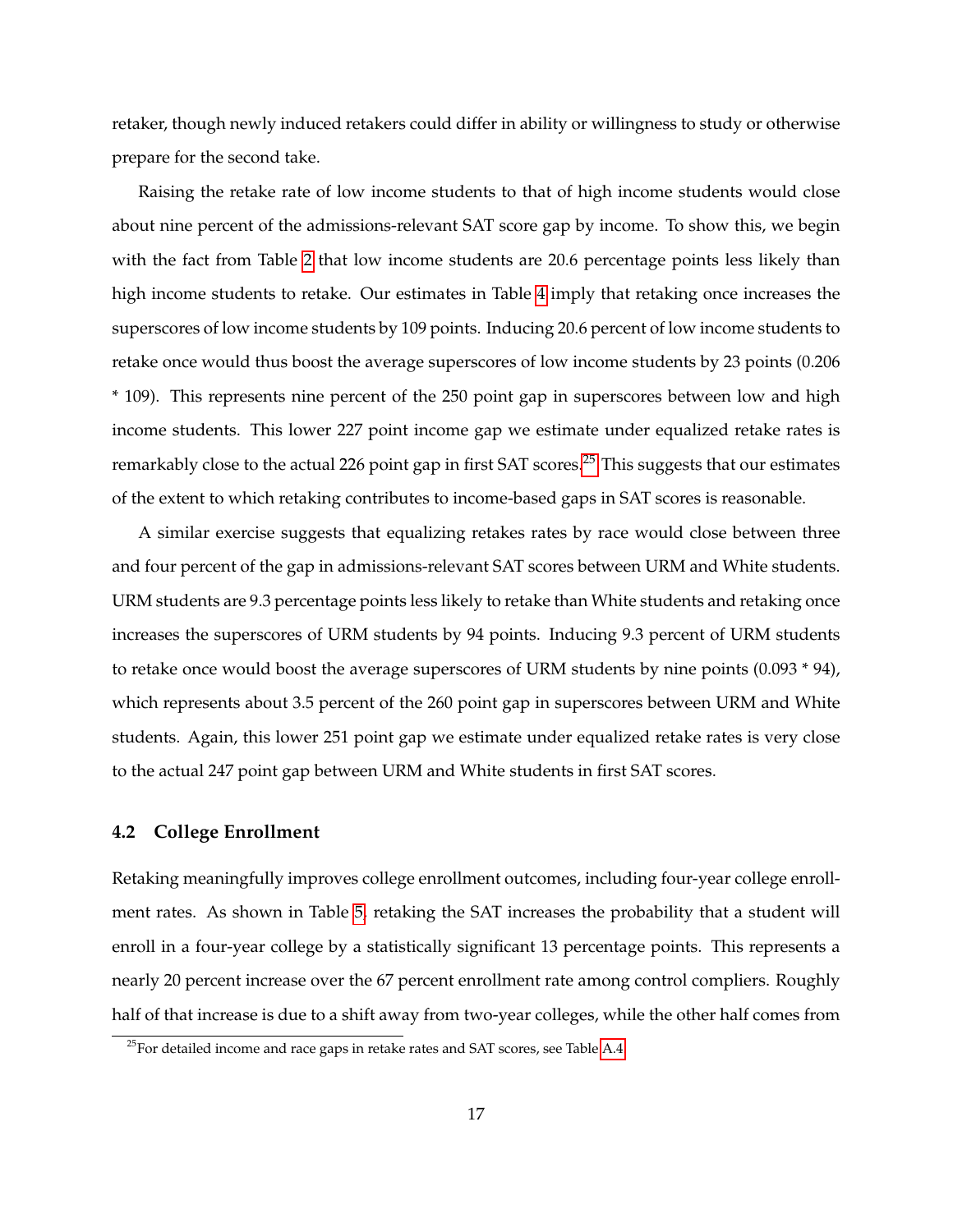students who would not otherwise have enrolled in college. The effect observed here resembles the 10 percentage point increase in four-year college enrollment seen among Maine students compelled by state law to take the SAT for the first time starting in 2006. The compliers in that context were students who went from having no SAT score to having a score on average in the lower to lower-middle half of the distribution [\(Hurwitz et al., 2015\)](#page-28-3).

Retaking causes students to enroll in colleges with completion rates six percentage points higher than they would have otherwise, in part because four-year colleges have higher completion rates than two-year colleges. This improvement in college quality, as measured by graduation rates, comes from a nine percentage point increase in the probability of attending colleges with graduation rates of at least 50 percent, the roughly median graduation rate of colleges attended by SAT takers. We see no change in enrollment at colleges with graduation rates of at least 80 percent, the roughly 80th percentile of the college quality distribution. Characterizing college quality by expected income yields qualitatively similar, though noisier, results. Retaking increases expected income by a statistically insignificant \$700 and the probability of attending a college with roughly median expected income (\$50,000) by a marginally significant eight percentage points, but has no clear impact on the attending colleges above the 80th percentile of the expected income distribution (\$65,000).

Retaking's positive impact on college enrollment outcomes is driven almost entirely by lower scoring students. Figure [5](#page-34-0) shows threshold-specific estimates of the impact of retaking on enrollment in four-year colleges. Near the higher thresholds, retaking has little impact on four-year college enrollment. Near the lower thresholds, point estimates are large, positive and sometimes statistically significant. Panel B of Table [5](#page-39-0) shows the pooled versions of these estimates. Retaking increases the probability that lower scoring students attend a four-year college by 33 percentage points, a near doubling from a baseline 39 percent attendance rate among compliers. Two-thirds of this increase comes from students who would otherwise have attended two-year colleges. For lower scoring students, retaking increases the graduation rate of their chosen college by 14 percentage points, driven entirely by movement from below to above median quality colleges. Retaking increases lower scoring students' expected income at ages 32-34 by a statistically significant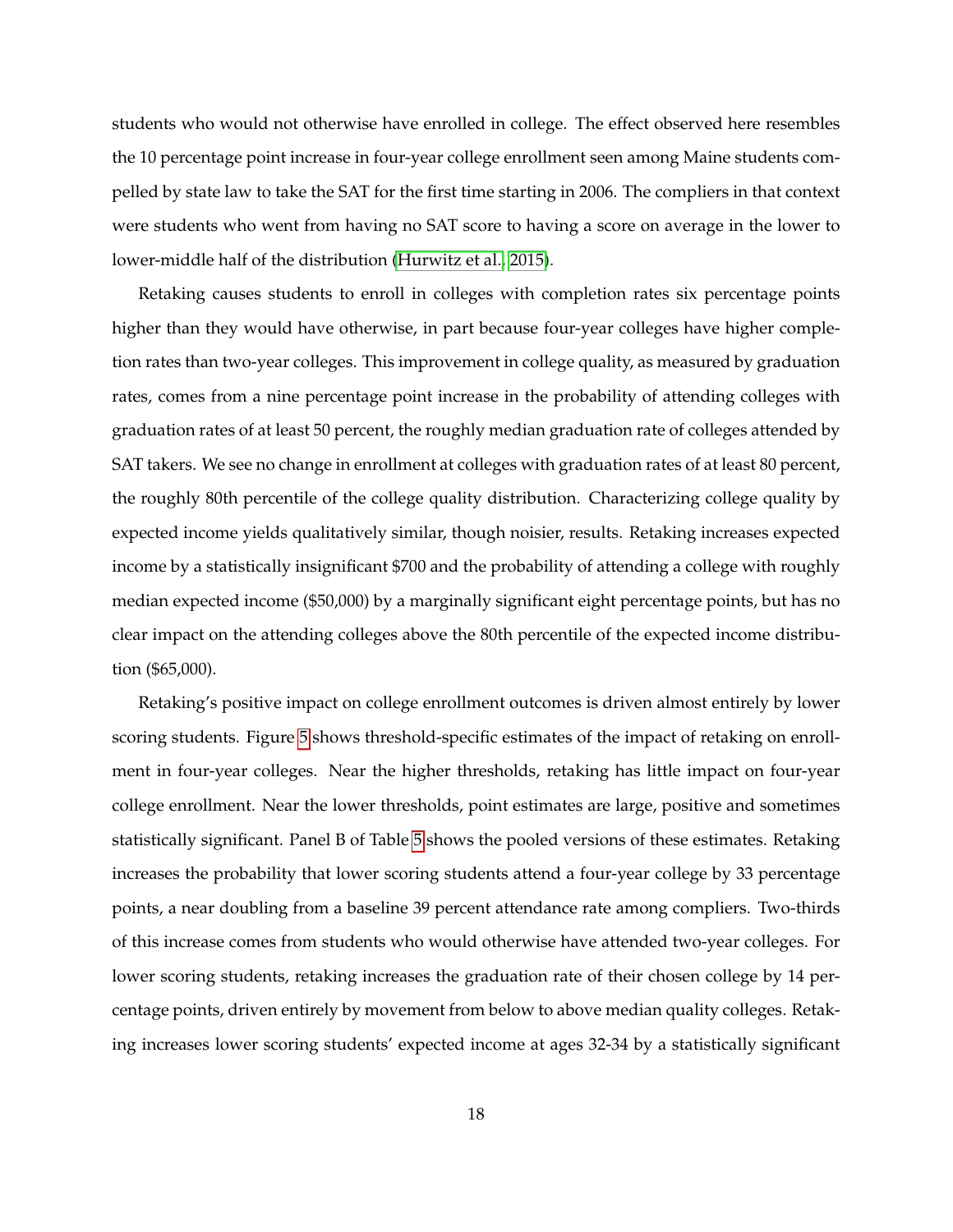\$6,900, a nearly 20 percent increase relative to control compliers.

Conversely, we see little impact of retaking on higher scoring students' college outcomes. For such students, the estimated impacts of retaking on college enrollment and quality are generally close to zero in magnitude and never statistically significant. One possible explanation is that, based on their control complier mean outcomes, higher scoring students have less room for improvement of college outcomes. Over 80 percent of such students enroll in four-year colleges, with at least 40 percent enrolling in colleges at or above the 80th percentile of graduation rate and expected income.

#### **4.3 Heterogeneity by Income and Race**

Retaking improves college outcomes for low income and URM students much more than it does for high income and non-URM students. For low income students, retaking increases four-year college enrollment by 30 percentage points, nearly all of which substitutes for two-year college enrollment. Low income students who retake attend colleges with 16 percentage points higher graduation rates. They are roughly 30 percentage points more likely to attend colleges of above median quality, as measured both by graduation rates and by expected income. We see little evidence of improvement in college outcomes for high income students. Retaking has roughly double the impact on the four-year college enrollment rates of URM students than of non-URM students, raising the former by 20 percentage points and the latter by eight percentage points. Heterogeneity in the impact of retaking on college by race is less clear than by income or initial score.

The heterogeneous impacts of retaking by income are not simply explained by the fact that low income students have lower initial scores on the SAT than do high income students. To show this, Table [6](#page-40-0) explores heterogeneity by income and race among only lower scoring students. Panel A suggests that, even among only those with initially lower scores, retaking improves college enrollment and quality much more for low income students than for high income students. Conversely, panel B suggests that heterogeneity in retaking's impacts by race are largely explained by racial differences in initial SAT scores. Among lower scoring students, retaking improves the four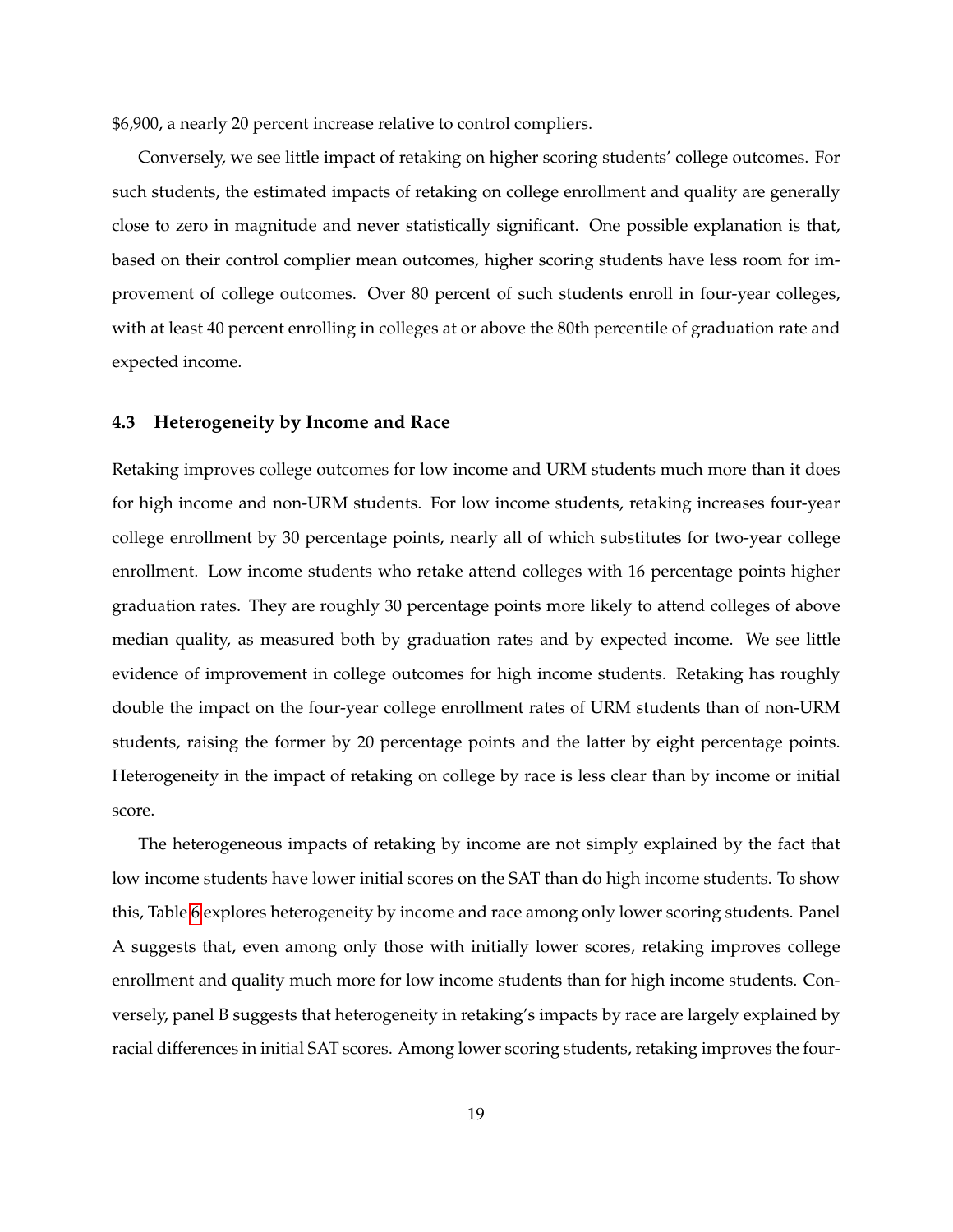year college enrollment rates of both URM and non-URM students by about 30 percentage points. Point estimates on college quality measures suggest, if anything, greater benefits of retaking for non-URM students in this lower scoring sample.<sup>[26](#page-21-0)</sup>

We can use these estimated impacts of retaking to model what portion of income and racial gaps in four-year college enrollment would be closed by eliminating disparities in retake rates. This requires two assumptions. First, as with our SAT score gap analysis, we assume that the marginal students induced to retake by an intervention would have similar enrollment gains as the average complier here. Second, we ignore general equilibrium effects that might result from population-wide increases in retake rates, such as colleges raising admission standards in reaction to a higher-scoring applicant pool.

Raising the retake rates of low income students to that of high income students would close about twenty percent of the four-year college enrollment gap by income. To show this, we again begin with the fact from Table [2](#page-36-0) that low income students are 20.6 percentage points less likely than high income students to retake. Our estimates in Table [5](#page-39-0) imply that the 1.4 retakes induced by round-number thresholds in low income students increase their four-year college enrollment rate by 29.9 percentage points. Inducing 20.6 percent of low income students to retake 1.4 times would thus boost the average four-year college enrollment rate of low income students by six percentage points (0.206 \* 29.9). This represents 25 percent of the 24.9 percentage point enrollment gap between low and high income students.<sup>[27](#page-21-1)</sup> If the impact of retaking grows linearly with the number of retakes, then inducing low income students to retake once at the same rate as high income students would close the enrollment gap by about 18 percent (25/1.4). Given that first retakes have larger impacts on SAT scores than subsequent retakes, the true impact of inducing one additional retake in low income students is likely somewhere between these 18 and 25 percent estimates.

We similarly estimate that equalizing retakes rates by race would close about 10 percent of the gap in four-year college enrollment between URM and White students. URM students are 9.3

<span id="page-21-0"></span><sup>&</sup>lt;sup>26</sup>Table [A.5](#page-52-0) explores heterogeneity by income and race among only higher scoring students. Point estimates are larger for low income students than high income students among higher scorers but the standard errors are too large to infer much with respect to heterogeneity.

<span id="page-21-1"></span> $27$  For detailed income and race gaps in four-year college enrollment, see Table [A.4.](#page-51-0)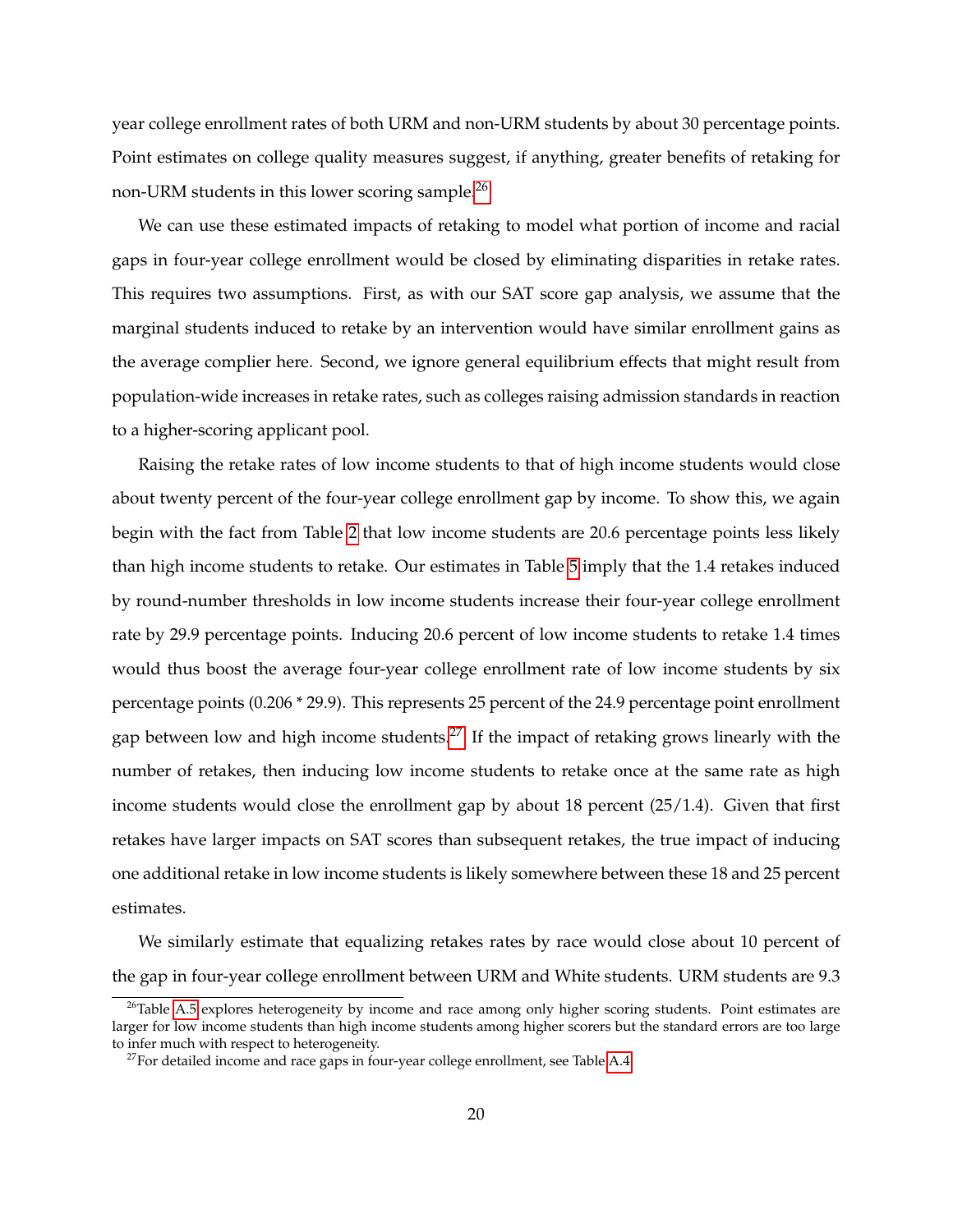percentage points less likely to retake than White students and the 1.4 retakes induced by roundnumber thresholds increase their four-year college enrollment rate by 20.4 percentage points. Inducing 9.3 percent of URM students to retake 1.4 times would boost the average four-year college enrollment rate of URM students by two percentage points (0.093 \* 20.4). This represents about 11 percent of the 17.8 percentage point enrollment gap between URM and White students. Our best per-retake estimate suggests inducing URM students to retake once at the same rate as White students would close the enrollment gap by about eight percent  $(11/1.4)$ . The true impact of inducing one additional retake in URM students is likely somewhere between these eight and 11 percent estimates.

#### **4.4 Robustness Checks and Degree Completion**

The estimated impacts of retaking on college enrollment and quality are robust to changing the empirical choices made in our baseline specification. Figures [A.5](#page-46-0) and [A.6](#page-47-0) show the sensitivity to bandwidth choice of the estimated impacts for the entire sample and the three subsamples of most interest. The magnitude and statistical significance of retaking's impact on four-year college enrollment and chosen college's graduation rate are stable across bandwidths ranging from 30 to 100 SAT points, the maximum bandwidth usable between thresholds. Tables [A.6](#page-53-0) and [A.7](#page-54-0) show that, across the whole sample and all subsamples, estimated impacts of retaking are robust to: choice of bandwidth; flexibly controlling for gender, race, family income and parental education through fully-interacted fixed effects; and choice to cluster standard errors by first SAT score or not.

These enrollment impacts are likely not confounded by the use of round-number thresholds in state public colleges' admissions or financial aid processes. In theory, publicly known admissions thresholds could confound our estimates given that [Goodman et al.](#page-28-9) [\(2017\)](#page-28-9) show, in the context of Georgia's public four-year colleges, that some students retake specifically to gain admission to a particular college or sector. Though some states use SAT score thresholds to partly determine admissions or merit aid eligibility, few of these states use round-number thresholds. Furthermore, all such eligibility criteria that we could identify, including Georgia, are based on scores from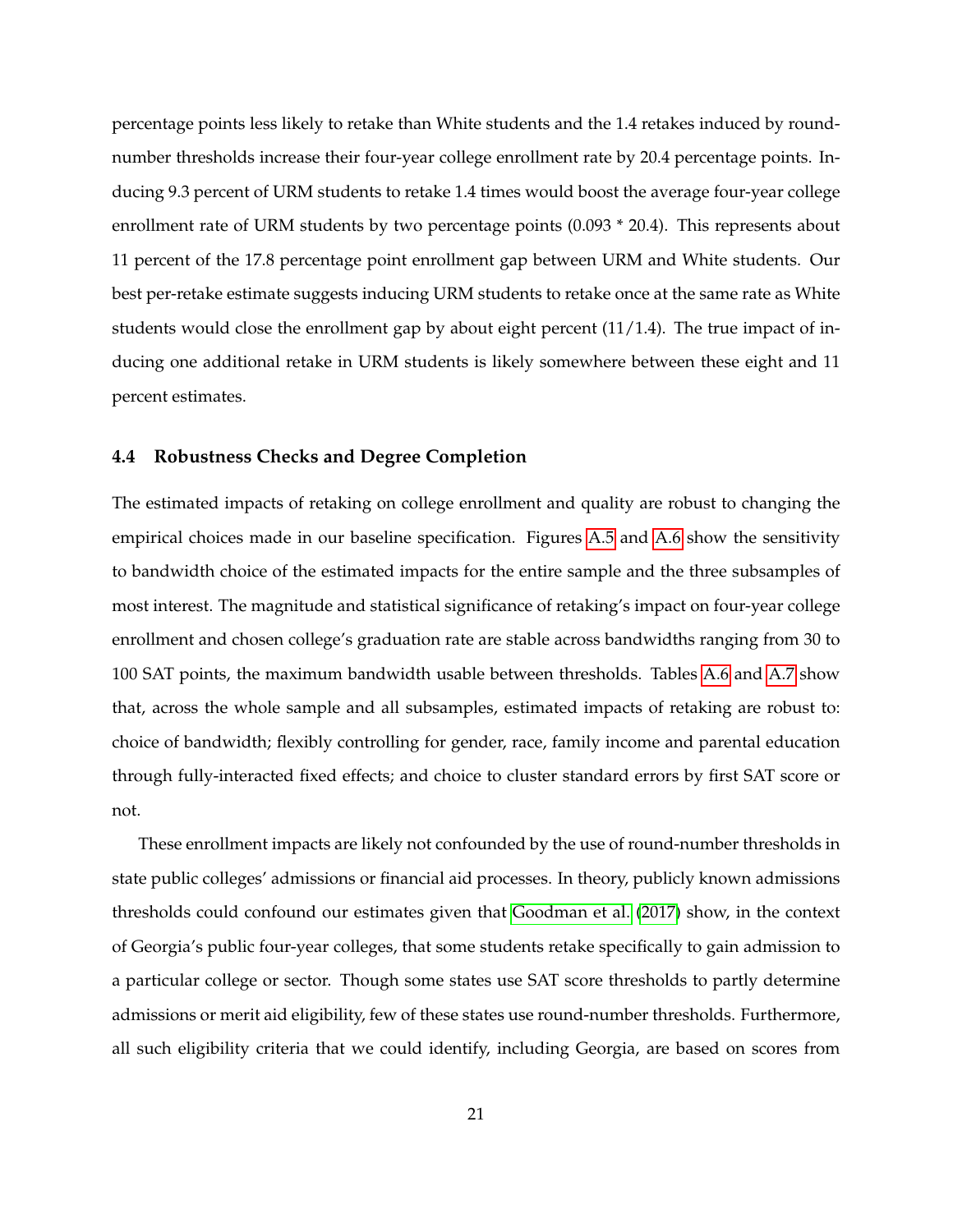just the math and reading sections of the SAT, not the three section total score studied here. In case we have overlooked an empirically important state program that might violate our exclusion restriction, we generate estimated impacts excluding each of the 10 largest states in our data one at a time. Table [A.8](#page-55-0) shows that no single state is responsible for our primary results, making it unlikely that state-specific policies are confounding our estimates of the impact of retaking on college enrollment.

We cannot infer much about degree completion, as seen in Table [A.9.](#page-56-0) We can observe six-year completion rates for only the first three cohorts in the sample, which weakens our instruments for the subgroups whose enrollment rates are positively affected. Though estimated impacts on degree completion are noisy, they are generally quite similar in magnitude to the estimated impacts on expected completion based on college-level graduation rates, particularly for lower scoring and low income students.

#### **4.5 College Application Behavior**

Retaking the SAT boosts four-year college enrollment rates, in large part by shifting enrollment from two-year to four-year institutions. There are two primary explanations for why this might occur. First, by increasing admissions-relevant SAT scores, retaking may strengthen students' college applications and thus increase their chances of admission at four-year institutions that are at least somewhat selective. Second, retaking may change the set of colleges to which students apply. This might occur either because each retake allows students to send their SAT scores to up to four colleges for free or because students' higher scores change their expectations about where they might be admissible.

Though we can not observe admissions decisions, we do observe application behavior as proxied by score sends. Table [7](#page-41-0) shows instrumental variables estimates of the impact of retaking on the number of colleges to which students send their SAT scores. We divide colleges into three categories corresponding to important enrollment margins observed earlier, those with graduation rates below 50 percent, between 50 and 80 percent, and above 80 percent. The first two columns show little evidence of changing application behavior to the colleges where we previously ob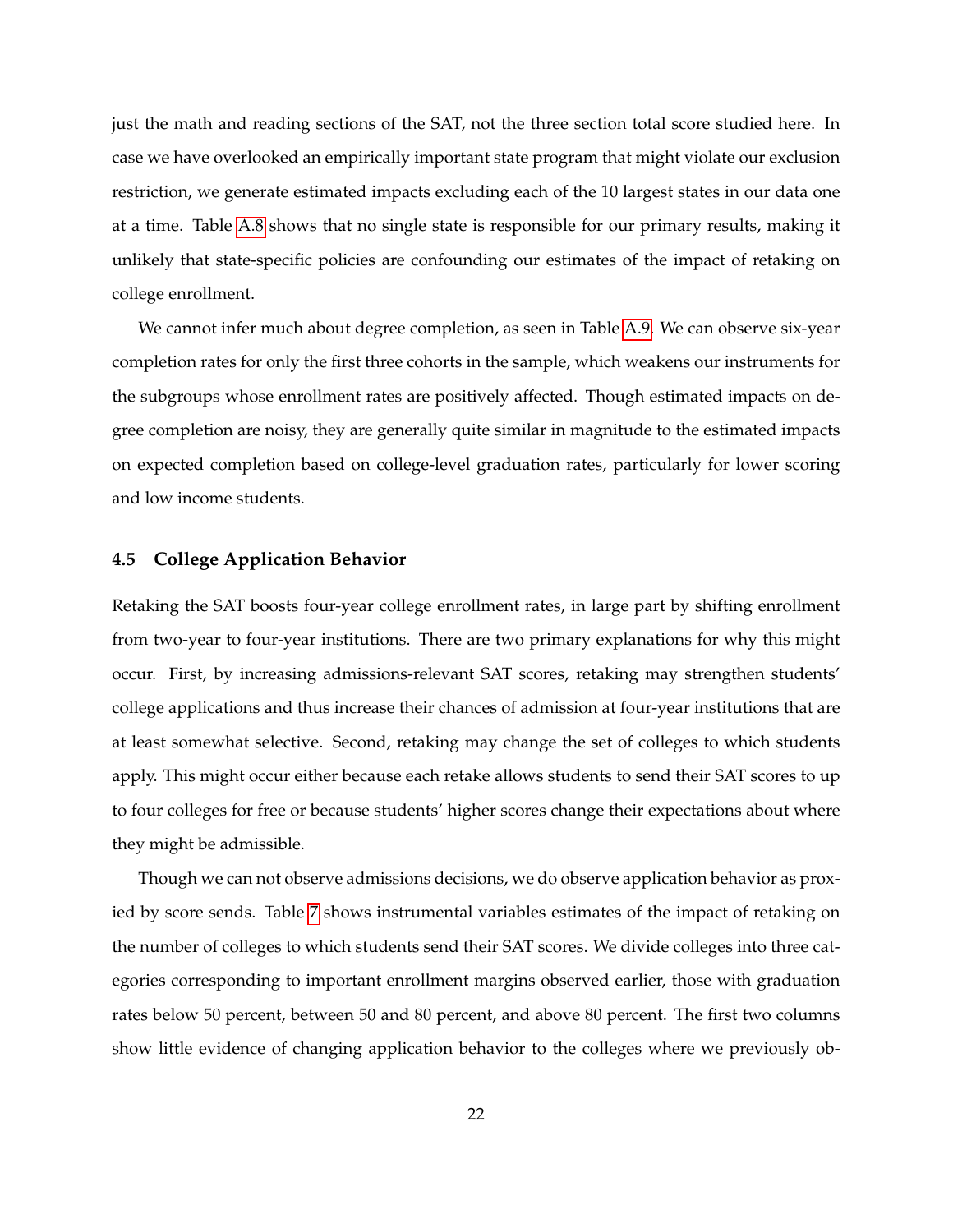served changed enrollment rates. Point estimates are generally small, negative and statistically insignificant, particularly for the disadvantaged subsamples where we observe increased enrollment. This suggests that retaking shifts students from below average to above average colleges not by changing application behavior but by increasing the strength of applications students would have sent anyway.

We observe reductions in applications to colleges with the highest graduation rates. We suspect this is not the impact of retaking. Instead, scoring below round-number thresholds may discourage students from applying to highly selective colleges where they perceive such small score differences can reduce their admissions chances [\(Bond et al., 2018\)](#page-27-8). This fact is less relevant to lower scoring students, who rarely apply to or enroll in highly selective colleges and for whom retaking's effects appear largely on the margin between non-selective two-year and less selective four-year colleges. Reduced applications to highly selective colleges suggest, however, that our instrument may cause us to underestimate the impact of retaking for the college choices of higher scoring students.

# **5 Conclusion**

Millions of American students take college entrance exams each year but only half choose to retake such exams. We provide the first causal evidence that retaking can substantially improve the college enrollment outcomes of students, particularly for those who are initially low-scoring or traditionally underrepresented in higher education. Retaking appears to improve college enrollment by increasing admissions-relevant test scores and likely improving the odds of admission. Though we cannot identify the precise reason why retake scores tend to be higher than first scores, our empirical strategy eliminates the possibility that such gains are driven solely by selection into retaking of students who expect to improve. The specific channel through which retaking improves scores does not affect the conclusion that many students who take the SAT only once would benefit from taking it at least one more time. That meaningful portions of college enrollment gaps by income and race could be closed by eliminating disparities in retake rates suggests that efforts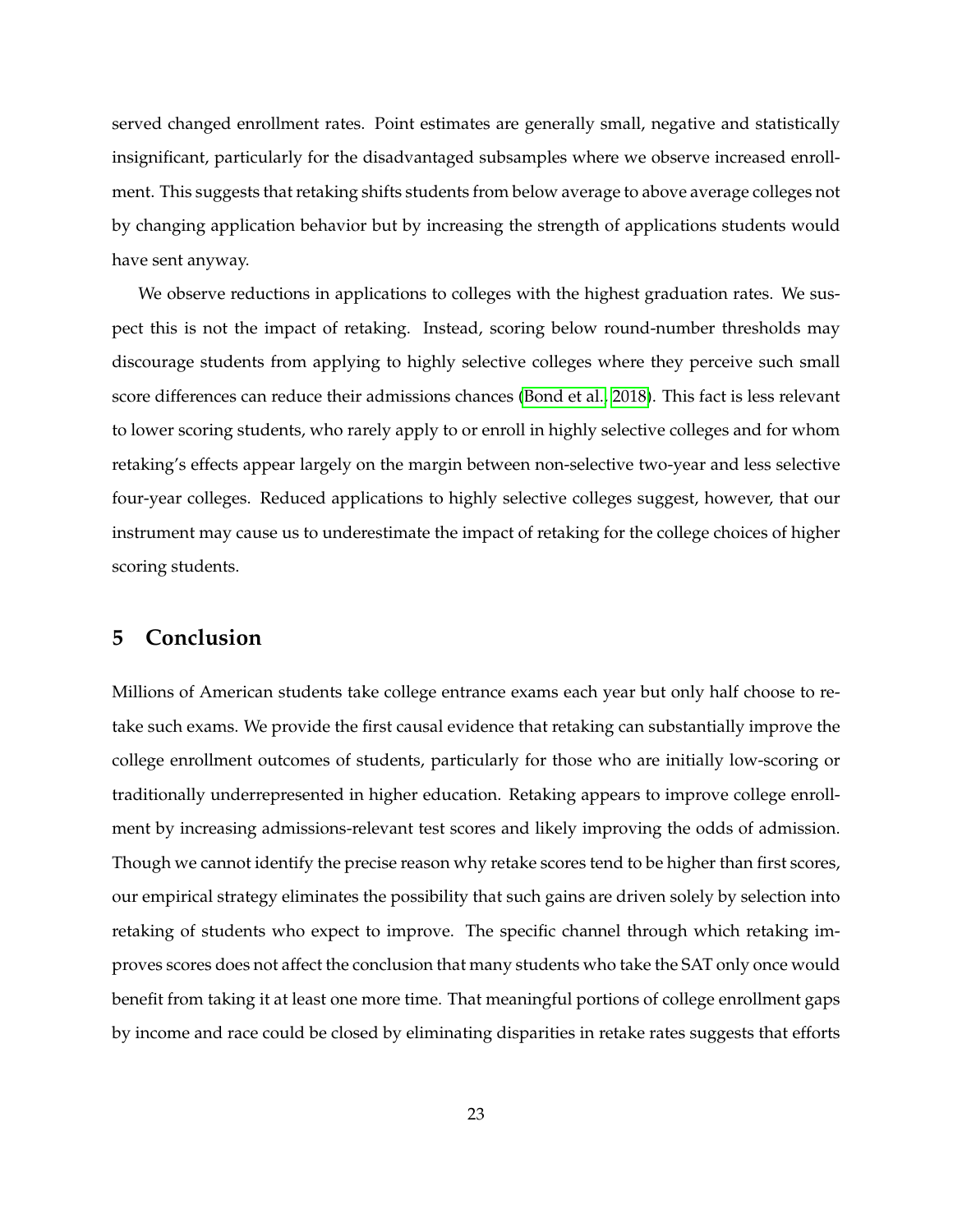to encourage retaking among disadvantaged populations might be worth pursuing.<sup>[28](#page-25-0)</sup>

How might additional retaking be encouraged? Intervening to encourage students to take their first SAT at an earlier date seems particularly promising. Our data suggest that earlier first takes are strongly associated with increased retaking rates. Low income and URM students are substantially more likely to first take the SAT in 12th grade rather than in the 11th grade, at which point they have little opportunity to retake prior to college application deadlines. Encouraging earlier first takes would give students additional time to assess the strength of their college applications and retake the SAT if they thought it helpful.

Intervening to make retakes less costly might also be effective. Our descriptive evidence is consistent with testing fees discouraging retaking, so that efforts to lower such fees or improve take-up rates of fee waivers might be fruitful. Many low income students do not use the available fee waiver. In our data, 43 percent of students with self-reported family income under \$30,000 do not use a fee waiver. Retake rates might be improved by making the fee waiver application process more transparent or by sending automated reminders that retakes are free for those who used a fee waiver on the first take. Financial barriers cannot, however, fully explain low retaking rates given that 53 percent of students who use a fee waiver on their first take do not then retake, even though that second take would be free.

A lack of clarity about the test-taking and admissions processes suggests that informational campaigns could boost retaking rates. Evidence from web searches suggest that many students do not know whether they can retake the SAT or do not understand the potential benefits of retaking, particularly if colleges' use of multiple scores in admissions is unclear. Typing "retaking the SAT is" into Google yields two auto-complete suggestions: "Is retaking the SAT bad?" and "Is it worth retaking the SAT?", suggesting that these are two common questions students have about retaking. Typing "retake SAT" into Google Trends shows the top related query is "Can you retake the SAT?", implying that some students are unclear about whether retaking is even an option.<sup>[29](#page-25-1)</sup>

<span id="page-25-0"></span><sup>&</sup>lt;sup>28</sup>An alternative way of equalizing retake rates is to prohibit retaking entirely and limit all students to one SAT attempt. We do not focus on this alternative because increasing the stakes associated with any college entrance exam would generate substantial opposition and is thus unlikely to be implemented. It would also likely generate substantial behavioral changes among test-takers, the effects of which would be hard to predict.

<span id="page-25-1"></span> $^{29}$ Both Google queries were conducted on July 16, 2018.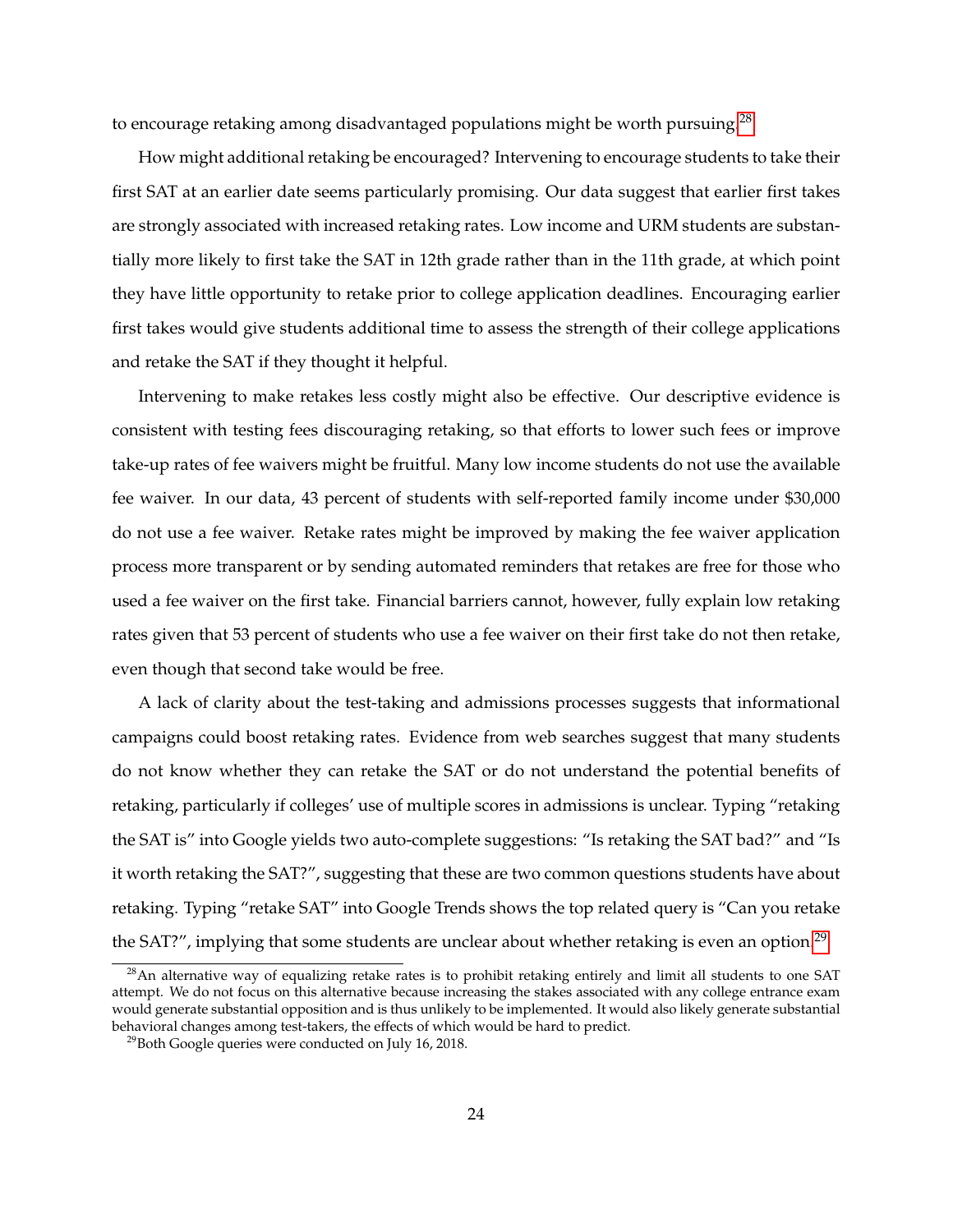Much more research could be done on the phenomenon of retaking and the college admissions processes that incentivize it. We have no evidence on interventions designed to increase retaking rates and retaking is very rarely the primary focus of research papers.<sup>[30](#page-26-0)</sup> We also know little about how or why colleges choose to admit students on the basis of their entire test score history, their single highest score on a given take, or their highest combined score across takes. Such institutional decisions bear directly on students' incentives to retake college entrance exams. Anecdotal evidence from admissions officers suggests that college rankings publications incentivize colleges to admit students on the basis of superscores, mechanically raising that component of the ranking. Research to study individual colleges' incentives to adopt one scheme over another would be helpful, given that [Vigdor and Clotfelter](#page-29-0) [\(2003\)](#page-29-0) find the most common choice made by colleges is also "the costliest, least accurate, and most biased" among all available options.

Finally, the large retaking benefits we document are partial equilibrium effects comparing current retakers to non-retakers. Whether the general equilibrium effects of policies to broadly increase retaking rates resemble these estimates depends in part on whether the supply of college slots is fixed [\(Krishna et al., 2015\)](#page-28-13). Evidence suggests that the postsecondary sector is often slow to react to changing demand for college education, in part because public funding lags such changes [\(Bound et al., 2010,](#page-27-11) [2012;](#page-27-12) [Kelly, 2016\)](#page-28-14). If colleges do not expand enrollment, then retaking changes which students gain admission to and enroll in college but not how many. If enrollment expands faster than per-pupil funding, such additional enrollment may not translate into degree completion [\(Bound and Turner, 2007;](#page-27-13) [Deming and Walters, 2017\)](#page-27-14). The net impact of interventions to increase retaking rates depends heavily on the broader landscape of higher education policy.

<span id="page-26-0"></span> $30$ Google Scholar searches for papers with "retaking" or "retake" and "SAT", "ACT", or "college" in the title yield no peer-reviewed academic articles on the topic other than [Vigdor and Clotfelter](#page-29-0) [\(2003\)](#page-29-0).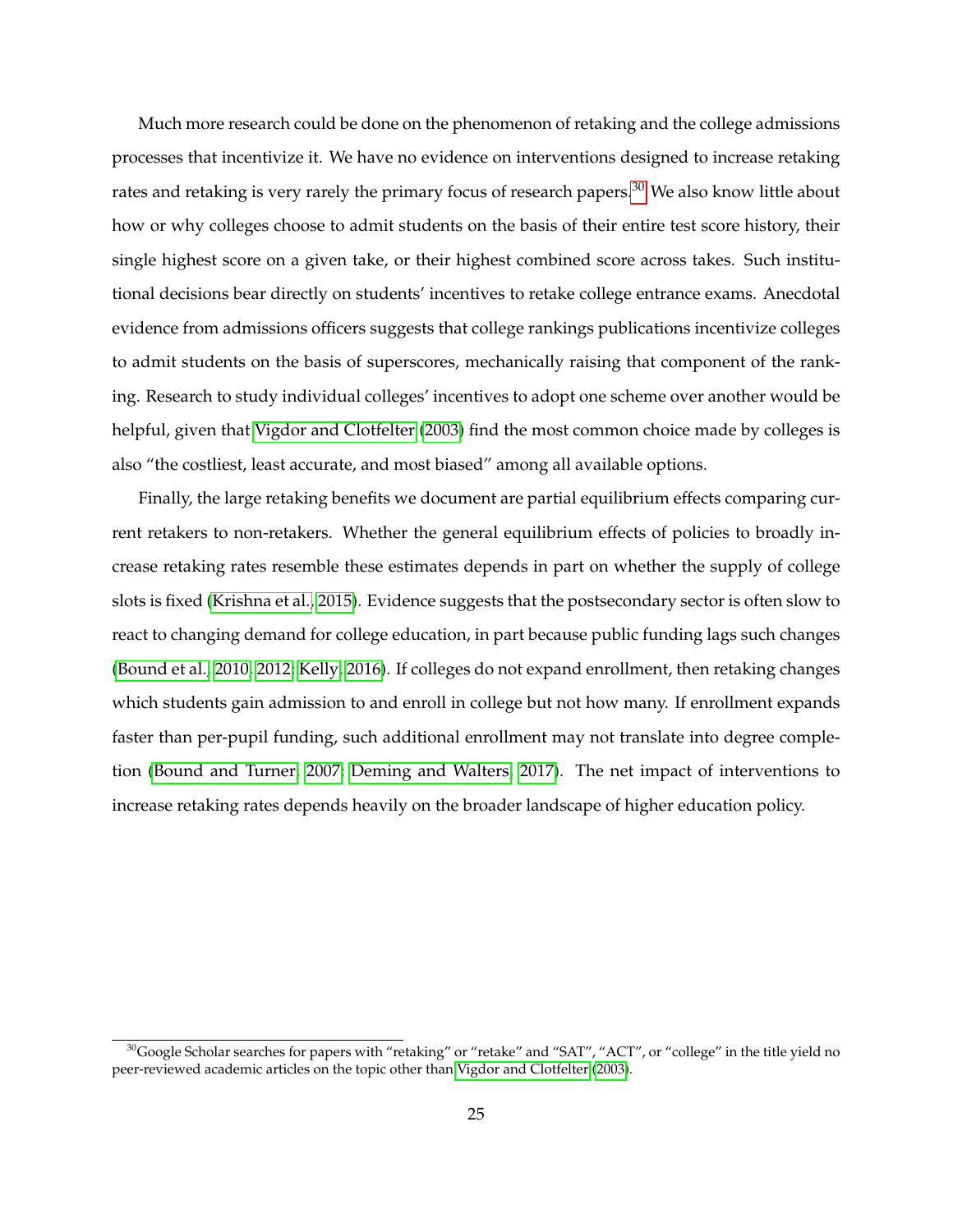# **References**

- <span id="page-27-10"></span>Abadie, A. (2003). Semiparametric instrumental variable estimation of treatment response models. *Journal of Econometrics 113*(2), 231–263.
- <span id="page-27-9"></span>Abadie, A., J. Angrist, and G. Imbens (2002). Instrumental variables estimates of the effect of subsidized training on the quantiles of trainee earnings. *Econometrica 70*(1), 91–117.
- <span id="page-27-2"></span>Allen, E. J., P. M. Dechow, D. G. Pope, and G. Wu (2017). Reference-dependent preferences: Evidence from marathon runners. *Management Science 63*(6), 1657–1672.
- <span id="page-27-8"></span>Bond, T. N., G. Bulman, X. Li, and J. Smith (2018). Updating human capital decisions: Evidence from SAT score shocks and college applications. *Journal of Labor Economics*.
- <span id="page-27-11"></span>Bound, J., M. F. Lovenheim, and S. Turner (2010). Why have college completion rates declined? An analysis of changing student preparation and collegiate resources. *American Economic Journal: Applied Economics 2*(3), 129–157.
- <span id="page-27-12"></span>Bound, J., M. F. Lovenheim, and S. Turner (2012). Increasing time to baccalaureate degree in the United States. *Education Finance and Policy 7*(4), 375–424.
- <span id="page-27-13"></span>Bound, J. and S. Turner (2007). Cohort crowding: How resources affect collegiate attainment. *Journal of Public Economics 91*(5), 877–899.
- <span id="page-27-3"></span>Bowman, N. A. and M. N. Bastedo (2017). What role may admissions office diversity and practices play in equitable decisions? *Research in Higher Education*, 1–18.
- <span id="page-27-0"></span>Bulman, G. (2015). The effect of access to college assessments on enrollment and attainment. *American Economic Journal: Applied Economics 7*, 1–36.
- <span id="page-27-1"></span>Busse, M. R., N. Lacetera, D. G. Pope, J. Silva-Risso, and J. R. Sydnor (2013). Estimating the effect of salience in wholesale and retail car markets. *American Economic Review: Papers and Proceedings 103*, 575–579.
- <span id="page-27-5"></span>Canaan, S. and P. Mouganie (2018). Returns to education quality for low-skilled students: Evidence from a discontinuity. *Journal of Labor Economics*.
- <span id="page-27-6"></span>Chetty, R. (2015). Behavioral economics and public policy: A pragmatic perspective. *The American Economic Review 105*(5), 1–33.
- <span id="page-27-7"></span>Chetty, R., J. N. Friedman, E. Saez, N. Turner, and D. Yagan (2017). Mobility report cards: The role of colleges in intergenerational mobility. Working Paper 23618, National Bureau of Economic Research.
- <span id="page-27-4"></span>Cohodes, S. R. and J. S. Goodman (2014). Merit aid, college quality, and college completion: Massachusetts' Adams Scholarship as an in-kind subsidy. *American Economic Journal: Applied Economics 6*(4), 251–285.
- <span id="page-27-14"></span>Deming, D. and C. Walters (2017). The impacts of price and spending subsidies on US postsecondary attainment. Working Paper 23736, National Bureau of Economic Research.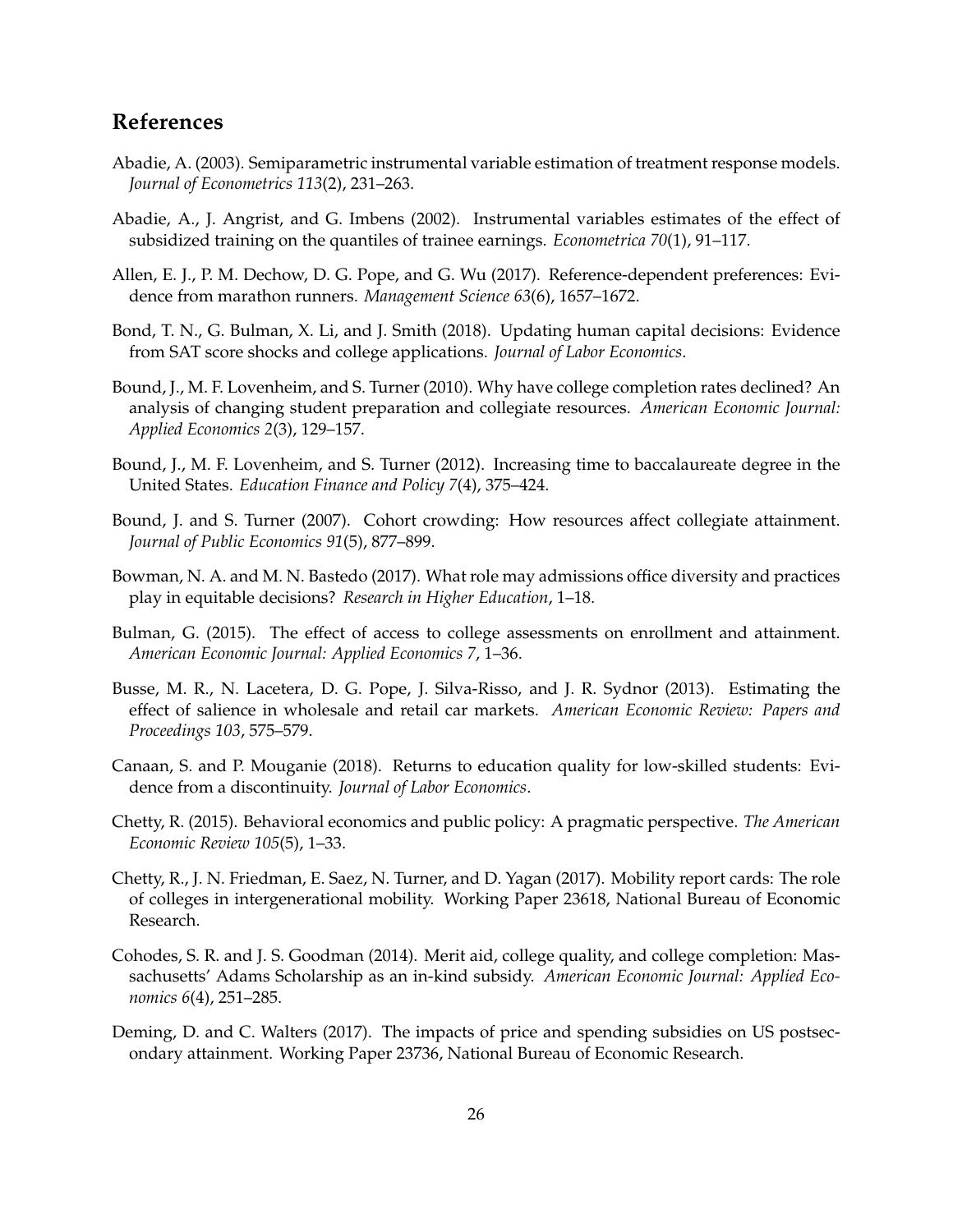- <span id="page-28-8"></span>Foellmi, R., S. Legge, and L. Schmid (2016). Do professionals get it right? Limited attention and risk-taking behaviour. *The Economic Journal 126*(592), 724–755.
- <span id="page-28-6"></span>Frisancho, V., K. Krishna, S. Lychagin, and C. Yavas (2016). Better luck next time: Learning through retaking. *Journal of Economic Behavior and Organization 125*, 120–135.
- <span id="page-28-9"></span>Goodman, J., M. Hurwitz, and J. Smith (2017). Access to 4-year public colleges and degree completion. *Journal of Labor Economics 35*(3), 829–867.
- <span id="page-28-4"></span>Goodman, S. (2016). Learning from the test: Raising selective college enrollment by providing information. *Review of Economics and Statistics 98*, 671–684.
- <span id="page-28-3"></span>Hurwitz, M., J. Smith, S. Niu, and J. Howell (2015). The Maine question: How is 4-year college enrollment affected by mandatory college entrance exams? *Educational Evaluation and Policy Analysis 37*, 138–159.
- <span id="page-28-5"></span>Hyman, J. (2017). ACT for all: The effect of mandatory college entrance exams on postsecondary attainment and choice. *Education Finance and Policy 12*, 281–311.
- <span id="page-28-14"></span>Kelly, A. P. (2016). The supply side of college match. In A. P. Kelly, J. S. Howell, and C. Sattin-Bajaj (Eds.), *Matching Students to Opportunity: Expanding College Choice, Access, and Quality*, Chapter 5, pp. 99–119. Cambridge, MA: Harvard Education Press.
- <span id="page-28-2"></span>Klasik, D. (2013). The ACT of enrollment: The college enrollment effects of state-required college entrance exam testing. *Educational Researcher 42*, 151–160.
- Kőszegi, B. and M. Rabin (2006). A model of reference-dependent preferences. The Quarterly *Journal of Economics 121*(4), 1133–1165.
- <span id="page-28-13"></span>Krishna, K., S. Lychagin, and V. F. Robles (2015). Retaking in high stakes exams: Is less more? Working Paper 21640, National Bureau of Economic Research.
- <span id="page-28-7"></span>Lacetera, N., D. G. Pope, and J. R. Sydnor (2012). Heuristic thinking and limited attention in the car market. *The American Economic Review 102*, 2206–2236.
- <span id="page-28-10"></span>Lavecchia, A. M., H. Liu, P. Oreopoulos, et al. (2016). Behavioral economics of education. *Handbook of the Economics of Education 5*, 1–74.
- <span id="page-28-12"></span>Lee, D. S. and D. Card (2008). Regression discontinuity inference with specification error. *Journal of Econometrics 142*(2), 655–674.
- <span id="page-28-11"></span>Levitt, S. D., J. A. List, S. Neckermann, and S. Sadoff (2016). The behavioralist goes to school: Leveraging behavioral economics to improve educational performance. *American Economic Journal: Economic Policy 8*(4), 183–219.
- <span id="page-28-0"></span>McFarland, J. and B. Hussar (2018). The condition of education 2018. *National Center for Education Statistics*.
- <span id="page-28-1"></span>Page, L. C. and J. Scott-Clayton (2016). Improving college access in the United States: Barriers and policy responses. *Economics of Education Review 51*, 4–22.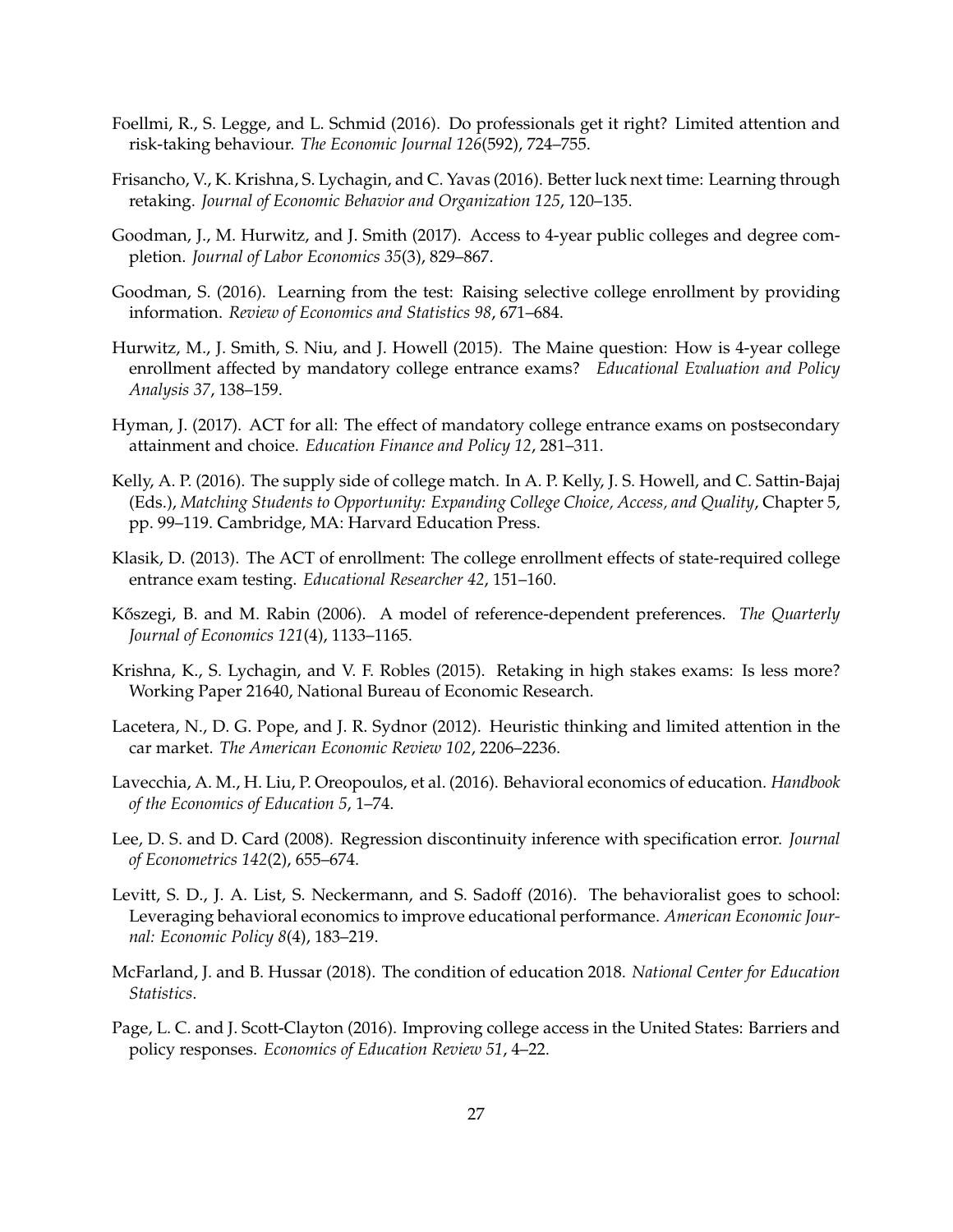- <span id="page-29-3"></span>Pallais, A. (2015). Small differences that matter: Mistakes in applying to college. *Journal of Labor Economics 33*(2), 493–520.
- <span id="page-29-1"></span>Pope, D. and U. Simonsohn (2011). Round numbers as goals: Evidence from baseball, SAT takers, and the lab. *Psychological science 22*(1), 71–79.
- <span id="page-29-4"></span>Smith, J. (2018). The sequential college application process. *Education Finance and Policy*.
- <span id="page-29-5"></span>Staiger, D. and J. H. Stock (1997). Instrumental variables regression with weak instruments. *Econometrica: Journal of the Econometric Society*, 557–586.
- <span id="page-29-0"></span>Vigdor, J. L. and C. T. Clotfelter (2003). Retaking the SAT. *The Journal of Human Resources 38*, 1–33.
- <span id="page-29-2"></span>Zimmerman, S. D. (2014). The returns to college admission for academically marginal students. *Journal of Labor Economics 32*(4), 711–754.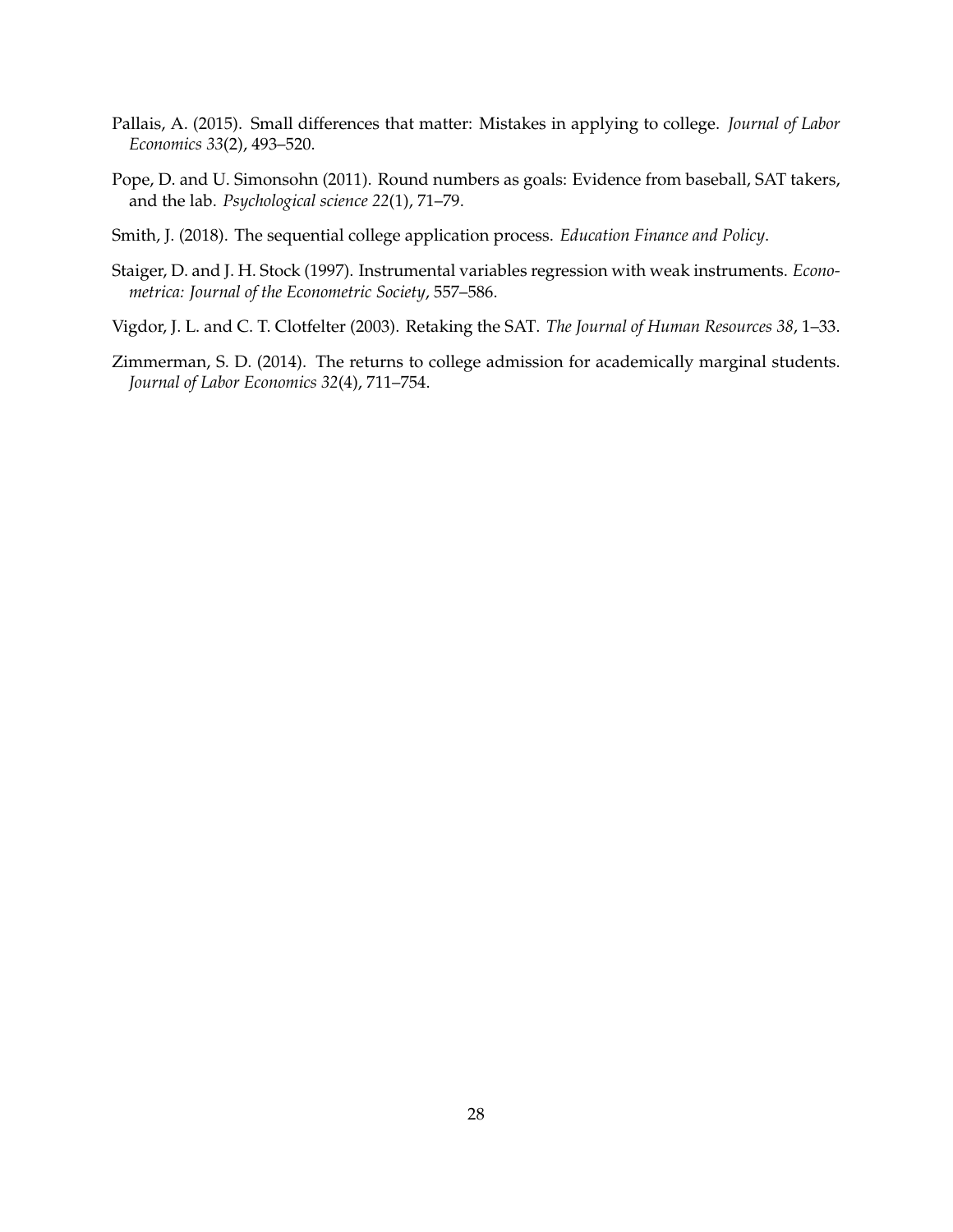Figure 1: Round Number Thresholds and SAT Retaking

<span id="page-30-0"></span>

Notes: Shown above are average SAT retaking rates as a function of students' first SAT scores. The sample consists of all SAT-takers from the high school classes of 2006-14 with valid math, reading and writing scores, and who took their first SAT by November of senior year. The dashed line shows the density of observations.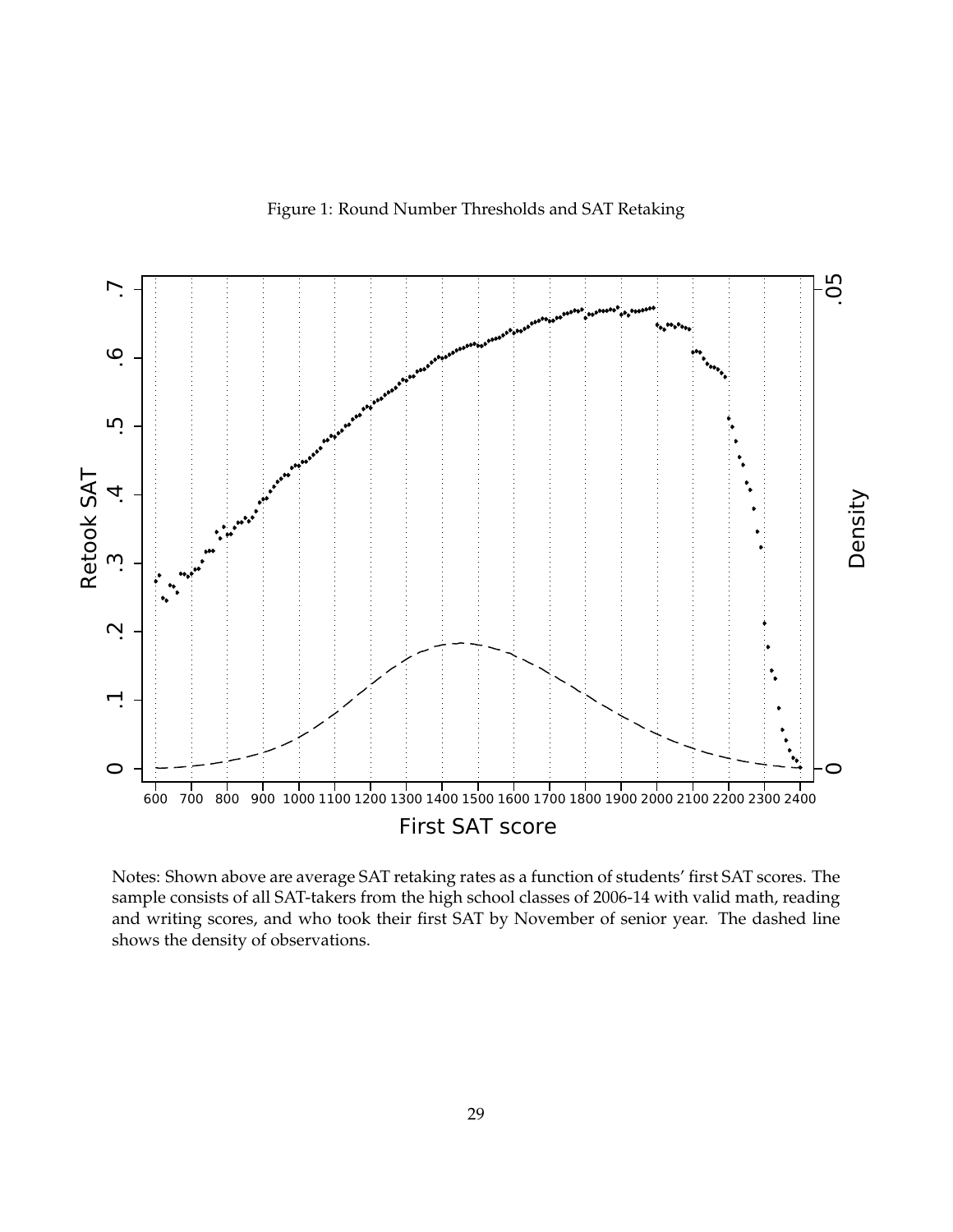Figure 2: Retake Rates Averaged across All Thresholds

<span id="page-31-0"></span>

Notes: Shown above are average SAT retaking rates as a function of students' first SAT score distance from the nearest multiple of 100. The sample consists of all SAT-takers from the high school classes of 2006-14 with valid math, reading and writing scores, and who took their first SAT by November of senior year.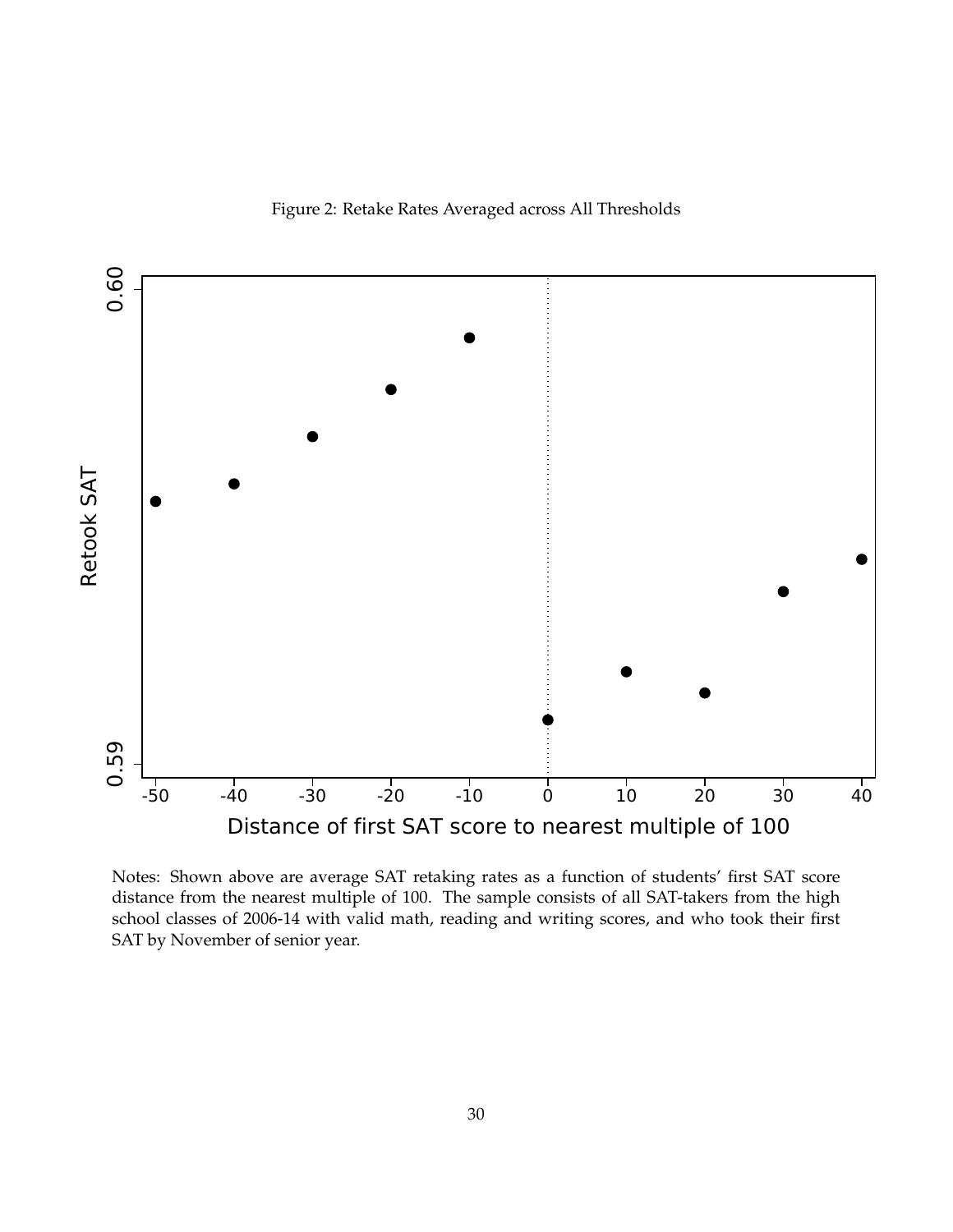Figure 3: Retaking Effects at Each Threshold

<span id="page-32-0"></span>

Notes: Shown above are estimated discontinuities in retaking due to one's first SAT score falling below a given multiple of 100. Estimates come from the local linear model described in the first stage Equation [1](#page-11-2) but run separately for each threshold.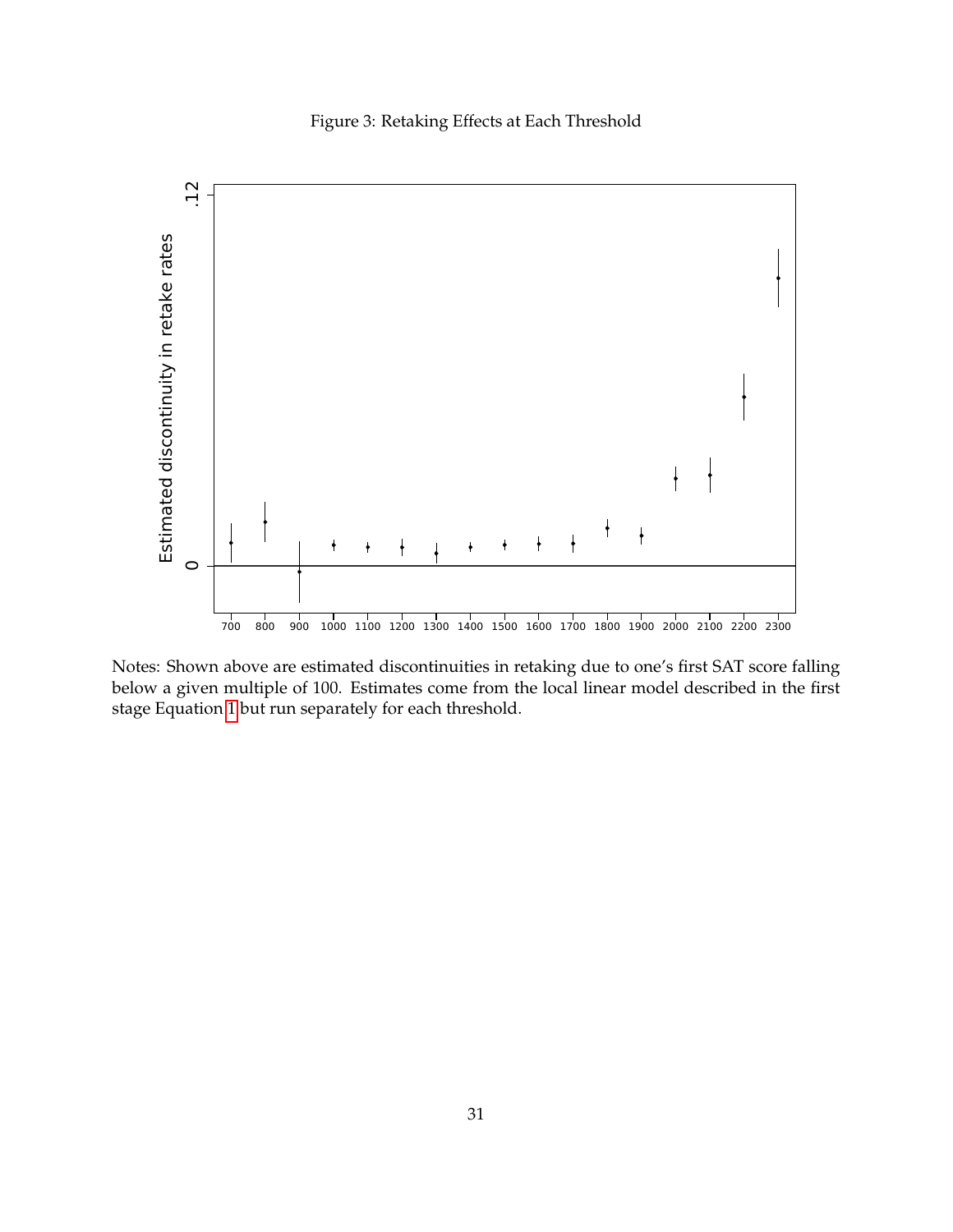Figure 4: Retaking and Admissions-Relevant SAT Scores

<span id="page-33-0"></span>

Notes: Shown above are instrumental variables estimates at each threshold of the impact of retaking on SAT superscores. Estimates come from the instrumental variable model described in Equation [2](#page-12-2) but run separately for each threshold. The lowest thresholds (700-900) are omitted for scaling purposes.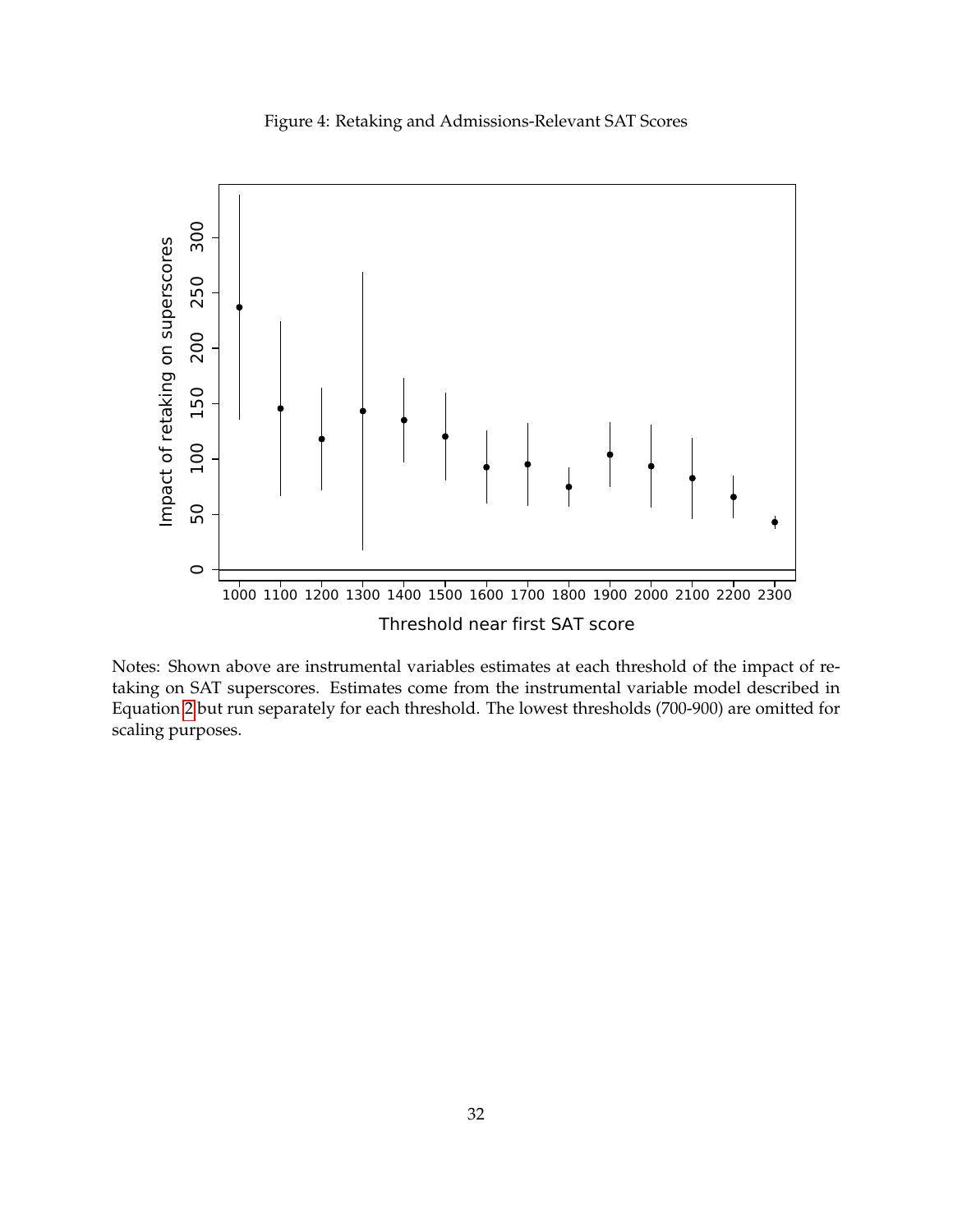Figure 5: Retaking and Four-Year College Enrollment

<span id="page-34-0"></span>

Notes: Shown above are instrumental variables estimates at each threshold of the impact of retaking on four-year college enrollment. Estimates come from the instrumental variable model described in Equation [2](#page-12-2) but run separately for each threshold. The lowest thresholds (700-900) are omitted for scaling purposes.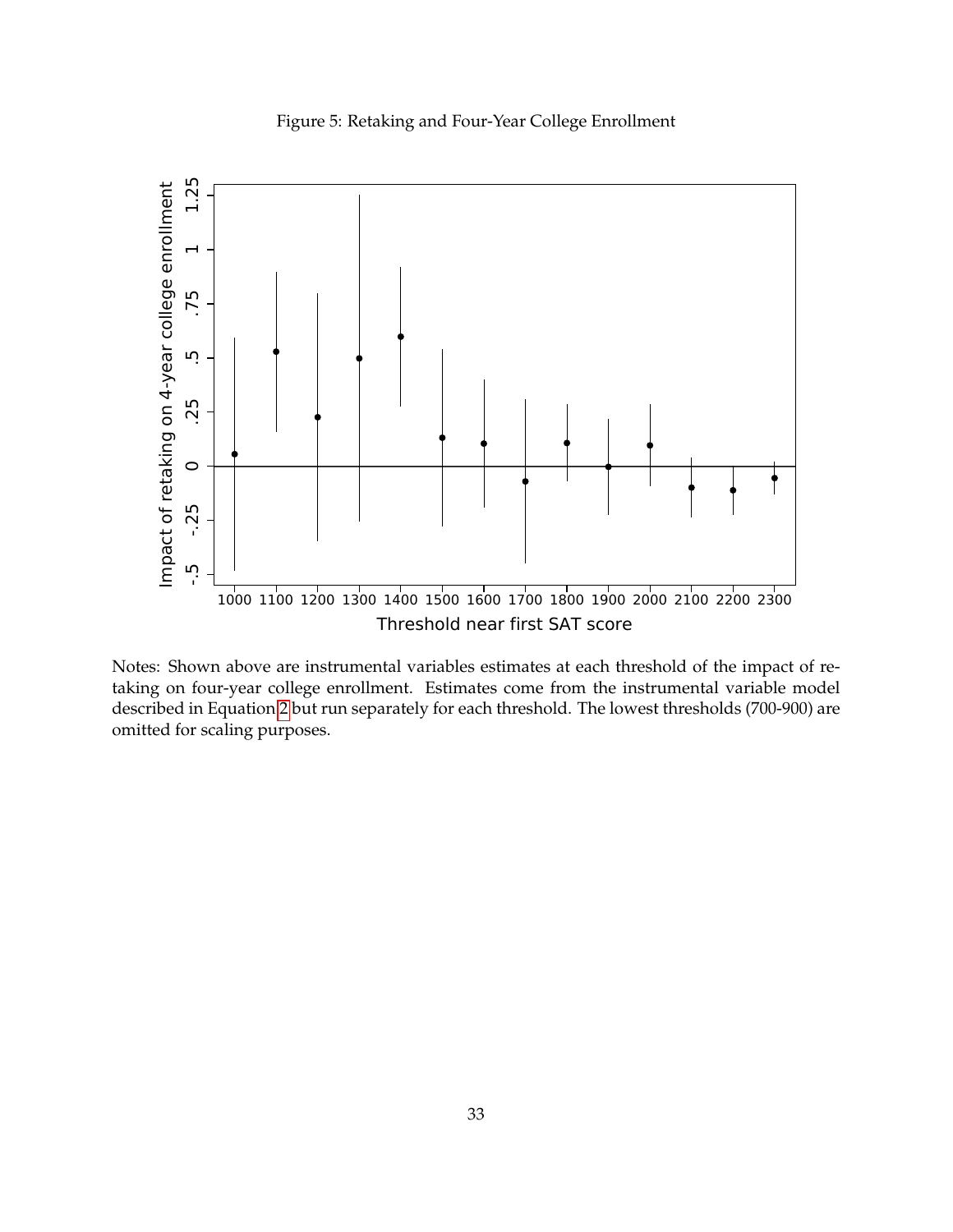<span id="page-35-0"></span>

|                                                                                                                        |                                      |                                      |                                      | Regression discontinuity sample      |                                      |
|------------------------------------------------------------------------------------------------------------------------|--------------------------------------|--------------------------------------|--------------------------------------|--------------------------------------|--------------------------------------|
|                                                                                                                        | All<br>students<br>(1)               | All<br>students<br>(2)               | Lower<br>scoring<br>(3)              | Low<br>income<br>(4)                 | <b>URM</b><br>(5)                    |
| (A) Demographics                                                                                                       |                                      |                                      |                                      |                                      |                                      |
| Female<br>White<br><b>URM</b>                                                                                          | 0.53<br>0.56<br>0.27                 | 0.54<br>0.58<br>0.24                 | 0.56<br>0.50<br>0.34                 | 0.59<br>0.37<br>0.43                 | 0.57<br>0.00<br>1.00                 |
| Asian<br>Low income<br>Fee waiver                                                                                      | 0.11<br>0.21<br>0.20                 | 0.11<br>0.19<br>0.18                 | 0.09<br>0.23<br>0.25                 | 0.14<br>1.00<br>0.44                 | 0.00<br>0.35<br>0.46                 |
| (B) SAT-taking                                                                                                         |                                      |                                      |                                      |                                      |                                      |
| <b>First SAT score</b><br><b>SAT</b> superscore<br><b>Retook SAT</b><br><b>SAT</b> takes<br>Months available to retake | 1475<br>1531<br>0.54<br>1.74<br>12.4 | 1500<br>1562<br>0.61<br>1.82<br>13.5 | 1319<br>1376<br>0.56<br>1.76<br>12.6 | 1391<br>1442<br>0.53<br>1.69<br>12.4 | 1328<br>1378<br>0.56<br>1.70<br>12.3 |
| (C) College enrollment                                                                                                 |                                      |                                      |                                      |                                      |                                      |
| Four year college<br>Two year college<br>College's graduation rate<br>College's mean income (000s)                     | 0.57<br>0.18<br>0.45<br>47.0         | 0.61<br>0.17<br>0.48<br>48.8         | 0.51<br>0.23<br>0.39<br>41.5         | 0.51<br>0.21<br>0.39<br>43.4         | 0.52<br>0.21<br>0.38<br>43.7         |
| N                                                                                                                      | 13,656,612                           | 11,990,736                           | 7,576,646                            | 2,233,159                            | 3,067,528                            |

Table 1: Summary Statistics

Notes: Listed above are mean values of key variables, with standard deviations of select variables in parentheses. Column 1 consists of all SAT-takers from the high school classes of 2006-14 who had valid math, reading and writing scores. Columns 2-5 limit that sample to students who took their first SAT by November of senior year. Columns 3-5 respectively include students whose first score places them nearest to a threshold below 1600, those with family income below \$50,000, and underrepresented minority (Black, Hispanic, or Native American) students.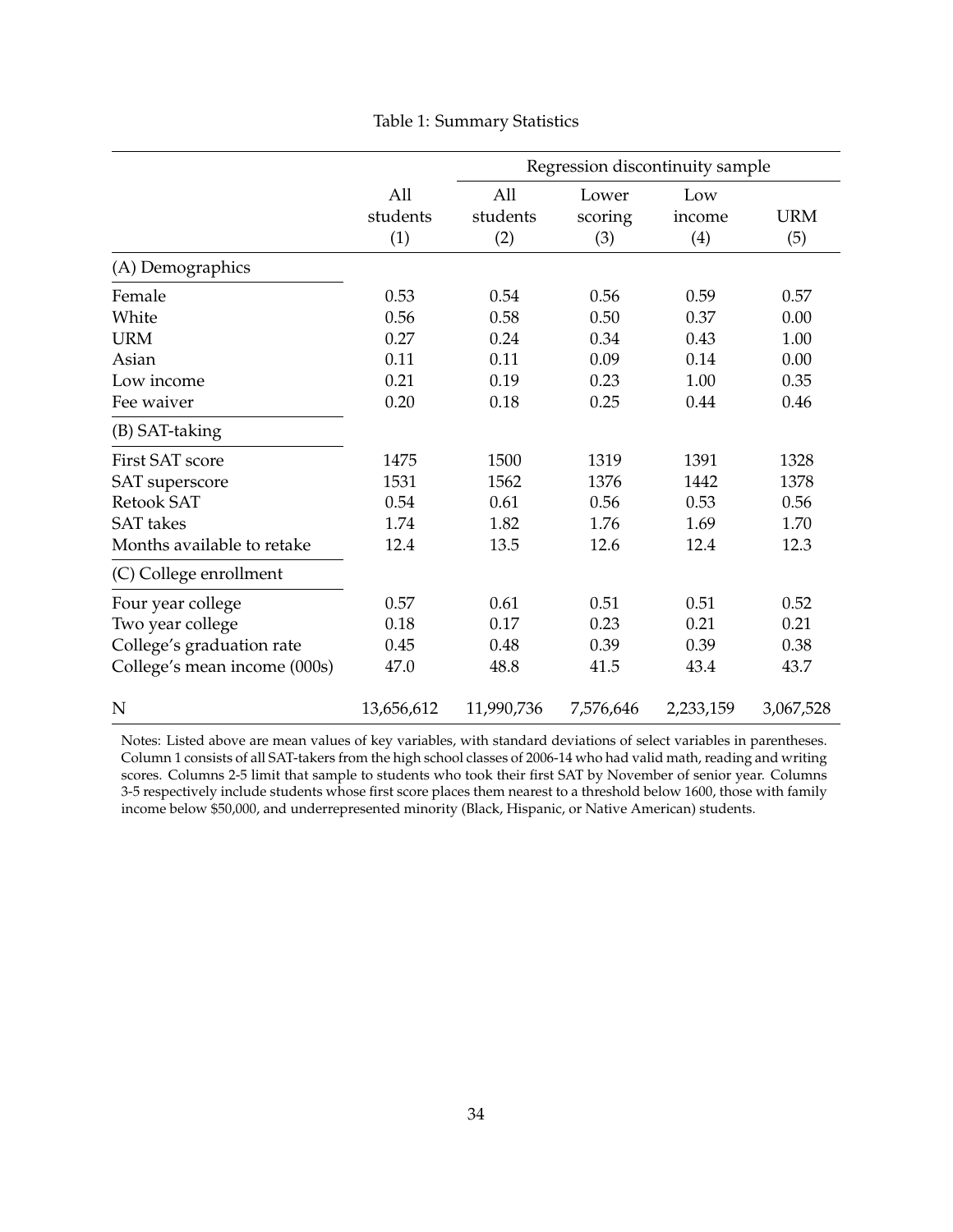<span id="page-36-0"></span>

|                    | (1)         | (2)         | (3)        | (4)         | (5)         | (6)         | (7)         |
|--------------------|-------------|-------------|------------|-------------|-------------|-------------|-------------|
| (A) Income         |             |             |            |             |             |             |             |
| Low income         | $-0.206***$ |             |            | $-0.196***$ | $-0.164***$ | $-0.171***$ | $-0.102***$ |
|                    | (0.002)     |             |            | (0.002)     | (0.002)     | (0.003)     | (0.002)     |
| Middle income      | $-0.112***$ |             |            | $-0.108***$ | $-0.091***$ | $-0.091***$ | $-0.055***$ |
|                    | (0.002)     |             |            | (0.002)     | (0.001)     | (0.001)     | (0.001)     |
| (B) Race           |             |             |            |             |             |             |             |
| <b>URM</b>         |             | $-0.093***$ |            | $-0.057***$ | $-0.010***$ | $-0.017***$ | $0.013***$  |
|                    |             | (0.003)     |            | (0.002)     | (0.003)     | (0.004)     | (0.003)     |
| Asian              |             | $0.119***$  |            | $0.141***$  | $0.131***$  | $0.129***$  | $0.108***$  |
|                    |             | (0.017)     |            | (0.016)     | (0.016)     | (0.016)     | (0.009)     |
| (C) Gender         |             |             |            |             |             |             |             |
| Female             |             |             | $0.033***$ | $0.042***$  | $0.045***$  | $0.045***$  | $0.033***$  |
|                    |             |             | (0.001)    | (0.001)     | (0.001)     | (0.001)     | (0.001)     |
| (D) SAT factors    |             |             |            |             |             |             |             |
| First score (100s) |             |             |            |             | $0.021***$  | $0.022***$  | $0.006***$  |
|                    |             |             |            |             | (0.001)     | (0.001)     | (0.000)     |
| Fee waiver         |             |             |            |             |             | $0.026***$  | $0.048***$  |
|                    |             |             |            |             |             | (0.006)     | (0.003)     |
| Months to retake   |             |             |            |             |             |             | $0.044***$  |
|                    |             |             |            |             |             |             | (0.001)     |
| $\mathbb{R}^2$     | 0.02        | 0.02        | 0.00       | 0.03        | 0.05        | 0.05        | 0.20        |

#### Table 2: Predictors of SAT Retaking

Notes: Heteroskedasticity robust standard errors clustered by high school are in parentheses (\* p<.10 \*\* p<.05 \*\*\* p<.01). Each column regresses an indicator for retaking the SAT on the variables shown. Low income students are those with family incomes below \$50,000 and middle income students have family incomes between \$50,000 and \$100,000. Underrepresented minority (URM) students are those who identify as Black, Hispanic, or Native American. Months to retake represents the number of months between a student's first SAT take and June of senior year. All regressions include cohort fixed effects, as well as indicators for missing income or race, so that high income and White students are the reference groups. The sample consists of all SAT-takers from the higher school classes of 2006-14 who had valid math, reading and writing scores. Each regression uses 13,656,612 observations.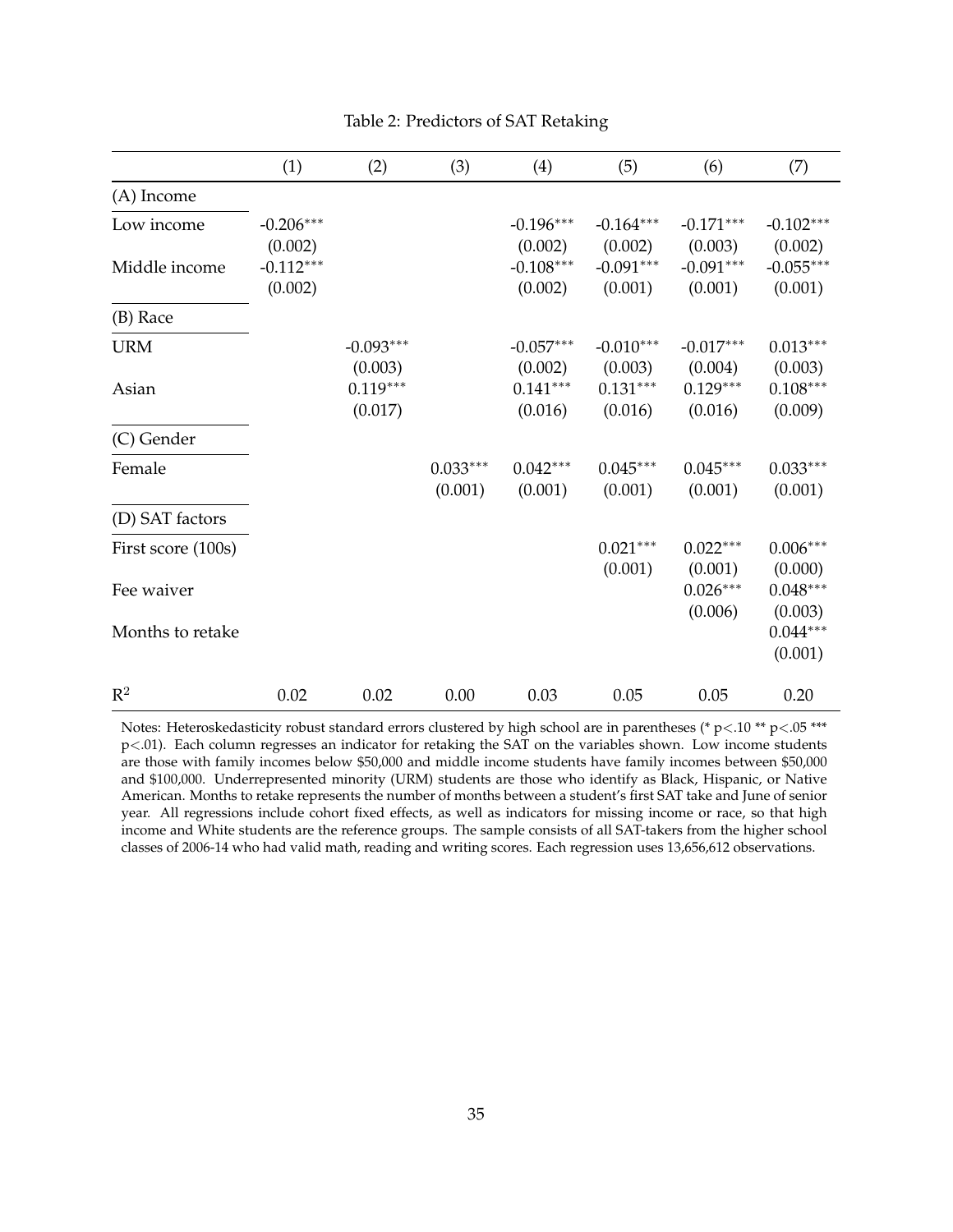<span id="page-37-0"></span>

|                                             | All<br>students<br>(1) | Lower<br>scoring<br>(2) | Higher<br>scoring<br>(3) | Low<br>income<br>(4)  | High<br>income<br>(5) | <b>URM</b><br>(6)     | Non-URM<br>(7)             |
|---------------------------------------------|------------------------|-------------------------|--------------------------|-----------------------|-----------------------|-----------------------|----------------------------|
| Retook (FS)                                 | $0.009***$<br>(0.001)  | $0.006***$<br>(0.000)   | $0.014***$<br>(0.002)    | $0.008***$<br>(0.001) | $0.010***$<br>(0.001) | $0.008***$<br>(0.001) | $0.010^{***}\,$<br>(0.001) |
| Takes (RF)                                  | $0.012***$<br>(0.001)  | $0.008***$<br>(0.001)   | $0.017***$<br>(0.002)    | $0.012***$<br>(0.001) | $0.014***$<br>(0.002) | $0.011***$<br>(0.001) | $0.013***$<br>(0.001)      |
| Takes (IV)                                  | $1.331***$<br>(0.053)  | $1.438***$<br>(0.131)   | $1.275***$<br>(0.040)    | $1.436***$<br>(0.139) | $1.383***$<br>(0.107) | 1.394***<br>(0.079)   | $1.284***$<br>(0.047)      |
| First stage F-statistic                     | 180.6                  | 144.1                   | 82.9                     | 71.3                  | 83.4                  | 89.6                  | 149.8                      |
| Complier characteristics                    |                        |                         |                          |                       |                       |                       |                            |
| First SAT score<br>Low income               | 1682<br>0.19           | 1265<br>0.33            | 1912<br>0.12             | 1520                  | 1817                  | 1440<br>0.42          | 1757<br>0.13               |
| <b>URM</b>                                  | 0.22                   | 0.35                    | 0.14                     | 0.44                  | 0.17                  |                       |                            |
| Mean characteristics                        |                        |                         |                          |                       |                       |                       |                            |
| First SAT score<br>Low income<br><b>URM</b> | 1499<br>0.19<br>0.26   | 1292<br>0.24<br>0.36    | 1774<br>0.12<br>0.12     | 1391<br>0.45          | 1599<br>0.12          | 1328<br>0.33          | 1569<br>0.14               |
| N                                           | 14,368,305             | 8,201,406               | 6,166,899                | 2,677,386             | 2,661,691             | 3,677,470             | 9,810,789                  |

Table 3: Round-Number Thresholds and SAT Retaking

Notes: Heteroskedasticity robust standard errors clustered by first SAT score are in parentheses (\* p<.10 \*\* p<.05 \*\*\* p<.01). Each coefficient in the first two rows is an estimate of the impact of scoring below a multiple of 100 on retaking behavior. Each coefficient in the third row is an instrumental variables estimate of the impact of initial retaking on the total number of retakes, SAT retaking, where initial retaking is instrumented with an indicator for scoring below a multiple of 100. The sample consists of all SAT-takers from the high school classes of 2006-14 who had valid math, reading and writing scores and who took their first SAT by November of senior year. Columns 2 and 3 split the sample into students with first scores nearest to the 700-1500 thresholds and those nearest to the 1600-2300 thresholds. Columns 4 and 5 split the sample into students with family incomes below \$50,000 and above \$100,000. Columns 6 and 7 split the sample into students who are underrepresented minorities (Black, Hispanic or Native American) and those who are not (White or Asian). The bottom panels show complier and mean characteristics for each subgroup.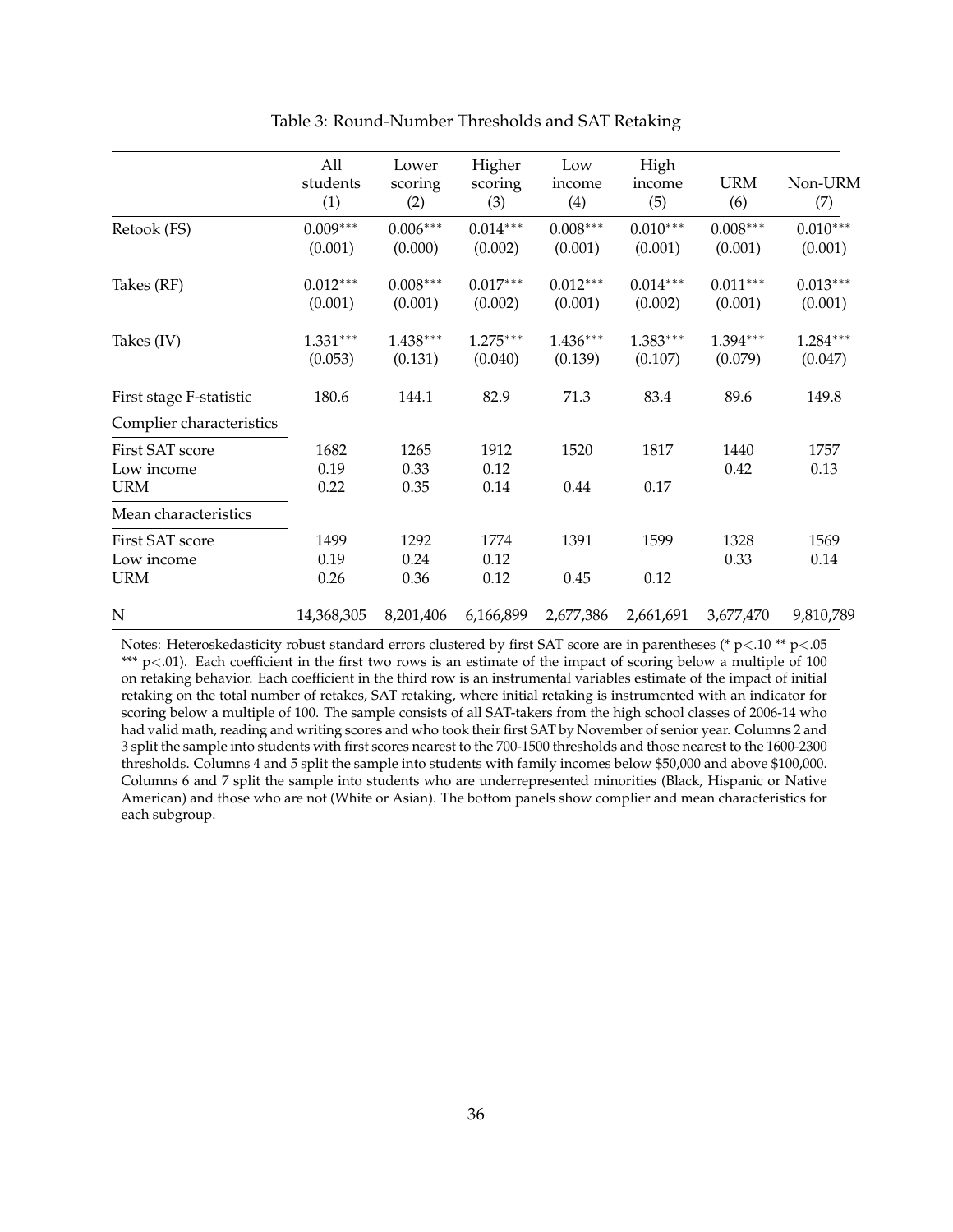<span id="page-38-0"></span>

|                       |                                   | After two potential takes |                   | After all takes                                   |
|-----------------------|-----------------------------------|---------------------------|-------------------|---------------------------------------------------|
|                       | Most recent<br>total score<br>(1) | Superscore<br>(2)         | Superscore<br>(3) | Superscore<br>increase of<br>$150+$ points<br>(4) |
| (A) All students      |                                   |                           |                   |                                                   |
| All                   | $46.4***$                         | 87.7***                   | $101.9***$        | $0.237***$                                        |
|                       | (7.9)                             | (5.0)                     | (5.9)             | (0.035)                                           |
| (B) By initial score  |                                   |                           |                   |                                                   |
| Lower scoring         | 90.7***                           | $114.1***$                | $136.1***$        | $0.438***$                                        |
|                       | (13.3)                            | (9.3)                     | (11.8)            | (0.068)                                           |
| Higher scoring        | $22.4***$                         | $73.3***$                 | $83.6***$         | $0.128***$                                        |
|                       | (9.0)                             | (5.3)                     | (5.4)             | (0.035)                                           |
| (C) By income         |                                   |                           |                   |                                                   |
| Low income            | 72.1***                           | $108.9***$                | 118.9***          | $0.397***$                                        |
|                       | (16.3)                            | (12.2)                    | (15.5)            | (0.088)                                           |
| High income           | $39.4***$                         | $81.4***$                 | 99.5***           | $0.168**$                                         |
|                       | (16.2)                            | (12.3)                    | (14.1)            | (0.081)                                           |
| (D) By race/ethnicity |                                   |                           |                   |                                                   |
| <b>URM</b>            | 59.5***                           | 93.8***                   | $106.1***$        | $0.296***$                                        |
|                       | (15.5)                            | (11.6)                    | (13.0)            | (0.072)                                           |
| Non-URM               | $37.5***$                         | 83.8***                   | 97.5***           | $0.213***$                                        |
|                       | (9.2)                             | (6.1)                     | (6.8)             | (0.042)                                           |

# Table 4: Retaking and SAT Scores

Notes: Heteroskedasticity robust standard errors clustered by first SAT score are in parentheses (\* p<.10 \*\* p<.05 \*\*\* p<.01). Each coefficient is an instrumental variables estimate of the impact of SAT retaking, where retaking is instrumented with indicators for scoring below a multiple of 100. The sample consists of all SAT-takers from the high school classes of 2006-14 who had valid math, reading and writing scores and who took their first SAT by November of senior year. Panel B splits the sample into students with first scores nearest to the 700-1500 thresholds and those nearest to the 1600-2300 thresholds. Panel C splits the sample into students with family incomes below \$50,000 and above \$100,000. Panel D splits the sample into students who are underrepresented minorities (Black, Hispanic or Native American) and those who are not (White or Asian).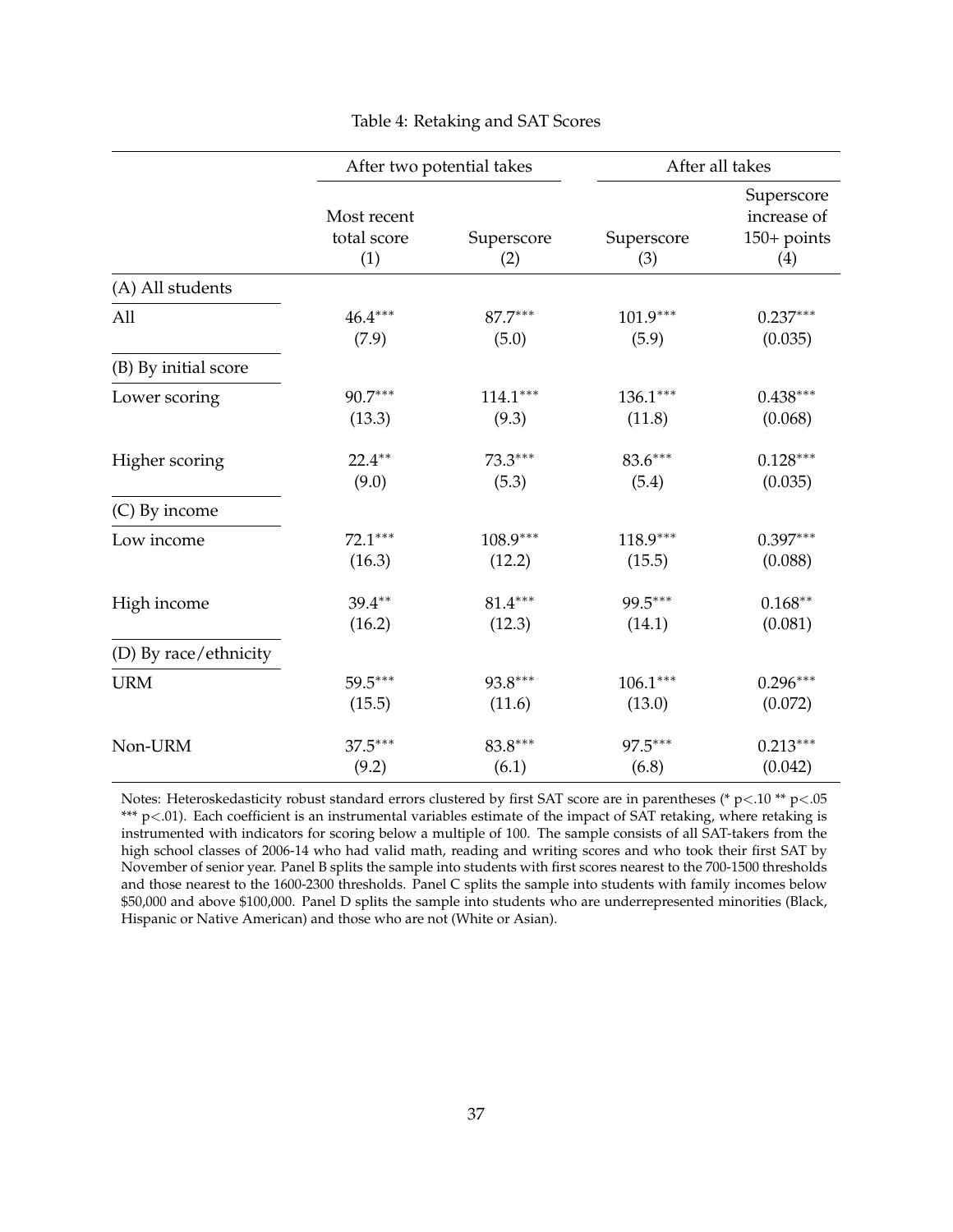<span id="page-39-0"></span>

|                                                                                                                                                                                                                                                                                                                                                                                                                                                                                                                                                                                                                                                                                                                                                                                                                                                                                                                     | College type                 |                                   |                       | College's graduation rate |                      |                           | College's mean income |                             |
|---------------------------------------------------------------------------------------------------------------------------------------------------------------------------------------------------------------------------------------------------------------------------------------------------------------------------------------------------------------------------------------------------------------------------------------------------------------------------------------------------------------------------------------------------------------------------------------------------------------------------------------------------------------------------------------------------------------------------------------------------------------------------------------------------------------------------------------------------------------------------------------------------------------------|------------------------------|-----------------------------------|-----------------------|---------------------------|----------------------|---------------------------|-----------------------|-----------------------------|
|                                                                                                                                                                                                                                                                                                                                                                                                                                                                                                                                                                                                                                                                                                                                                                                                                                                                                                                     | Four-year<br>$\widehat{\Xi}$ | $I$ wo-year<br>$\widehat{\varpi}$ | Overall<br>$\odot$    | $>50\%$<br>$\bigoplus$    | $> 80\%$<br>$\odot$  | Overall<br>$\circledcirc$ | \$50,000<br>E         | > \$65,000<br>$\circledast$ |
| (A) All students                                                                                                                                                                                                                                                                                                                                                                                                                                                                                                                                                                                                                                                                                                                                                                                                                                                                                                    |                              |                                   |                       |                           |                      |                           |                       |                             |
| <b>All</b>                                                                                                                                                                                                                                                                                                                                                                                                                                                                                                                                                                                                                                                                                                                                                                                                                                                                                                          | $0.125***$<br>(0.042)        | $-0.060$<br>(0.037)               | $0.062***$<br>(0.024) | $0.088***$<br>(0.038)     | (0.030)<br>$0.001\,$ | (2.104)<br>0.724          | (0.044)<br>$0.081*$   | (0.035)<br>$-0.036$         |
| Control complier mean                                                                                                                                                                                                                                                                                                                                                                                                                                                                                                                                                                                                                                                                                                                                                                                                                                                                                               | 0.67                         | 0.15                              | 0.53                  | 0.61                      | 0.27                 | 55.11                     | 0.51                  | 0.29                        |
| (B) By initial score                                                                                                                                                                                                                                                                                                                                                                                                                                                                                                                                                                                                                                                                                                                                                                                                                                                                                                |                              |                                   |                       |                           |                      |                           |                       |                             |
| Lower scoring                                                                                                                                                                                                                                                                                                                                                                                                                                                                                                                                                                                                                                                                                                                                                                                                                                                                                                       | $0.329***$<br>(0.088)        | $-0.209**$<br>(0.081)             | $0.138***$<br>(0.042) | $0.182**$<br>(0.070)      | (0.050)<br>0.003     | $6.877***$<br>(2.561)     | $0.150*$<br>(0.077)   | (0.051)<br>0.053            |
| Control complier mean                                                                                                                                                                                                                                                                                                                                                                                                                                                                                                                                                                                                                                                                                                                                                                                                                                                                                               | 0.39                         | 0.33                              | 0.32                  | 0.34                      | 0.04                 | 37.25                     | 0.21                  | 0.04                        |
| Higher scoring                                                                                                                                                                                                                                                                                                                                                                                                                                                                                                                                                                                                                                                                                                                                                                                                                                                                                                      | (0.040)<br>0.014             | (0.029)<br>0.020                  | (0.029)<br>0.021      | (0.043)<br>0.038          | (0.038)<br>0.001     | (2.941)<br>$-2.509$       | (0.053)<br>0.045      | $-0.083*$<br>(0.047)        |
| Control complier mean                                                                                                                                                                                                                                                                                                                                                                                                                                                                                                                                                                                                                                                                                                                                                                                                                                                                                               | 0.82                         | 0.04                              | 0.65                  | 0.76                      | 0.40                 | 64.89                     | 0.68                  | 0.42                        |
| $(C)$ By income                                                                                                                                                                                                                                                                                                                                                                                                                                                                                                                                                                                                                                                                                                                                                                                                                                                                                                     |                              |                                   |                       |                           |                      |                           |                       |                             |
| Low income                                                                                                                                                                                                                                                                                                                                                                                                                                                                                                                                                                                                                                                                                                                                                                                                                                                                                                          | $0.299***$<br>(0.109)        | $-0.238***$<br>(0.088)            | $0.155***$<br>(0.058) | $0.308***$<br>(0.091)     | (0.073)<br>0.076     | (4.243)<br>3.242          | $0.275***$<br>(0.102) | (0.078)<br>0.027            |
| Control complier mean                                                                                                                                                                                                                                                                                                                                                                                                                                                                                                                                                                                                                                                                                                                                                                                                                                                                                               | 0.51                         | 0.25                              | 0.40                  | 0.43                      | 0.15                 | 47.66                     | 0.36                  | 0.21                        |
| High income                                                                                                                                                                                                                                                                                                                                                                                                                                                                                                                                                                                                                                                                                                                                                                                                                                                                                                         | (0.084)<br>0.025             | (0.071)<br>$-0.093$               | (0.050)<br>0.004      | (0.078)<br>0.044          | (0.079)<br>0.015     | (4.311)<br>$-1.821$       | (0.083)<br>0.131      | (0.083)<br>$-0.066$         |
| Control complier mean                                                                                                                                                                                                                                                                                                                                                                                                                                                                                                                                                                                                                                                                                                                                                                                                                                                                                               | 0.76                         | 0.13                              | 0.62                  | 0.72                      | 0.38                 | 61.02                     | 0.59                  | 0.35                        |
| (D) By race/ethnicity                                                                                                                                                                                                                                                                                                                                                                                                                                                                                                                                                                                                                                                                                                                                                                                                                                                                                               |                              |                                   |                       |                           |                      |                           |                       |                             |
| URM                                                                                                                                                                                                                                                                                                                                                                                                                                                                                                                                                                                                                                                                                                                                                                                                                                                                                                                 | $0.204**$<br>(0.089)         | $-0.192**$<br>(0.077)             | (0.044)<br>$0.074*$   | (0.069)<br>0.097          | (0.050)<br>0.019     | (3.186)<br>$-0.456$       | (0.072)<br>0.038      | (0.050)<br>$-0.037$         |
| Control complier mean                                                                                                                                                                                                                                                                                                                                                                                                                                                                                                                                                                                                                                                                                                                                                                                                                                                                                               | 0.55                         | 0.29                              | 0.43                  | C#7                       | 0.15                 | 48.71                     | 0.42                  | 0.16                        |
| Non-URM                                                                                                                                                                                                                                                                                                                                                                                                                                                                                                                                                                                                                                                                                                                                                                                                                                                                                                             | $0.084*$                     | $-0.032$                          | 0.046                 | 0.066                     | $-0.014$             | 0.543                     | 0.083                 | $-0.028$                    |
|                                                                                                                                                                                                                                                                                                                                                                                                                                                                                                                                                                                                                                                                                                                                                                                                                                                                                                                     | (0.046)                      | (0.035)                           | (0.030)               | (0.045)                   | (0.037)              | (2.369)                   | (0.053)               | (0.041)                     |
| Control complier mean                                                                                                                                                                                                                                                                                                                                                                                                                                                                                                                                                                                                                                                                                                                                                                                                                                                                                               | 0.71                         | 0.11                              | 0.57                  | 0.66                      | 0.31                 | 57.20                     | 0.55                  | 0.33                        |
| instrumental variables estimate of the impact of SAT retaking, where retaking is instrumented with indicators for scoring below a multiple of 100. The<br>Notes: Heteroskedasticity robust standard errors clustered by first SAT score are in parentheses (* p<.10 ** p<.105 *** p<.01). Each coefficient is an<br>sample consists of all SAT-takers from the high school classes of 2006-14 who had valid math, reading and writing scores and who took their first SAT by<br>November of senior year. Panel B splits the sample into students with first scores nearest to the 700-1500 thresholds and those nearest to the 1600-2300<br>thresholds. Panel C splits the sample into students with family incomes below \$50,000 and above \$100,000. Panel D splits the sample into students who<br>are underrepresented minorities (Black, Hispanic or Native American) and those who are not (White or Asian). |                              |                                   |                       |                           |                      |                           |                       |                             |

Table 5: Retaking and College Enrollment Table 5: Retaking and College Enrollment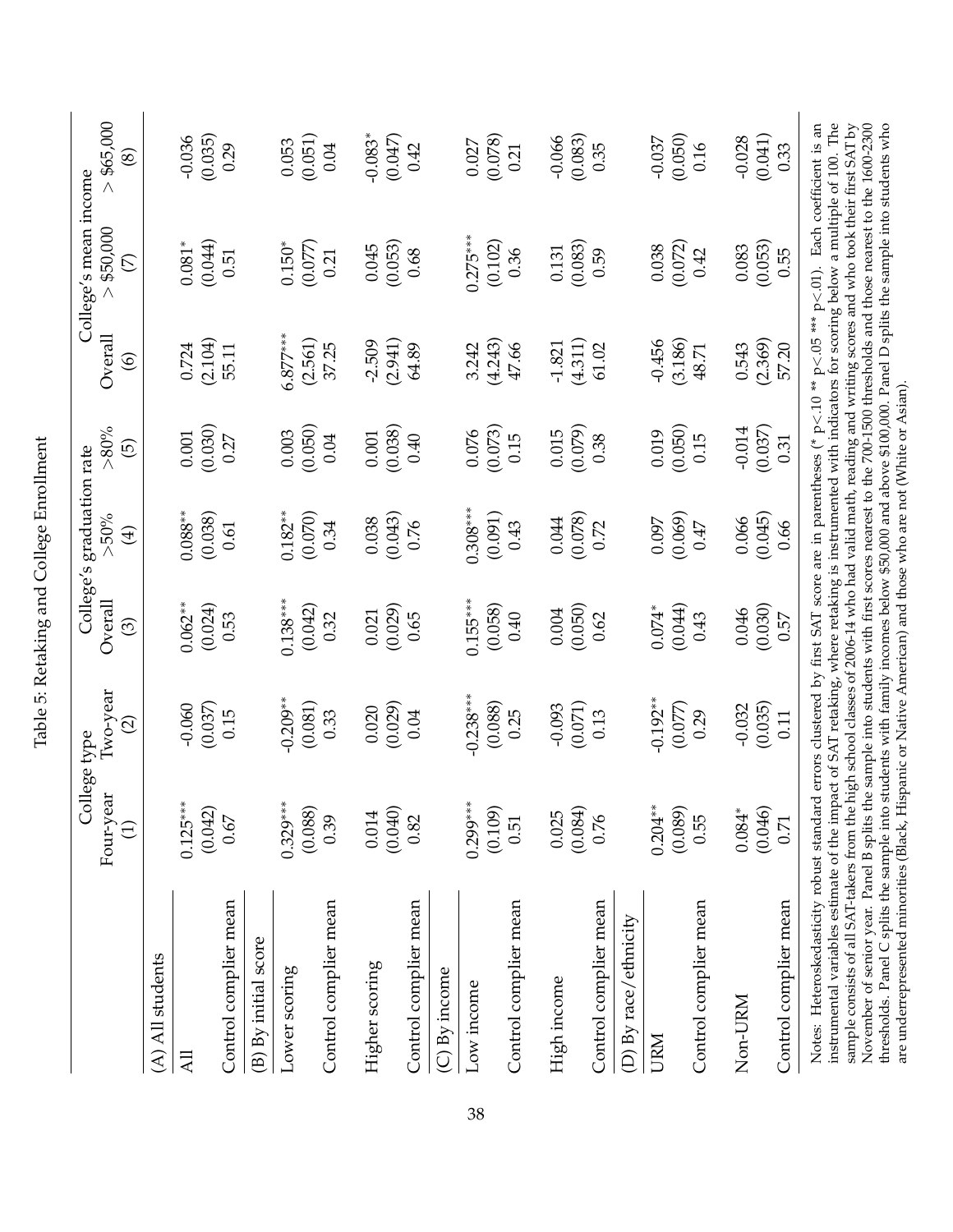<span id="page-40-0"></span>

|                                                                                                                                                                                                                                                                                                                                                                                                                                                                                                                                                                                                                                                                                                                                                                                  | Four-year<br>$\overline{c}$ | lwo-year<br>$\widehat{\infty}$<br>College type | Overall<br>$\odot$   | College's graduation rate<br>$>50\%$<br>$\bigoplus$ | ${\rm >}80\%$<br>$\odot$ | Overall<br>$\circledcirc$ | College's mean earnings<br>> \$50,000<br>$\overline{\mathcal{C}}$ | > \$65,000<br>$\circledast$ |
|----------------------------------------------------------------------------------------------------------------------------------------------------------------------------------------------------------------------------------------------------------------------------------------------------------------------------------------------------------------------------------------------------------------------------------------------------------------------------------------------------------------------------------------------------------------------------------------------------------------------------------------------------------------------------------------------------------------------------------------------------------------------------------|-----------------------------|------------------------------------------------|----------------------|-----------------------------------------------------|--------------------------|---------------------------|-------------------------------------------------------------------|-----------------------------|
| $(A)$ By income                                                                                                                                                                                                                                                                                                                                                                                                                                                                                                                                                                                                                                                                                                                                                                  |                             |                                                |                      |                                                     |                          |                           |                                                                   |                             |
| Low income                                                                                                                                                                                                                                                                                                                                                                                                                                                                                                                                                                                                                                                                                                                                                                       | $0.407**$<br>(0.169)        | $-0.396***$<br>(0.130)                         | $0.171**$<br>(0.081) | $0.418***$<br>(0.114)                               | (0.110)<br>0.009         | (4.994)<br>7.292          | $0.302***$<br>(0.145)                                             | (0.095)<br>0.054            |
| Control complier mean                                                                                                                                                                                                                                                                                                                                                                                                                                                                                                                                                                                                                                                                                                                                                            | 0.27                        | 0.43                                           | 0.26                 | 0.20                                                | 0.03                     | 35.97                     | 0.17                                                              | 0.04                        |
| High income                                                                                                                                                                                                                                                                                                                                                                                                                                                                                                                                                                                                                                                                                                                                                                      | 0.023                       | $-0.319$                                       | $-0.079$             | $-0.001$                                            | $-0.019$                 | 5.968                     | 0.217                                                             | $0.278***$                  |
| Control complier mean                                                                                                                                                                                                                                                                                                                                                                                                                                                                                                                                                                                                                                                                                                                                                            | (0.355)<br>0.50             | (0.321)<br>0.49                                | (0.171)<br>0.44      | (0.325)<br>0.45                                     | (0.151)<br>0.05          | (9.187)<br>40.64          | (0.273)<br>0.36                                                   | (0.138)<br>0.02             |
| (B) By race/ethnicity                                                                                                                                                                                                                                                                                                                                                                                                                                                                                                                                                                                                                                                                                                                                                            |                             |                                                |                      |                                                     |                          |                           |                                                                   |                             |
| <b>URM</b>                                                                                                                                                                                                                                                                                                                                                                                                                                                                                                                                                                                                                                                                                                                                                                       | $0.320***$                  | $-0.287***$                                    | 0.094                | 0.116                                               | 0.001                    | 3.410                     | 0.050                                                             | $-0.020$                    |
|                                                                                                                                                                                                                                                                                                                                                                                                                                                                                                                                                                                                                                                                                                                                                                                  | (0.137)                     | (0.113)                                        | (0.066)              | (0.099)                                             | (0.056)                  | (3.885)                   | (0.103)                                                           | (0.051)                     |
| Control complier mean                                                                                                                                                                                                                                                                                                                                                                                                                                                                                                                                                                                                                                                                                                                                                            | 0.34                        | 0.40                                           | 0.28                 | 0.28                                                | 0.02                     | 35.75                     | 0.21                                                              | 0.03                        |
| Non-URM                                                                                                                                                                                                                                                                                                                                                                                                                                                                                                                                                                                                                                                                                                                                                                          | $0.296***$                  | $-0.202**$                                     | $0.150***$           | $0.200*$                                            | 0.016                    | $9.228**$                 | 0.204                                                             | 0.124                       |
| Control complier mean                                                                                                                                                                                                                                                                                                                                                                                                                                                                                                                                                                                                                                                                                                                                                            | (0.110)<br>0.44             | (0.099)<br>0.32                                | (0.067)<br>0.36      | (0.103)<br>0.39                                     | (0.085)<br>0.06          | (4.434)<br>38.83          | (0.126)<br>0.23                                                   | (0.084)<br>0.05             |
| Notes: Heteroskedasticity robust standard errors clustered by first SAT score are in parentheses (* p<.10 ** p<.05 *** p<.01). Each coefficient is an<br>instrumental variables estimate of the impact of SAT retaking, where retaking is instrumented with indicators for scoring below a multiple of 100. The<br>sample consists of all SAT-takers from the high school classes of 2006-14 who took their first SAT by November of senior year and whose first score was<br>nearest to a threshold of at most 1500. Panel A splits the sample into students with family incomes below \$50,000 and above \$100,000. Panel B splits the<br>sample into students who are underrepresented minorities (Black, Hispanic or Native American) and those who are not (White or Asian) |                             |                                                |                      |                                                     |                          |                           |                                                                   |                             |

Table 6: Retaking and College Enrollment among Lower Scoring Students Table 6: Retaking and College Enrollment among Lower Scoring Students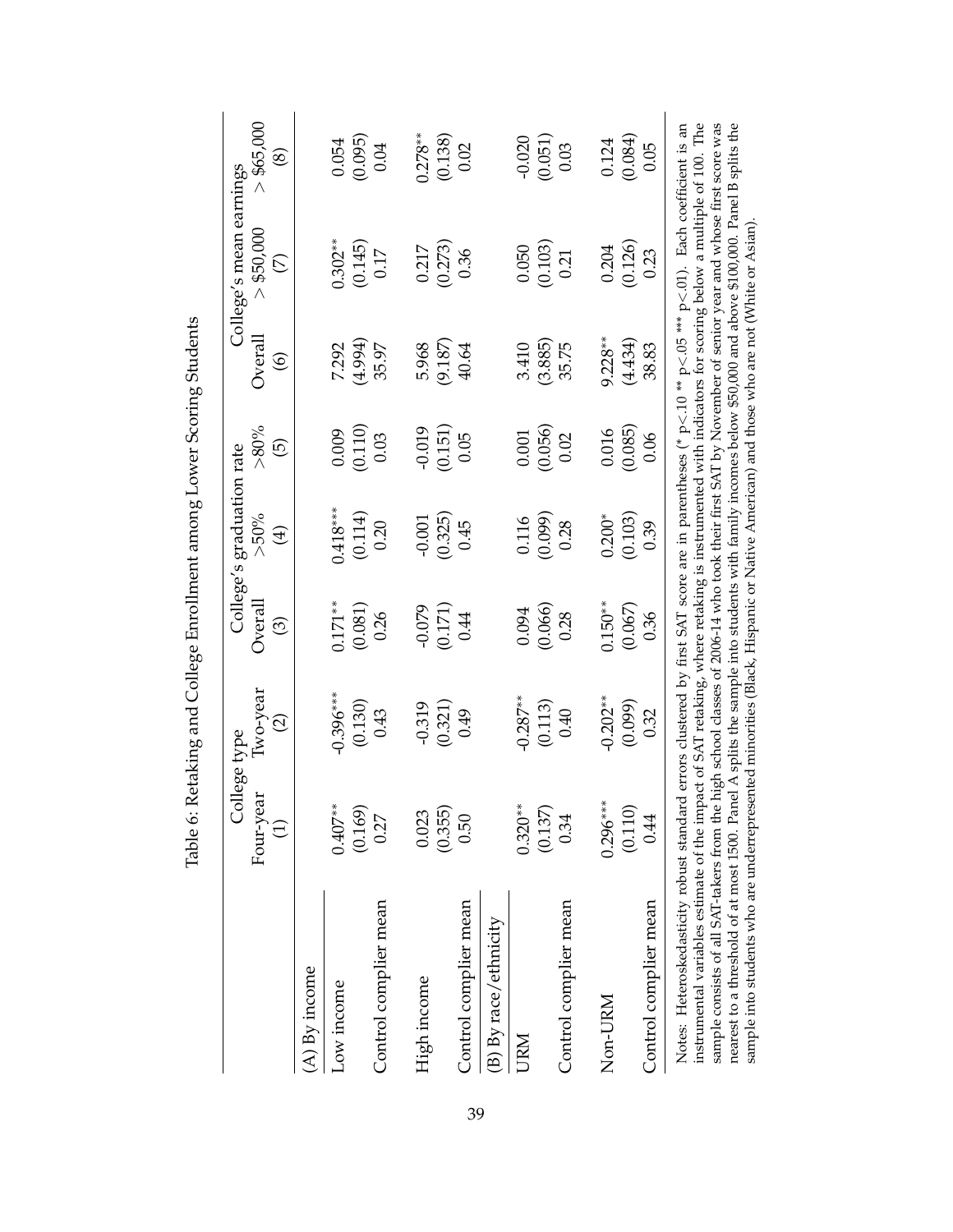<span id="page-41-0"></span>

|                       |                        | Score sends,<br>by college graduation rate |                        |
|-----------------------|------------------------|--------------------------------------------|------------------------|
|                       | $0 - 50%$<br>(1)       | 50-80%<br>(2)                              | 80-100%<br>(3)         |
| (A) All students      |                        |                                            |                        |
| All                   | $-0.161*$<br>(0.094)   | $-0.213$<br>(0.183)                        | $-1.654***$<br>(0.263) |
| Control complier mean | 0.67                   | 2.03                                       | 3.15                   |
| (B) By initial score  |                        |                                            |                        |
| Low scoring           | $-0.093$<br>(0.222)    | $-0.059$<br>(0.366)                        | $-0.566$<br>(0.375)    |
| Control complier mean | 0.76                   | 2.03                                       | 0.76                   |
| High scoring          | $-0.198***$<br>(0.075) | $-0.296$<br>(0.198)                        | $-2.241***$<br>(0.310) |
| Control complier mean | 0.63                   | 2.02                                       | 4.47                   |
| (C) By income         |                        |                                            |                        |
| Low income            | $-0.077$               | $-0.242$                                   | $-1.193**$             |
| Control complier mean | (0.325)<br>0.90        | (0.397)<br>2.13                            | (0.578)<br>1.94        |
| High income           | $-0.242$<br>(0.199)    | $-0.289$<br>(0.345)                        | $-1.777***$<br>(0.664) |
| Control complier mean | 0.58                   | 2.26                                       | 4.15                   |
| (D) By race/ethnicity |                        |                                            |                        |
| <b>URM</b>            | $-0.099$<br>(0.263)    | 0.144<br>(0.384)                           | $-1.237**$<br>(0.521)  |
| Control complier mean | 0.86                   | 2.11                                       | 2.01                   |
| Non-URM               | $-0.183*$<br>(0.094)   | $-0.387*$<br>(0.201)                       | $-1.916***$<br>(0.293) |
| Control complier mean | 0.60                   | 2.05                                       | 3.48                   |

### Table 7: Retaking and College Applications

Notes: Heteroskedasticity robust standard errors clustered by first SAT score are in parentheses (\* p<.10 \*\* p<.05 \*\*\* p<.01). Each coefficient is an instrumental variables estimate of the impact of SAT retaking, where retaking is instrumented with indicators for scoring below a multiple of 100. The sample consists of all SAT-takers from the high school classes of 2006-14 who had valid math, reading and writing scores and who took their first SAT by November of senior year. Panel B splits the sample into students with first scores nearest to the 700-1500 thresholds and those nearest to the 1600-2300 thresholds. Panel C splits the sample into students with family incomes below \$50,000 and above \$100,000. Panel D splits the sample into students who are underrepresented minorities (Black, Hispanic or Native American) and those who are not (White or Asian).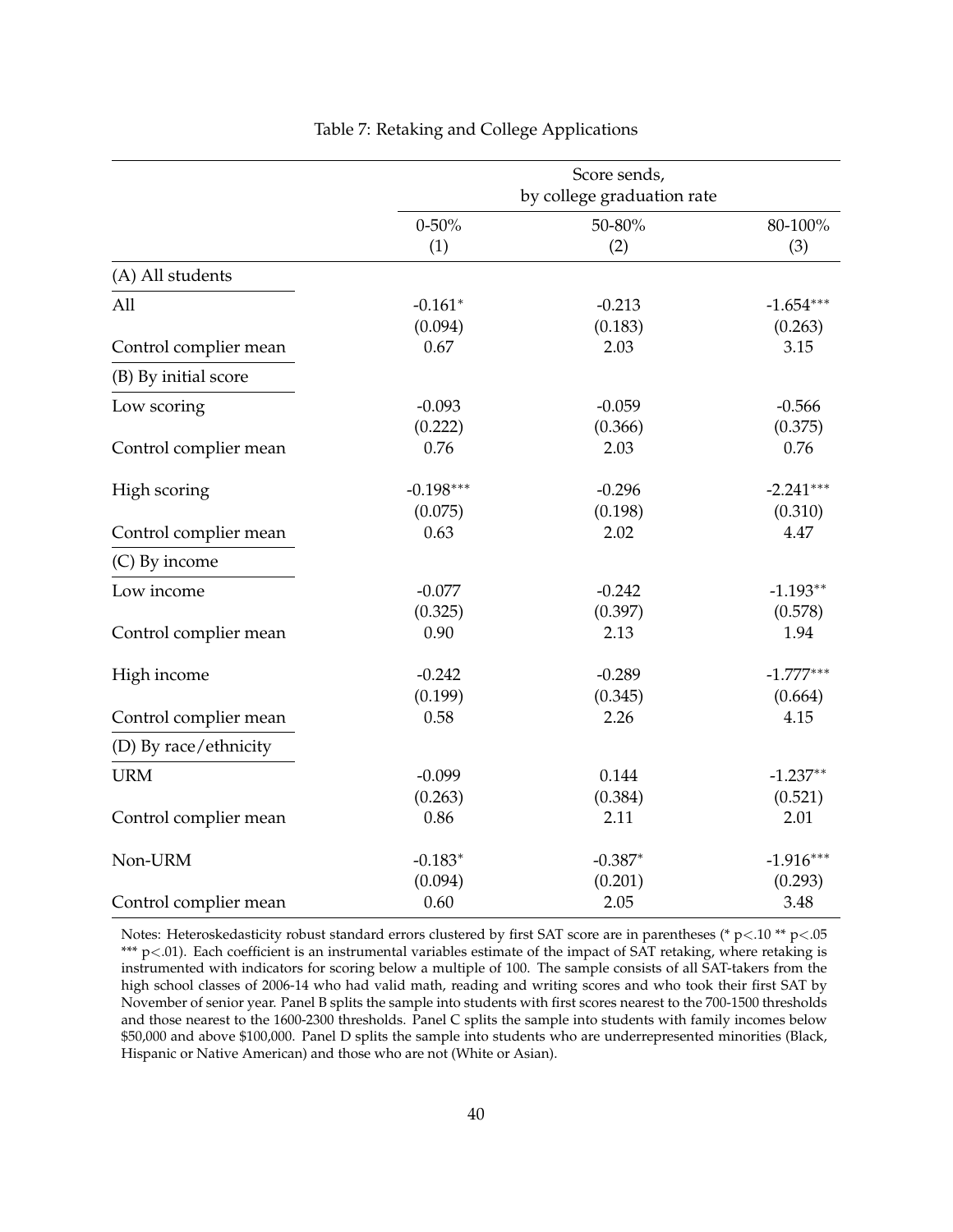Figure A.1: Density of First SAT Scores

<span id="page-42-0"></span>

Notes: Shown above is the density of students' first SAT scores. The sample consists of all SATtakers from the high school classes of 2006-14 with valid math, reading and writing scores, and who took their first SAT by November of senior year.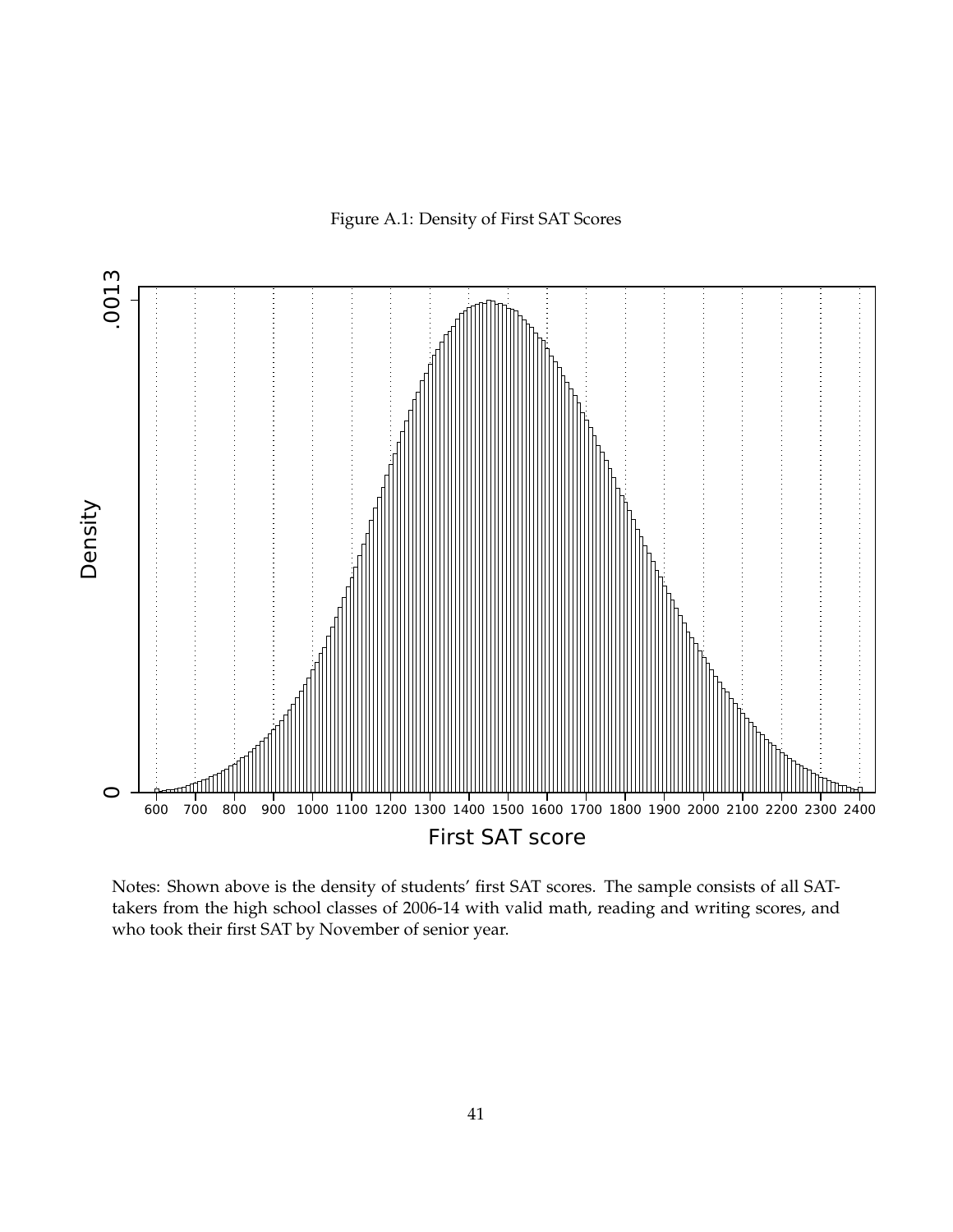Figure A.2: Covariate Balance

<span id="page-43-0"></span>

Notes: Shown above are estimated discontinuities in various demographic characteristics due to one's first SAT score falling below a given multiple of 100. Vertical lines represent 95 percent confidence intervals. The lowest thresholds (700-900) are omitted for scaling purposes. The sample consists of all SAT-takers from the high school classes of 2006-14 with valid math, reading and writing scores, and who took their first SAT by November of senior year.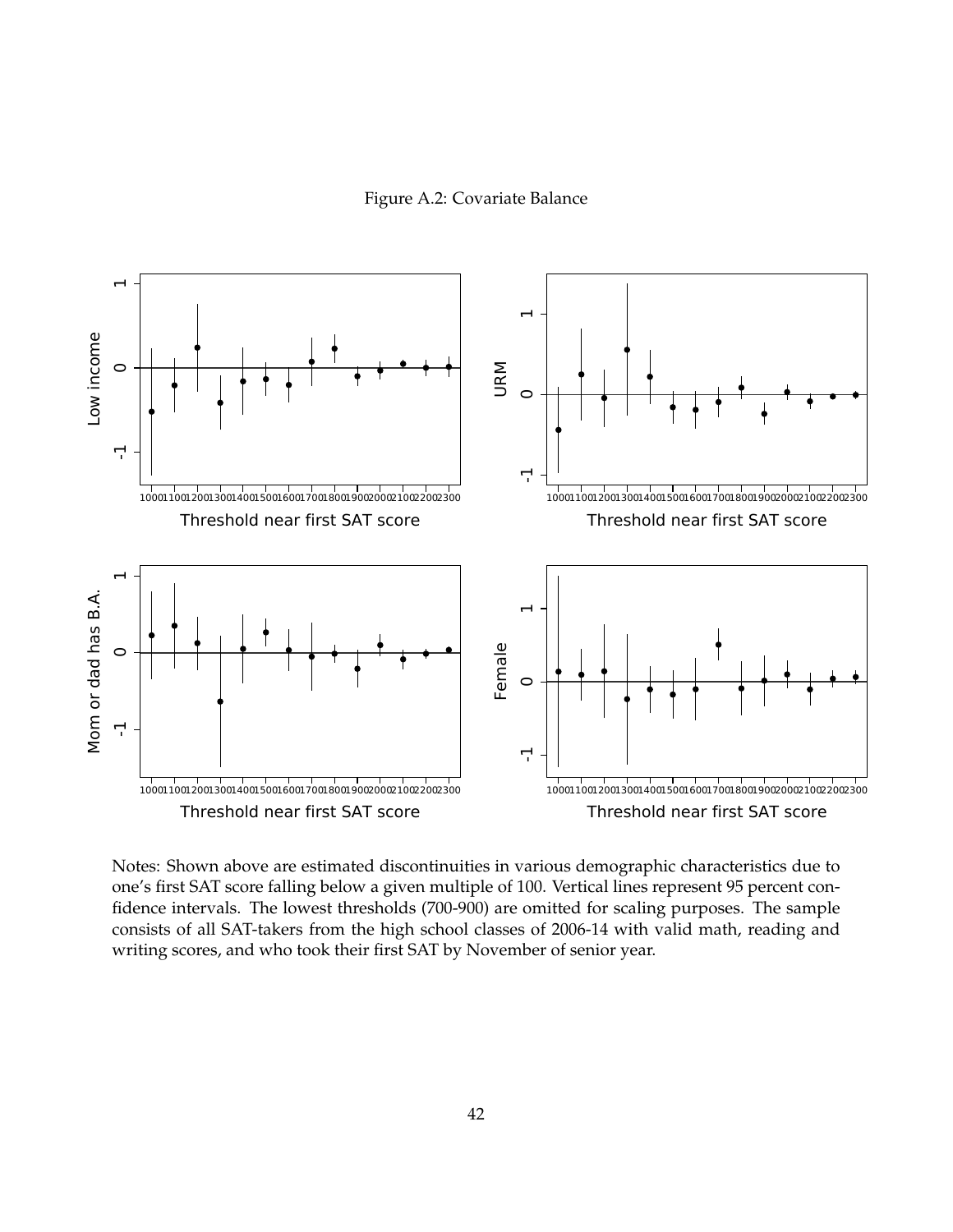

<span id="page-44-0"></span>

Notes: Shown above are average SAT retaking rates as a function of students' first math plus reading scores. The sample in panel A consists of all SAT-takers from the high school classes of 2004-6 with valid math and reading scores but not writing scores, and who took their first SAT by November of senior year. The sample in panel B consists of all SAT-takers from the high school classes of 2006-14 with valid math, reading and writing scores, and who took their first SAT by November of senior year.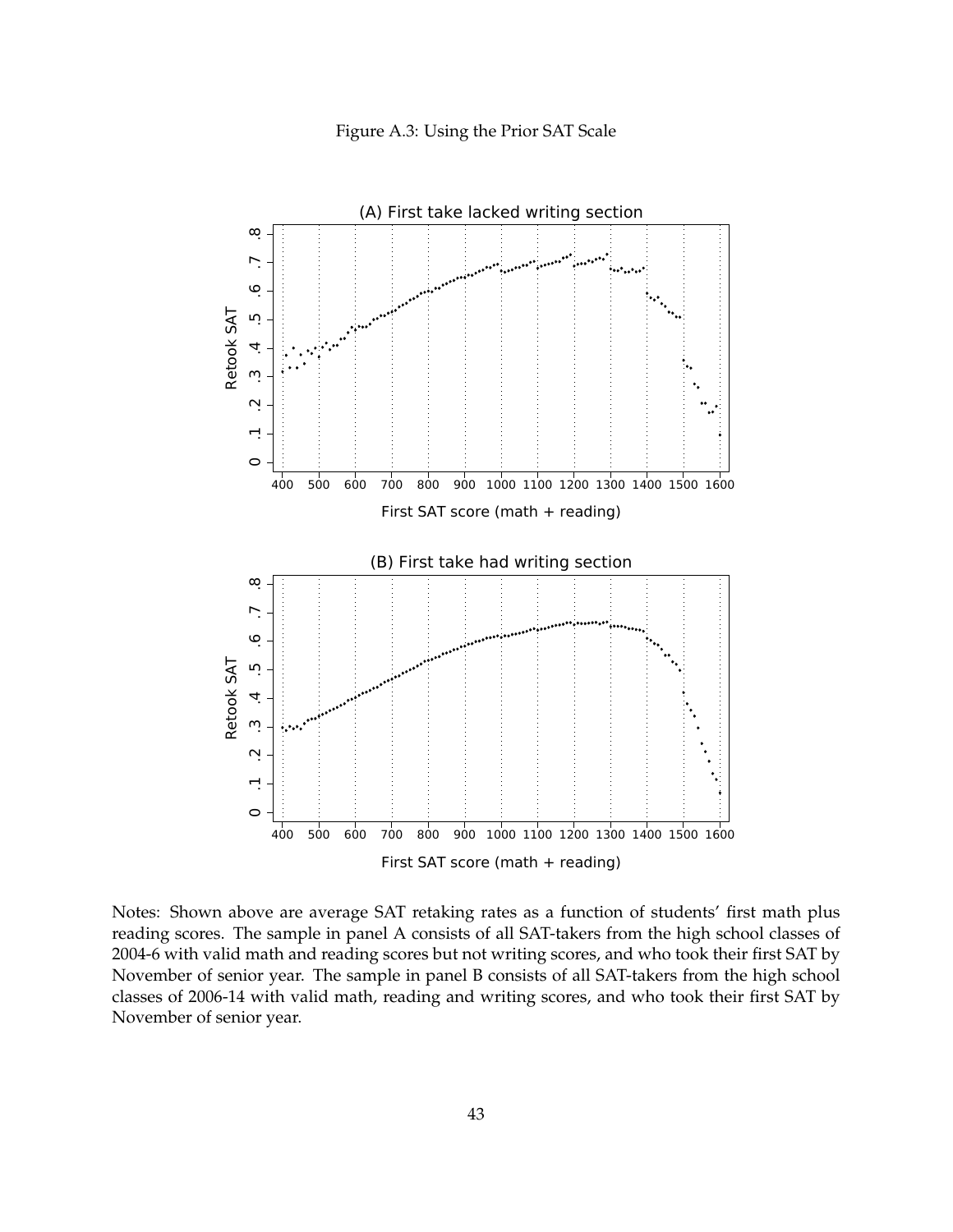

<span id="page-45-0"></span>

Notes: Shown above are average SAT retaking rates as a function of students' first scores on each individual subject. The sample in all panels consists of all SAT-takers from the high school classes of 2006-14 with valid math, reading and writing scores, and who took their first SAT by November of senior year.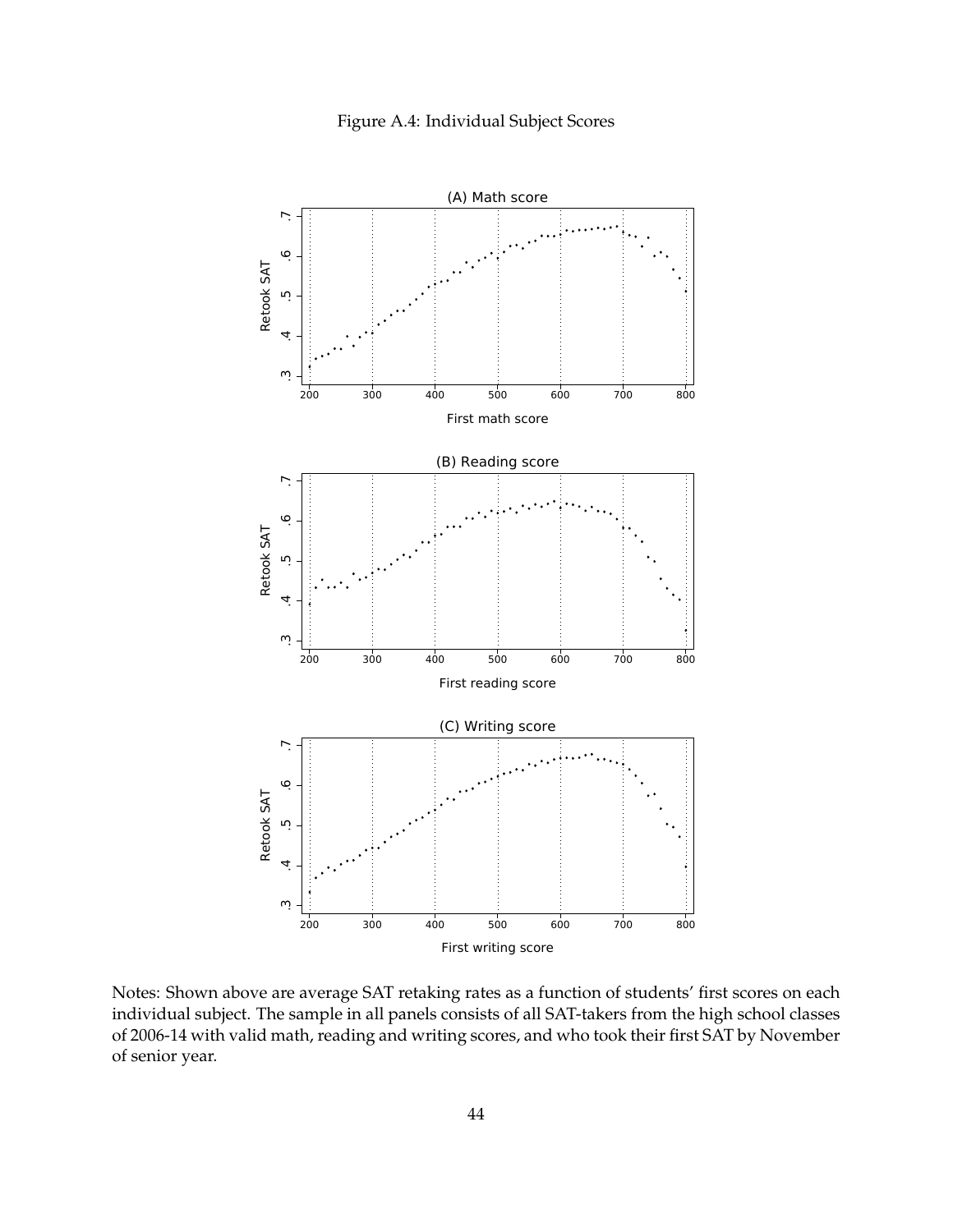<span id="page-46-0"></span>

Figure A.5: Bandwidth Robustness - Four-Year College Enrollment

Notes: The above figure shows instrumental variables estimates from Equation [2](#page-12-2) of the impact of retaking on four-year college enrollment across a variety of bandwidths.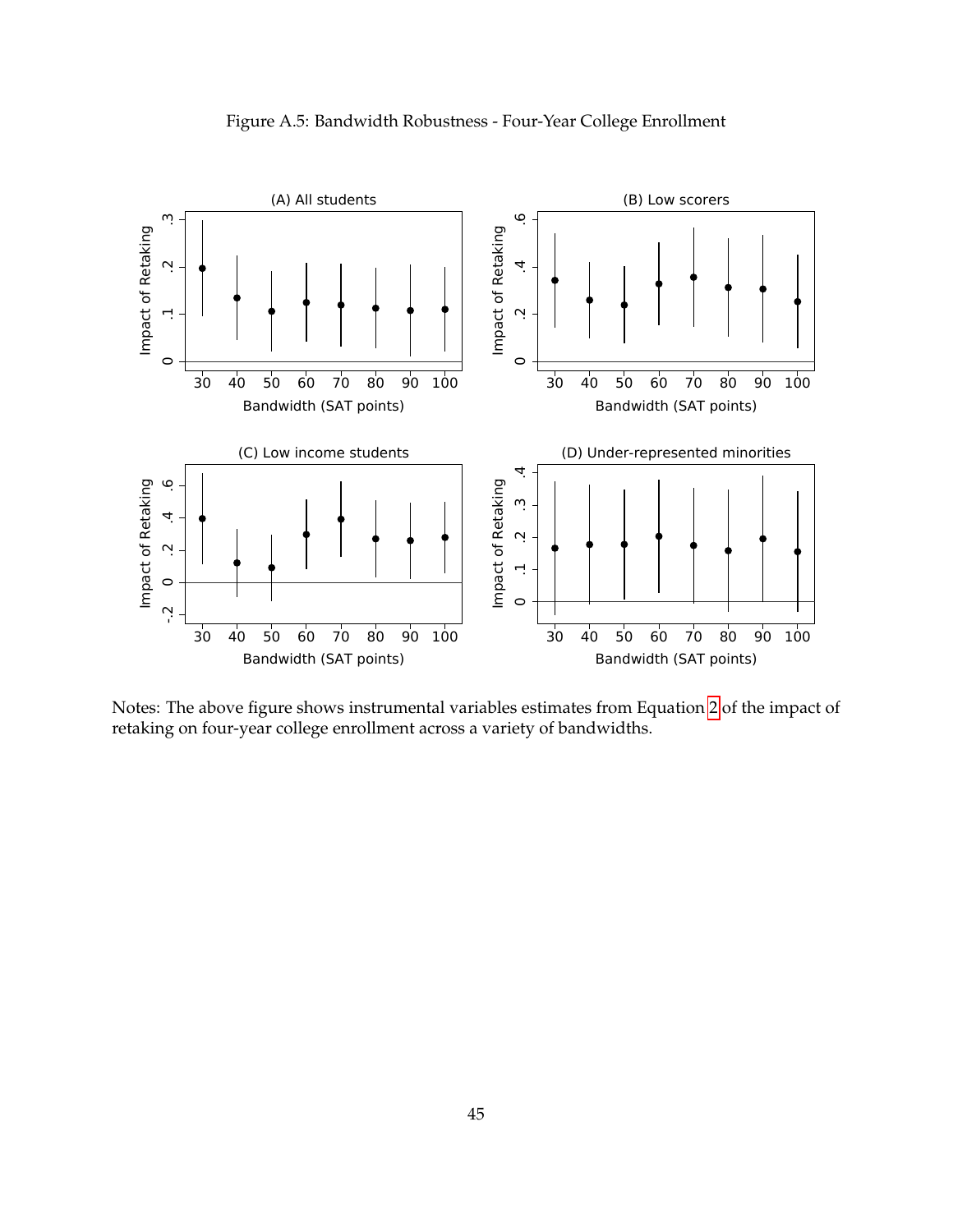

<span id="page-47-0"></span>

Notes: The above figure shows instrumental variables estimates from Equation [2o](#page-12-2)f the impact of retaking on the graduation rate of college chosen across a variety of bandwidths.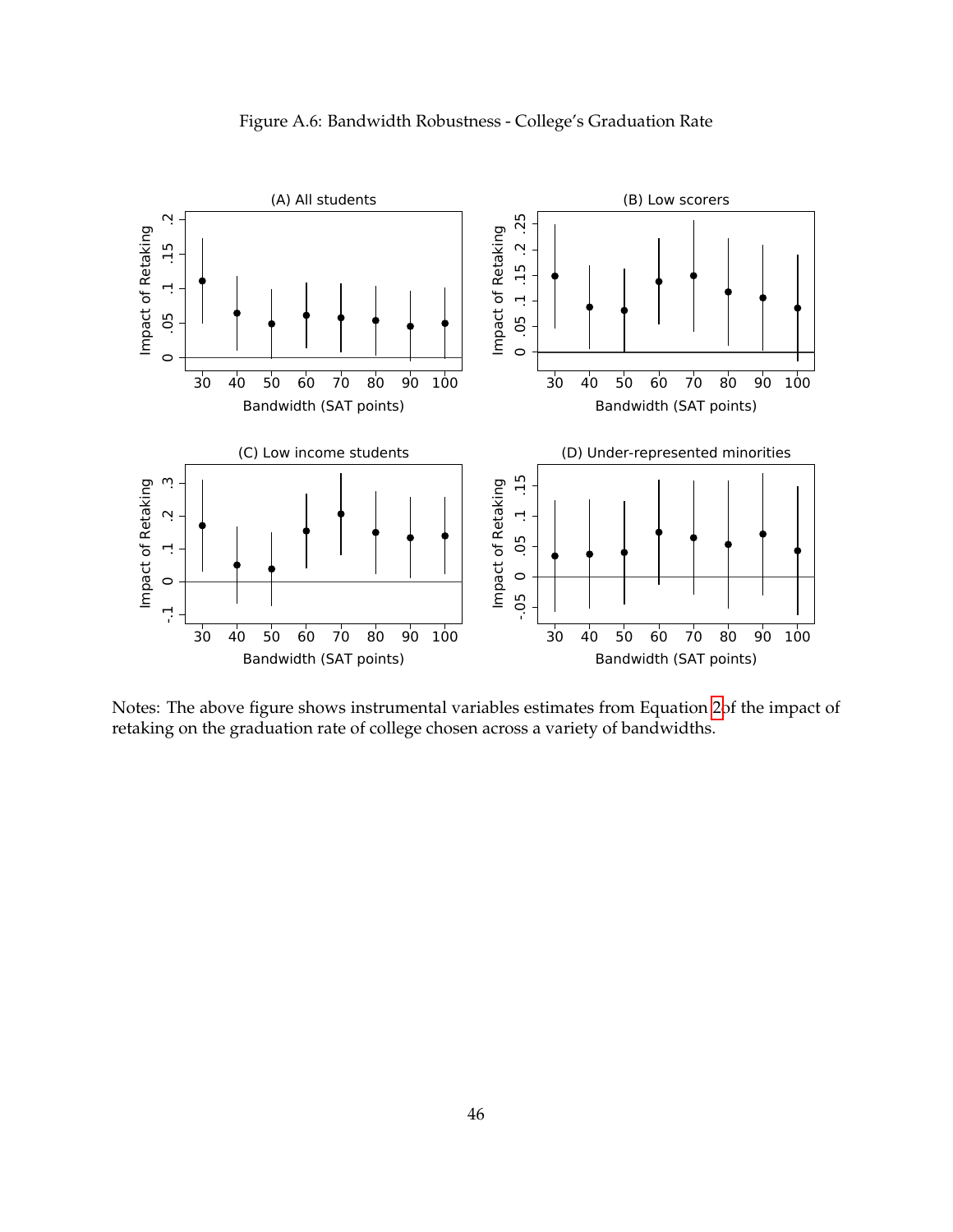<span id="page-48-0"></span>

|                   | Low       |            | Mom or dad |          |
|-------------------|-----------|------------|------------|----------|
|                   | income    | <b>URM</b> | has B.A.   | Female   |
|                   | (1)       | (2)        | (3)        | (4)      |
| Bandwidth $=$ 40  | $-0.075*$ | $-0.012$   | 0.058      | $-0.000$ |
|                   | (0.043)   | (0.036)    | (0.041)    | (0.047)  |
| Bandwidth = $60$  | $-0.052$  | $-0.002$   | 0.022      | 0.023    |
|                   | (0.036)   | (0.034)    | (0.038)    | (0.045)  |
| Bandwidth $= 80$  | $-0.051$  | 0.005      | 0.030      | 0.023    |
|                   | (0.038)   | (0.035)    | (0.036)    | (0.048)  |
| Bandwidth $= 100$ | $-0.058$  | 0.015      | 0.026      | 0.031    |
|                   | (0.039)   | (0.038)    | (0.039)    | (0.046)  |

### Table A.1: Covariate Balance

Notes: Heteroskedasticity robust standard errors clustered by first SAT score are in parentheses (\* p<.10 \*\* p<.05 \*\*\* p<.01). Each coefficient is an instrumental variables estimate of the impact of SAT retaking, where retaking is instrumented with indicators for scoring below a multiple of 100. The sample consists of all SAT-takers from the high school classes of 2006-14 who had valid math, reading and writing scores and who took their first SAT by November of senior year.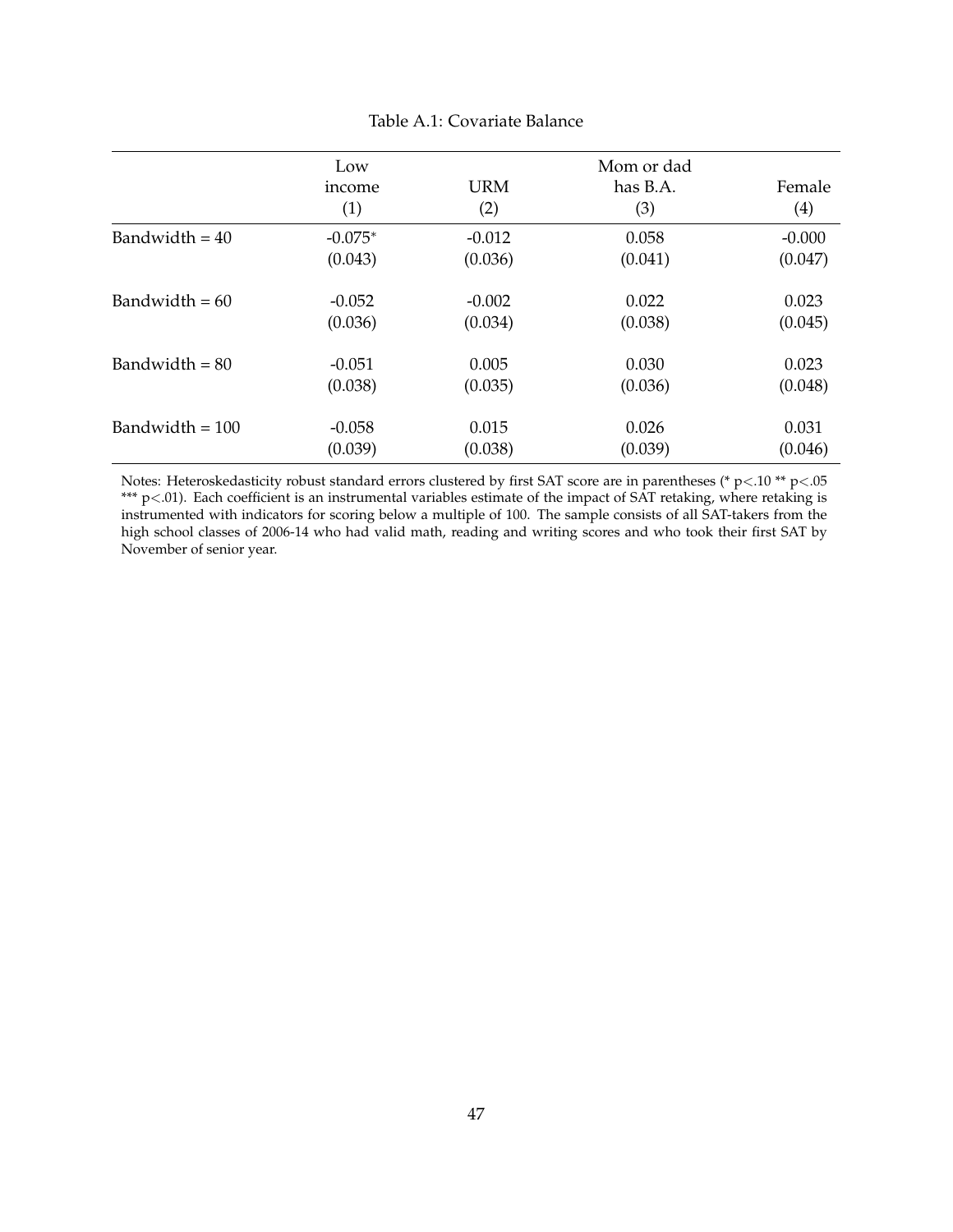<span id="page-49-0"></span>

|                       |            | Raised score in |            |            | Raised score in at least |            |
|-----------------------|------------|-----------------|------------|------------|--------------------------|------------|
|                       | Math       | Reading         | Writing    | 1 section  | 2 sections               | 3 sections |
|                       | (1)        | (2)             | (3)        | (4)        | (5)                      | (6)        |
| (A) All students      |            |                 |            |            |                          |            |
| All                   | $0.526***$ | $0.625***$      | $0.573***$ | $0.920***$ | $0.602***$               | $0.203***$ |
|                       | (0.044)    | (0.047)         | (0.045)    | (0.021)    | (0.049)                  | (0.034)    |
| (B) By initial score  |            |                 |            |            |                          |            |
| Lower scoring         | $0.531***$ | $0.815***$      | $0.757***$ | $1.017***$ | $0.758***$               | $0.327***$ |
|                       | (0.091)    | (0.090)         | (0.070)    | (0.039)    | (0.091)                  | (0.066)    |
| Higher scoring        | $0.525***$ | $0.521***$      | $0.474***$ | $0.867***$ | $0.517***$               | $0.135***$ |
|                       | (0.047)    | (0.051)         | (0.052)    | (0.022)    | (0.057)                  | (0.039)    |
| (C) By income         |            |                 |            |            |                          |            |
| Low income            | $0.567***$ | $0.557***$      | $0.538***$ | $0.927***$ | $0.529***$               | $0.207***$ |
|                       | (0.084)    | (0.112)         | (0.094)    | (0.052)    | (0.112)                  | (0.073)    |
| High income           | $0.568***$ | $0.611***$      | $0.622***$ | $1.013***$ | $0.602***$               | $0.185**$  |
|                       | (0.082)    | (0.093)         | (0.103)    | (0.046)    | (0.091)                  | (0.077)    |
| (D) By race/ethnicity |            |                 |            |            |                          |            |
| <b>URM</b>            | $0.510***$ | $0.670***$      | $0.561***$ | $0.962***$ | $0.577***$               | $0.203***$ |
|                       | (0.087)    | (0.086)         | (0.084)    | (0.045)    | (0.102)                  | (0.068)    |
| Non-URM               | $0.519***$ | $0.607***$      | $0.559***$ | $0.899***$ | $0.593***$               | $0.194***$ |
|                       | (0.053)    | (0.052)         | (0.053)    | (0.025)    | (0.054)                  | (0.039)    |

Table A.2: Retaking and SAT Scores

Notes: Heteroskedasticity robust standard errors clustered by first SAT score are in parentheses (\* p<.10 \*\* p<.05 \*\*\* p<.01). Each coefficient is an instrumental variables estimate of the impact of retaking the SAT once, where retaking is instrumented with indicators for scoring below a multiple of 100. The sample consists of all SAT-takers from the high school classes of 2006-14 who had valid math, reading and writing scores and who took their first SAT by November of senior year. Panel B splits the sample into students with first scores nearest to the 700-1500 thresholds and those nearest to the 1600-2300 thresholds. Panel C splits the sample into students with family incomes below \$50,000 and above \$100,000. Panel D splits the sample into students who are underrepresented minorities (Black, Hispanic or Native American) and those who are not (White or Asian).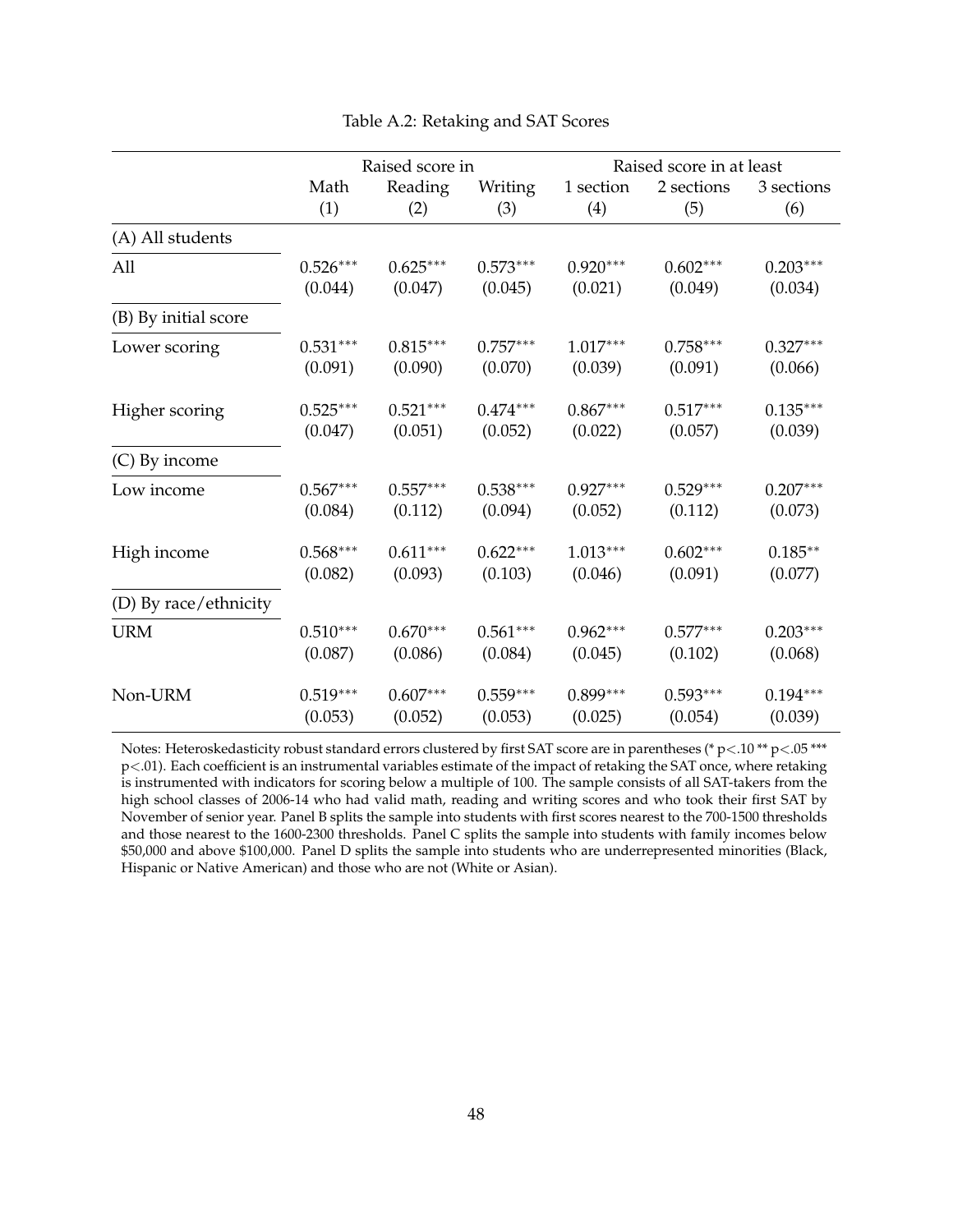<span id="page-50-0"></span>

|                           | (1)        | (2)        | (3)        | (4)        | (5)        | (6)         |
|---------------------------|------------|------------|------------|------------|------------|-------------|
| (A) All students          |            |            |            |            |            |             |
| All                       | $102.9***$ | $101.9***$ | 98.9***    | 96.7***    | $101.7***$ | $101.9***$  |
|                           | (6.7)      | (5.9)      | (6.2)      | (6.5)      | (5.9)      | (6.8)       |
| (B) By initial score      |            |            |            |            |            |             |
| Low scoring               | $130.0***$ | $136.1***$ | $132.7***$ | $120.3***$ | 137.4***   | $136.1***$  |
|                           | (10.7)     | (11.8)     | (16.3)     | (15.2)     | (11.7)     | (15.0)      |
| High scoring              | 85.2***    | 83.6***    | 83.1***    | 84.4***    | 82.2***    | 83.6***     |
|                           | (7.0)      | (5.4)      | (4.6)      | (5.4)      | (5.4)      | (6.9)       |
| (C) By income             |            |            |            |            |            |             |
| Low income                | $102.6***$ | $118.9***$ | $124.4***$ | $111.7***$ | $117.2***$ | 118.9***    |
|                           | (17.1)     | (15.5)     | (15.5)     | (15.7)     | (15.9)     | (16.4)      |
| High income               | 87.6***    | 99.5***    | 93.9***    | $97.2***$  | 99.8***    | 99.5***     |
|                           | (16.1)     | (14.1)     | (13.9)     | (14.0)     | (14.4)     | (14.7)      |
| (D) By race/ethnicity     |            |            |            |            |            |             |
| <b>URM</b>                | $101.3***$ | $106.1***$ | $103.8***$ | 97.6***    | $106.0***$ | $106.1***$  |
|                           | (13.4)     | (13.0)     | (12.9)     | (13.4)     | (12.7)     | (14.1)      |
| Non-URM                   | 98.6***    | 97.5***    | 95.2***    | 94.8***    | 96.9***    | 97.5***     |
|                           | (8.0)      | (6.8)      | (6.9)      | (7.0)      | (7.0)      | (7.7)       |
| Bandwidth                 | 40         | 60         | 80         | 100        | 60         | 60          |
| Covariates                | N          | N          | N          | N          | Y          | $\mathbf N$ |
| Clustered standard errors | Y          | Y          | Y          | Y          | Y          | N           |

Table A.3: Robustness Checks: SAT Superscore

Notes: Heteroskedasticity robust standard errors (clustered by first SAT score in all but the final column) are in parentheses (\* p <.10 \*\* p <.05 \*\*\* p <.01). Each coefficient is an instrumental variables estimate of the impact of SAT retaking on SAT superscore, where retaking is instrumented with indicators for scoring below a multiple of 100. The sample consists of all SAT-takers from the high school classes of 2006-14 who had valid math, reading and writing scores and who took their first SAT by November of senior year. Panel B splits the sample into students with first scores nearest to the 700-1500 thresholds and those nearest to the 1600-2300 thresholds. Panel C splits the sample into students with family incomes below \$50,000 and above \$100,000. Panel D splits the sample into students who are underrepresented minorities (Black, Hispanic or Native American) and those who are not (White or Asian).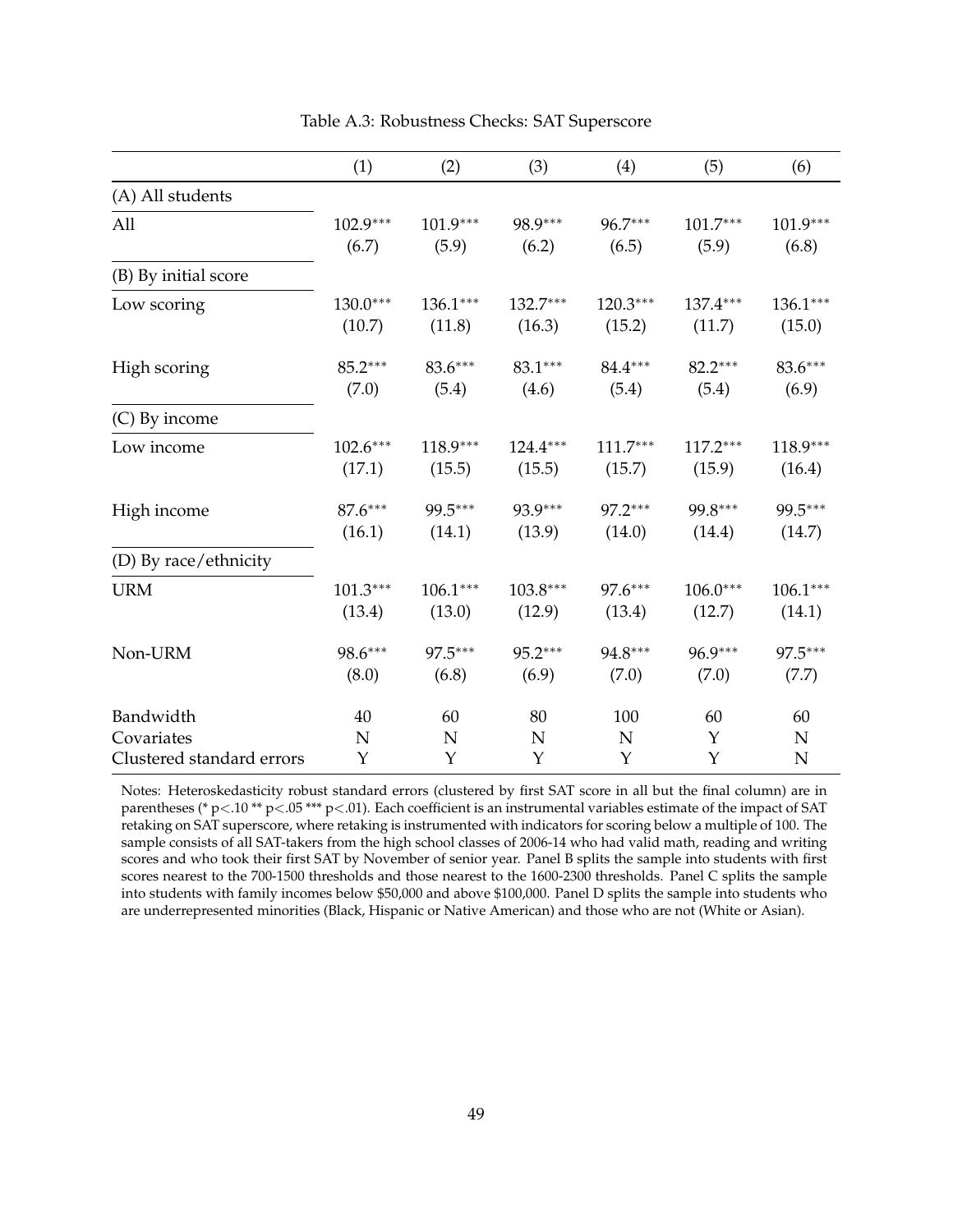<span id="page-51-0"></span>

|                            |             | First            | Final       | Four-year   |
|----------------------------|-------------|------------------|-------------|-------------|
|                            | Retook      | <b>SAT</b> score | superscore  | college     |
|                            | (1)         | (2)              | (3)         | (4)         |
| (A) Income                 |             |                  |             |             |
| Low income                 | $-0.206***$ | $-225.7***$      | $-250.1***$ | $-0.249***$ |
|                            | (0.002)     | (6.3)            | (6.7)       | (0.004)     |
| Middle income              | $-0.112***$ | $-102.5***$      | $-117.3***$ | $-0.115***$ |
|                            | (0.002)     | (1.7)            | (1.9)       | (0.002)     |
| High income $\overline{Y}$ | 0.638       | 1589             | 1654        | 0.704       |
| (B) Race                   |             |                  |             |             |
| <b>URM</b>                 | $-0.093***$ | $-247.3***$      | $-260.1***$ | $-0.178***$ |
|                            | (0.003)     | (2.4)            | (2.4)       | (0.003)     |
| Asian                      | $0.119***$  | 29.4***          | 56.1***     | $-0.090***$ |
|                            | (0.017)     | (4.8)            | (4.7)       | (0.029)     |
| White Y                    | 0.550       | 1550             | 1603        | 0.640       |

Table A.4: Income and Race Gaps

Notes: Heteroskedasticity robust standard errors clustered by high school are in parentheses (\* p<.10 \*\* p<.05 \*\*\* p<.01). Each column regresses the listed outcome on the demographic group indicators. All regressions include cohort fixed effects, as well as indicators for missing income or race, so that high income and White students are the reference groups. Below each column is the mean outcome for the reference group in each panel. The sample consists of all SAT-takers from the higher school classes of 2006-14 who had valid math, reading and writing scores. Each regression uses 13,656,612 observations.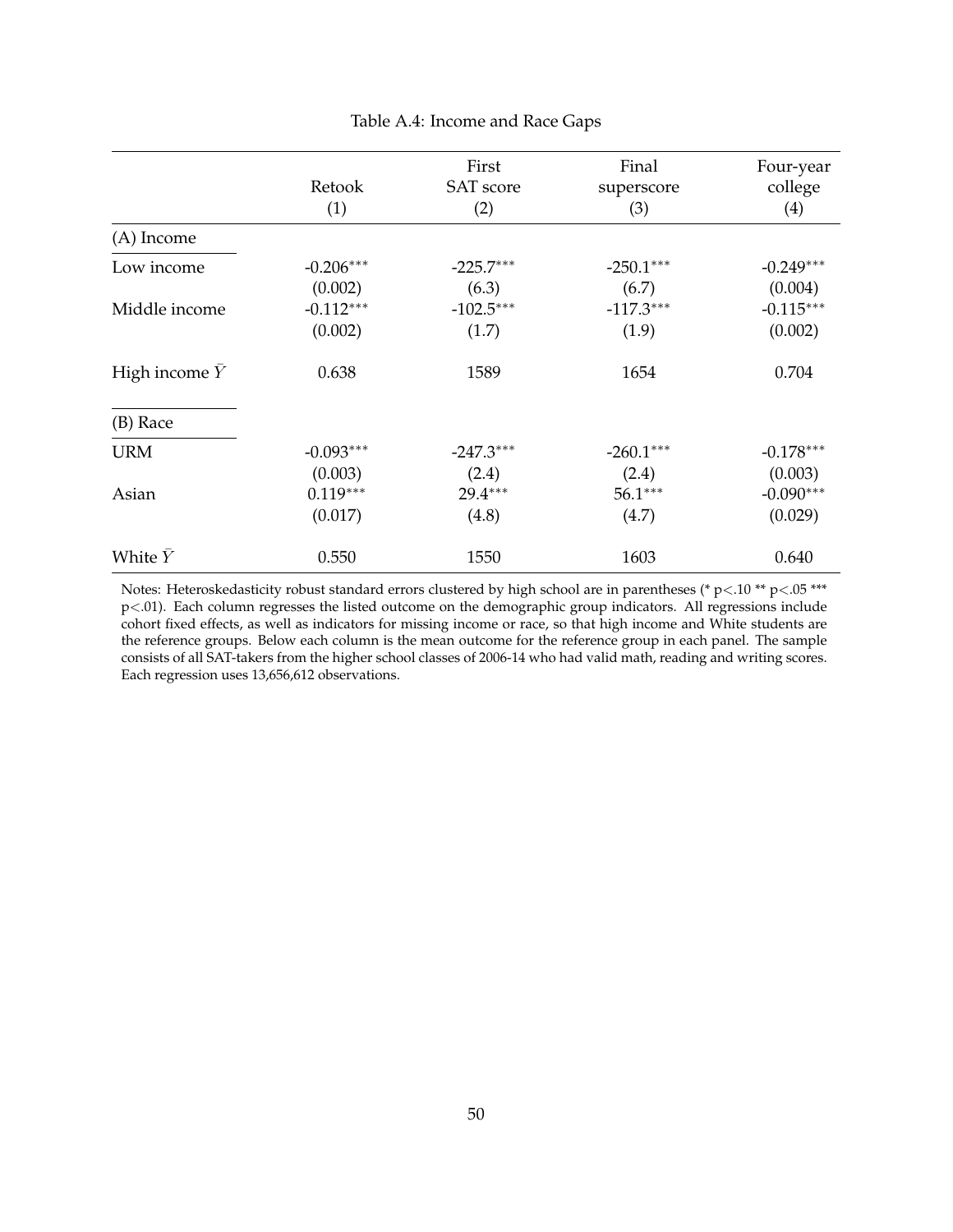<span id="page-52-0"></span>

|                                                                                                                                                                                                                                                                                                                                                                                                                                                                                                                                                                                                                                                                                                                                                                                         | College type<br>Four-year | lwo-year          | Overal  | College's graduation rate<br>$>50\%$ | $> 80\%$            | $\alpha$ orall | College's mean earnings<br>$>$ \$50,000 | > \$65,000    |
|-----------------------------------------------------------------------------------------------------------------------------------------------------------------------------------------------------------------------------------------------------------------------------------------------------------------------------------------------------------------------------------------------------------------------------------------------------------------------------------------------------------------------------------------------------------------------------------------------------------------------------------------------------------------------------------------------------------------------------------------------------------------------------------------|---------------------------|-------------------|---------|--------------------------------------|---------------------|----------------|-----------------------------------------|---------------|
|                                                                                                                                                                                                                                                                                                                                                                                                                                                                                                                                                                                                                                                                                                                                                                                         | $\overline{c}$            | $\widehat{\odot}$ | $\odot$ | $\bigoplus$                          | $\overline{\Theta}$ | $\circledcirc$ | $\overline{\mathcal{C}}$                | $\circledast$ |
| $(A)$ By income                                                                                                                                                                                                                                                                                                                                                                                                                                                                                                                                                                                                                                                                                                                                                                         |                           |                   |         |                                      |                     |                |                                         |               |
| Low income                                                                                                                                                                                                                                                                                                                                                                                                                                                                                                                                                                                                                                                                                                                                                                              | 0.123                     | $-0.026$          | 0.107   | 0.130                                | 0.138               | $-3.675$       | 0.213                                   | $-0.032$      |
|                                                                                                                                                                                                                                                                                                                                                                                                                                                                                                                                                                                                                                                                                                                                                                                         | (0.120)                   | (0.098)           | (0.077) | (0.130)                              | (0.093)             | (7.273)        | (0.131)                                 | (0.133)       |
| Control complier mean                                                                                                                                                                                                                                                                                                                                                                                                                                                                                                                                                                                                                                                                                                                                                                   | 0.81                      | 0.03              | 0.60    | 0.71                                 | 0.32                | 63.03          | 0.59                                    | 0.44          |
| High income                                                                                                                                                                                                                                                                                                                                                                                                                                                                                                                                                                                                                                                                                                                                                                             | 0.026                     | $-0.041$          | 0.027   | 0.056                                | 0.032               | $-3.616$       | 0.116                                   | $-0.145$      |
|                                                                                                                                                                                                                                                                                                                                                                                                                                                                                                                                                                                                                                                                                                                                                                                         | (0.058)                   | (0.043)           | (0.047) | (0.056)                              | (0.093)             | (5.044)        | (0.079)                                 | (0.100)       |
| Control complier mean                                                                                                                                                                                                                                                                                                                                                                                                                                                                                                                                                                                                                                                                                                                                                                   | 0.83                      | 0.04              | 0.66    | 0.78                                 | 0.45                | 66.04          | 0.65                                    | 0.43          |
| (B) By race/ethnicity                                                                                                                                                                                                                                                                                                                                                                                                                                                                                                                                                                                                                                                                                                                                                                   |                           |                   |         |                                      |                     |                |                                         |               |
| URM                                                                                                                                                                                                                                                                                                                                                                                                                                                                                                                                                                                                                                                                                                                                                                                     | 0.026                     | $-0.034$          | 0.052   | 0.080                                | 0.063               | $-5.219$       | 0.043                                   | $-0.044$      |
|                                                                                                                                                                                                                                                                                                                                                                                                                                                                                                                                                                                                                                                                                                                                                                                         | (0.079)                   | (0.078)           | (0.043) | (0.080)                              | (10.094)            | (5.161)        | (0.087)                                 | (0.102)       |
| Control complier mean                                                                                                                                                                                                                                                                                                                                                                                                                                                                                                                                                                                                                                                                                                                                                                   | 0.88                      | 0.10              | 0.66    | 0.76                                 | 0.36                | 69.30          | 0.76                                    | 0.37          |
| Non-URM                                                                                                                                                                                                                                                                                                                                                                                                                                                                                                                                                                                                                                                                                                                                                                                 | 0.006                     | 0.029             | 0.008   | 0.017                                | $-0.023$            | $-2.573$       | 0.039                                   | $-0.082*$     |
|                                                                                                                                                                                                                                                                                                                                                                                                                                                                                                                                                                                                                                                                                                                                                                                         | (0.043)                   | (0.027)           | (0.031) | (0.046)                              | (0.040)             | (2.724)        | (0.055)                                 | (0.046)       |
| Control complier mean                                                                                                                                                                                                                                                                                                                                                                                                                                                                                                                                                                                                                                                                                                                                                                   | 0.81                      | 0.03              | 0.64    | 0.76                                 | 0.40                | 64.02          | 0.66                                    | 0.43          |
| instrumental variables estimate of the impact of SAT retaking, where retaking is instrumented with indicators for scoring below a multiple of 100. The<br>sample consists of all SAT-takers from the high school classes of 2006-14 who took their first SAT by November of senior year and whose first score was<br>nearest to a threshold of at least 1600. Panel A splits the sample into students with family incomes below \$50,000 and above \$100,000. Panel B splits the<br>Notes: Heteroskedasticity robust standard errors clustered by first SAT score are in parentheses (* p < .10 ** p < .05 *** p < .01). Each coefficient is an<br>sample into students who are underrepresented minorities (Black, Hispanic or Native American) and those who are not (White or Asian) |                           |                   |         |                                      |                     |                |                                         |               |

Table A.5: Retaking and College Enrollment among High Scorers Table A.5: Retaking and College Enrollment among High Scorers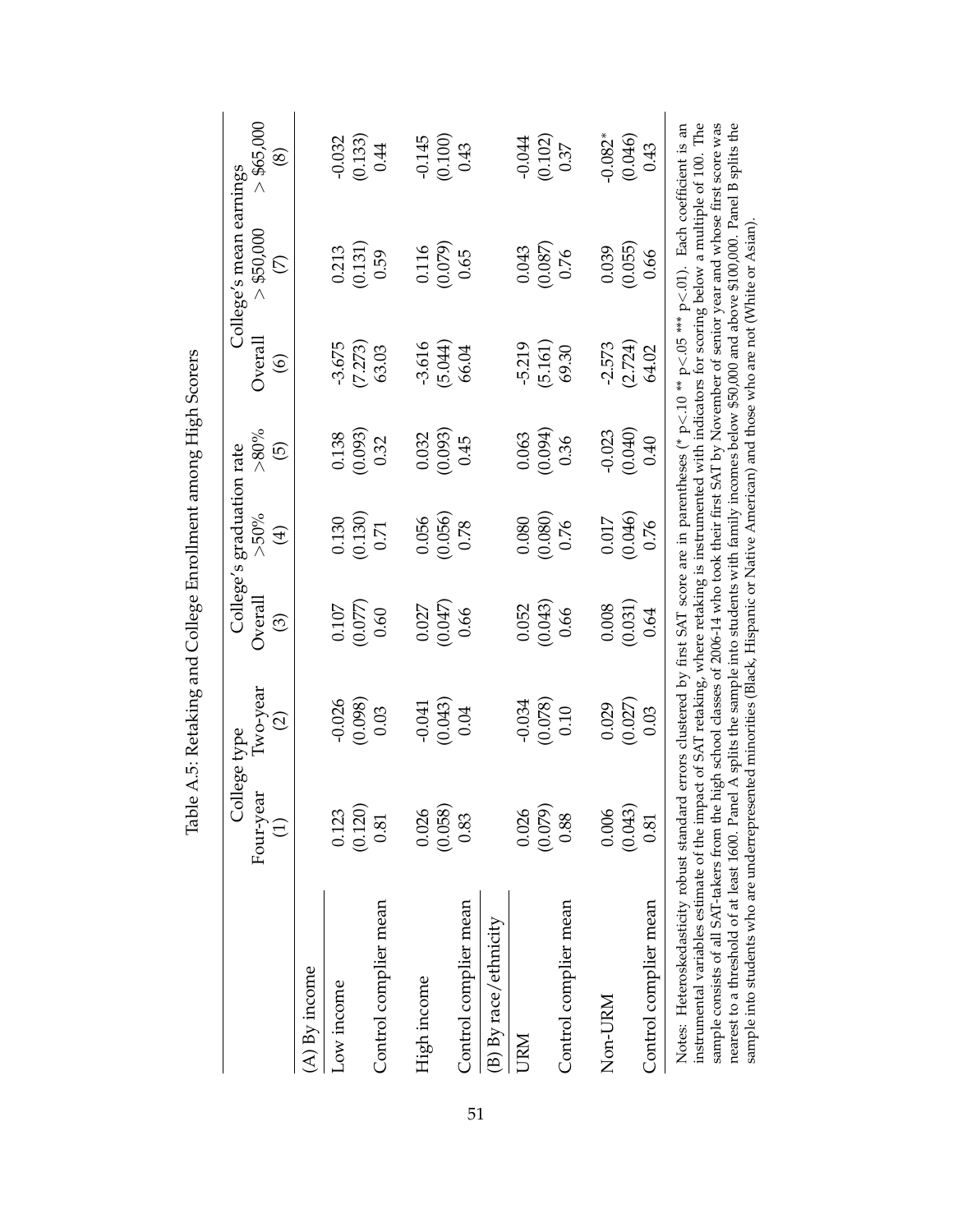<span id="page-53-0"></span>

|                           | (1)         | (2)        | (3)        | (4)        | (5)         | (6)        |
|---------------------------|-------------|------------|------------|------------|-------------|------------|
| (A) All students          |             |            |            |            |             |            |
| All                       | $0.135***$  | $0.125***$ | $0.113***$ | $0.111**$  | $0.115***$  | $0.125**$  |
|                           | (0.045)     | (0.042)    | (0.043)    | (0.045)    | (0.042)     | (0.051)    |
| (B) By initial score      |             |            |            |            |             |            |
| Low scoring               | $0.261***$  | $0.329***$ | $0.314***$ | $0.254***$ | $0.314***$  | $0.329***$ |
|                           | (0.081)     | (0.088)    | (0.105)    | (0.1)      | (0.089)     | (0.113)    |
| High scoring              | 0.049       | 0.014      | 0.020      | 0.036      | 0.016       | 0.014      |
|                           | (0.052)     | (0.04)     | (0.038)    | (0.038)    | (0.041)     | (0.049)    |
| (C) By income             |             |            |            |            |             |            |
| Low income                | 0.123       | $0.299***$ | $0.272**$  | $0.281**$  | $0.314***$  | $0.299**$  |
|                           | (0.106)     | (0.109)    | (0.122)    | (0.112)    | (0.112)     | (0.137)    |
| High income               | $-0.119$    | 0.025      | $0.164*$   | 0.116      | 0.014       | 0.025      |
|                           | (0.101)     | (0.084)    | (0.09)     | (0.089)    | (0.083)     | (0.1)      |
| (D) By race/ethnicity     |             |            |            |            |             |            |
| <b>URM</b>                | $0.178*$    | $0.204**$  | 0.159      | 0.156      | $0.209**$   | $0.204*$   |
|                           | (0.094)     | (0.089)    | (0.097)    | (0.095)    | (0.089)     | (0.121)    |
| Non-URM                   | $0.102*$    | $0.084*$   | $0.084*$   | $0.086*$   | 0.072       | 0.084      |
|                           | (0.052)     | (0.046)    | (0.047)    | (0.045)    | (0.045)     | (0.057)    |
| Bandwidth                 | $40\,$      | 60         | 80         | 100        | 60          | 60         |
| Covariates                | $\mathbf N$ | N          | N          | N          | $\mathbf Y$ | N          |
| Clustered standard errors | Y           | Y          | Y          | Y          | Y           | N          |

Table A.6: Robustness Checks: Four-Year College Enrollment

Notes: Heteroskedasticity robust standard errors (clustered by first SAT score in all but the final column) are in parentheses (\* p <.10 \*\* p <.05 \*\*\* p <.01). Each coefficient is an instrumental variables estimate of the impact of SAT retaking on four-year college enrollment, where retaking is instrumented with indicators for scoring below a multiple of 100. The sample consists of all SAT-takers from the high school classes of 2006-14 who had valid math, reading and writing scores and who took their first SAT by November of senior year. Panel B splits the sample into students with first scores nearest to the 700-1500 thresholds and those nearest to the 1600-2300 thresholds. Panel C splits the sample into students with family incomes below \$50,000 and above \$100,000. Panel D splits the sample into students who are underrepresented minorities (Black, Hispanic or Native American) and those who are not (White or Asian).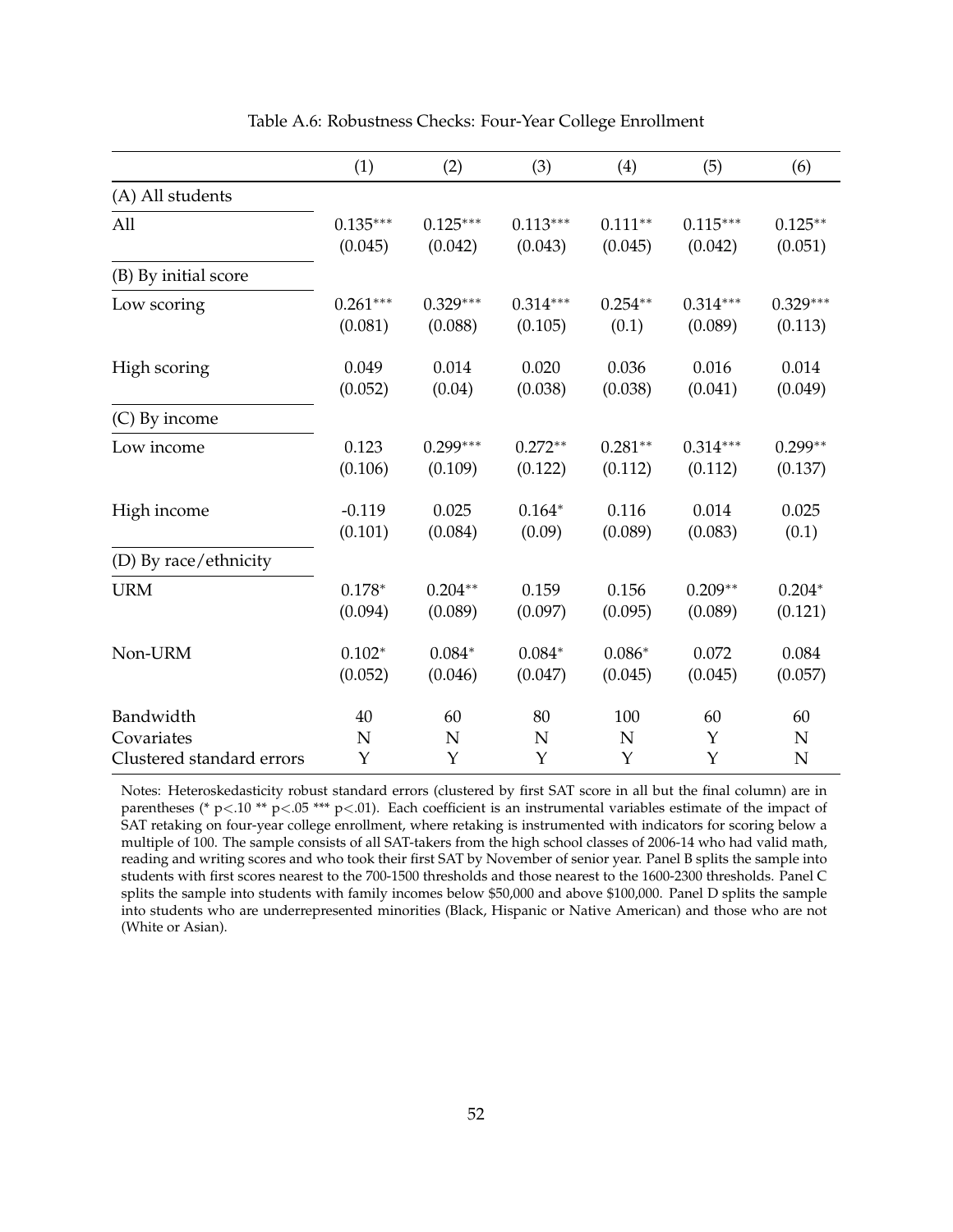<span id="page-54-0"></span>

|                           | (1)       | (2)        | (3)       | (4)       | (5)        | (6)         |
|---------------------------|-----------|------------|-----------|-----------|------------|-------------|
| (A) All students          |           |            |           |           |            |             |
| All                       | $0.065**$ | $0.062**$  | $0.054**$ | $0.050*$  | $0.052**$  | $0.062**$   |
|                           | (0.027)   | (0.024)    | (0.026)   | (0.026)   | (0.024)    | (0.031)     |
| (B) By initial score      |           |            |           |           |            |             |
| Low scoring               | $0.088**$ | $0.138***$ | $0.118**$ | 0.086     | $0.126***$ | $0.138**$   |
|                           | (0.041)   | (0.042)    | (0.053)   | (0.053)   | (0.043)    | (0.061)     |
| High scoring              | 0.049     | 0.021      | 0.026     | 0.031     | 0.018      | 0.021       |
|                           | (0.037)   | (0.029)    | (0.027)   | (0.027)   | (0.029)    | (0.035)     |
| (C) By income             |           |            |           |           |            |             |
| Low income                | 0.052     | $0.155***$ | $0.151**$ | $0.14***$ | $0.157***$ | $0.155***$  |
|                           | (0.059)   | (0.058)    | (0.064)   | (0.059)   | (0.059)    | (0.078)     |
| High income               | $-0.072$  | 0.004      | $0.089*$  | 0.060     | $-0.005$   | 0.004       |
|                           | (0.061)   | (0.05)     | (0.053)   | (0.051)   | (0.048)    | (0.065)     |
| (D) By race/ethnicity     |           |            |           |           |            |             |
| <b>URM</b>                | 0.038     | $0.074*$   | 0.054     | 0.043     | $0.076*$   | 0.074       |
|                           | (0.045)   | (0.044)    | (0.053)   | (0.053)   | (0.044)    | (0.066)     |
| Non-URM                   | $0.062*$  | 0.046      | 0.046     | 0.045     | 0.036      | 0.046       |
|                           | (0.035)   | (0.030)    | (0.031)   | (0.029)   | (0.030)    | (0.036)     |
| Bandwidth                 | 40        | 60         | 80        | 100       | 60         | 60          |
| Covariates                | N         | N          | N         | N         | Y          | $\mathbf N$ |
| Clustered standard errors | Y         | Y          | Y         | Υ         | Y          | $\mathbf N$ |

#### Table A.7: Robustness Checks: College's Graduation Rate

Notes: Heteroskedasticity robust standard errors (clustered by first SAT score in all but the final column) are in parentheses (\* p <.10 \*\* p <.05 \*\*\* p <.01). Each coefficient is an instrumental variables estimate of the impact of SAT retaking on the chosen college's graduation rate, where retaking is instrumented with indicators for scoring below a multiple of 100. The sample consists of all SAT-takers from the high school classes of 2006-14 who had valid math, reading and writing scores and who took their first SAT by November of senior year. Panel B splits the sample into students with first scores nearest to the 700-1500 thresholds and those nearest to the 1600-2300 thresholds. Panel C splits the sample into students with family incomes below \$50,000 and above \$100,000. Panel D splits the sample into students who are underrepresented minorities (Black, Hispanic or Native American) and those who are not (White or Asian).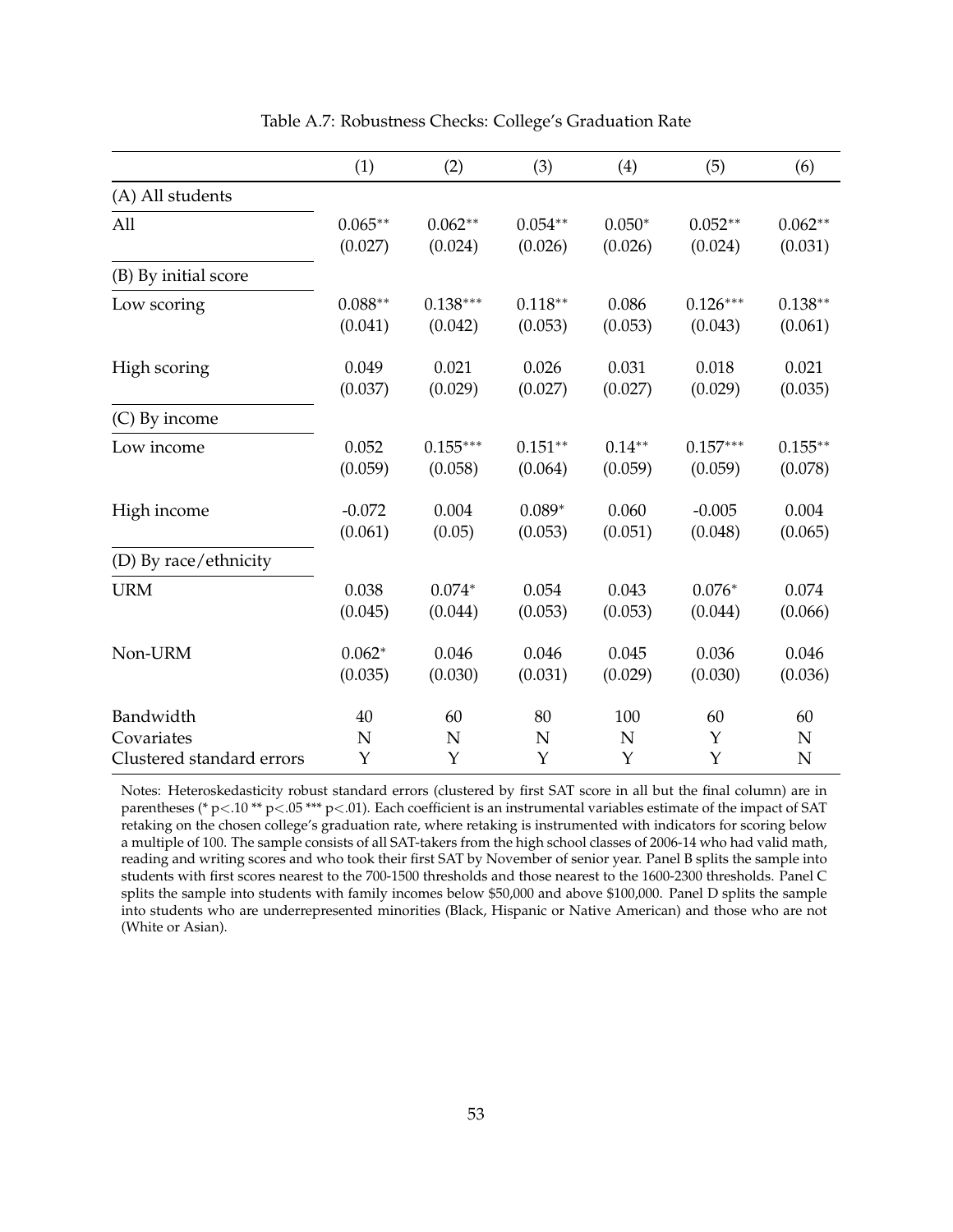<span id="page-55-0"></span>

| State excluded:                                                                                                                                                                                                                                                                                   | $\mathcal{L}$<br>$\ominus$ | $\boldsymbol{\breve{\Sigma}} \, \boldsymbol{\widehat{\odot}}$ | ζ.<br>Κ                                                                                                                                                                                                                                                           | $\mathbb{A} \oplus$     | 丘<br>⑤                  | Σ©                                                                                                                 | $\sum_{i=1}^{n}$                                                                                                    | $\mathbb{G}\otimes$                                                             | $\lesssim$ $\odot$                | 290                               |
|---------------------------------------------------------------------------------------------------------------------------------------------------------------------------------------------------------------------------------------------------------------------------------------------------|----------------------------|---------------------------------------------------------------|-------------------------------------------------------------------------------------------------------------------------------------------------------------------------------------------------------------------------------------------------------------------|-------------------------|-------------------------|--------------------------------------------------------------------------------------------------------------------|---------------------------------------------------------------------------------------------------------------------|---------------------------------------------------------------------------------|-----------------------------------|-----------------------------------|
| (A) Four-year college                                                                                                                                                                                                                                                                             |                            |                                                               |                                                                                                                                                                                                                                                                   |                         |                         |                                                                                                                    |                                                                                                                     |                                                                                 |                                   |                                   |
| Ę                                                                                                                                                                                                                                                                                                 | $0.139***$<br>(0.049)      | $0.110***$<br>(0.044)                                         | $0.122***$<br>(0.045)                                                                                                                                                                                                                                             | $0.129***$              | $0.142***$<br>(0.042)   | $0.132***$<br>(0.043)                                                                                              | $0.117***$                                                                                                          | $0.135***$                                                                      | $0.120***$<br>(0.042)             | $0.123***$<br>(0.042)             |
| Low scoring                                                                                                                                                                                                                                                                                       | $0.266***$<br>(0.097)      | $0.351***$                                                    | $0.339***$                                                                                                                                                                                                                                                        | $(0.045)$<br>0.366***   | $0.395***$              |                                                                                                                    | $\begin{array}{c} (0.043) \\ 0.299^{***} \\ (0.087) \\ 0.321^{***} \\ (0.109) \\ (0.109) \\ 0.198^{**} \end{array}$ | $\begin{array}{c} (0.044) \\ 0.347^{***} \\ (0.092) \\ 0.323^{***} \end{array}$ | $0.324***$<br>(0.086)<br>0.328*** | $0.324***$<br>(0.092)<br>0.310*** |
| Low income                                                                                                                                                                                                                                                                                        | 0.221                      | $(0.100)$<br>0.288**                                          | $(0.094)$<br>0.281**                                                                                                                                                                                                                                              | $(0.098)$<br>$0.350***$ | $(0.082)$<br>0.263**    |                                                                                                                    |                                                                                                                     |                                                                                 |                                   |                                   |
| <b>URM</b>                                                                                                                                                                                                                                                                                        | (0.134)<br>$0.185*$        | $0.262***$<br>(0.126)                                         | $(0.108)$<br>$0.209***$                                                                                                                                                                                                                                           | $(0.117)$<br>$0.200***$ | $(0.106)$<br>0.246**    | $\begin{array}{c} 0.321^{***} \ 0.093) \ 0.305^{***} \ 0.110) \ 0.236^{**} \end{array}$                            |                                                                                                                     | $(0.113)$<br>$0.228***$                                                         | $(0.108)$<br>$0.205***$           | $(0.114)$<br>0.168*               |
|                                                                                                                                                                                                                                                                                                   | (0.101)                    | (0.090)                                                       | (0.103)                                                                                                                                                                                                                                                           | (10.094)                | (0.096)                 | (0.098)                                                                                                            | (0.082)                                                                                                             | (0.092)                                                                         | (0.089)                           | (0.091)                           |
| (B) College's grad. rate                                                                                                                                                                                                                                                                          |                            |                                                               |                                                                                                                                                                                                                                                                   |                         |                         |                                                                                                                    |                                                                                                                     |                                                                                 |                                   |                                   |
| 급                                                                                                                                                                                                                                                                                                 | $0.086***$                 | $0.044*$                                                      | $0.066**$                                                                                                                                                                                                                                                         | $0.060***$              | $0.068***$              | $0.064***$                                                                                                         | $0.058**$                                                                                                           | $0.066***$                                                                      | $0.053***$                        | $0.063***$                        |
|                                                                                                                                                                                                                                                                                                   | (0.030)                    | $(0.025)$<br>$0.127***$                                       | $(0.027)$<br>0.157***                                                                                                                                                                                                                                             | $(0.026)$<br>0.143***   | $(0.024)$<br>$0.172***$ |                                                                                                                    | $(0.024)$<br>0.127***                                                                                               |                                                                                 | (0.024)                           | (0.024)                           |
| Low scoring                                                                                                                                                                                                                                                                                       | $0.132***$                 |                                                               |                                                                                                                                                                                                                                                                   |                         |                         | $\begin{array}{c} (0.025) \\ 0.131^{***} \\ (0.045) \\ 0.167^{***} \\ (0.059) \\ (0.059) \\ 0.086^{*} \end{array}$ |                                                                                                                     | $(0.025)$<br>0.147***<br>0.044)<br>0.166***                                     | $0.132***$                        | $0.139***$                        |
|                                                                                                                                                                                                                                                                                                   | (0.048)                    | $(0.047)$<br>0.134*                                           | $(0.045)$<br>0.162**                                                                                                                                                                                                                                              | $(0.049)$<br>0.168***   | $(0.043)$<br>0.132**    |                                                                                                                    | $(0.041)$<br>0.173***                                                                                               |                                                                                 | $(0.041)$<br>0.165***             | $(0.044)$<br>0.171***             |
| Low income                                                                                                                                                                                                                                                                                        | $0.148**$                  |                                                               |                                                                                                                                                                                                                                                                   |                         |                         |                                                                                                                    |                                                                                                                     |                                                                                 |                                   |                                   |
|                                                                                                                                                                                                                                                                                                   | (0.068)                    | $(0.068)$<br>$0.087***$                                       | $(0.064)$<br>0.075                                                                                                                                                                                                                                                | $(0.063)$<br>0.064      | $(0.061)$<br>$0.084*$   |                                                                                                                    | $(0.056)$<br>$0.068*$                                                                                               | $(0.060)$<br>$0.080*$                                                           | $(0.057)$<br>$0.072*$             | $(0.061)$<br>$0.060$              |
| URM                                                                                                                                                                                                                                                                                               | $0.110*$                   |                                                               |                                                                                                                                                                                                                                                                   |                         |                         |                                                                                                                    |                                                                                                                     |                                                                                 |                                   |                                   |
|                                                                                                                                                                                                                                                                                                   | (0.059)                    | (0.044)                                                       | (0.052)                                                                                                                                                                                                                                                           | (0.044)                 | (0.048)                 | (0.044)                                                                                                            | (0.041)                                                                                                             | (0.045)                                                                         | (0.043)                           | (0.046)                           |
| N excluded (all)                                                                                                                                                                                                                                                                                  | 2,091,030                  | 1,544,628                                                     | 1,305,635                                                                                                                                                                                                                                                         | 983,854                 | 903,840                 | 818,201                                                                                                            | 609,131                                                                                                             | 559,704                                                                         | 550,609                           | 510,839                           |
| sample consists of all SAT-takers from the high school classes of 2006-14 who had valid math, reading and writing scores and who took their first SAT by<br>Notes: Heteroskedasticity robust standard<br>instrumental variables estimate of the impa<br>November of senior year. Each column excl |                            |                                                               | ct of SAT retaking, where retaking is instrumented with indicators for scoring below a multiple of 100. The<br>errors clustered by first SAT score are in parentheses (* p<.10 ** p<.05 *** p<.01). Each coefficient is an<br>udes a single state from the sample |                         |                         |                                                                                                                    |                                                                                                                     |                                                                                 |                                   |                                   |

Table A.8: Robustness to Exclusion of Individual States Table A.8: Robustness to Exclusion of Individual States